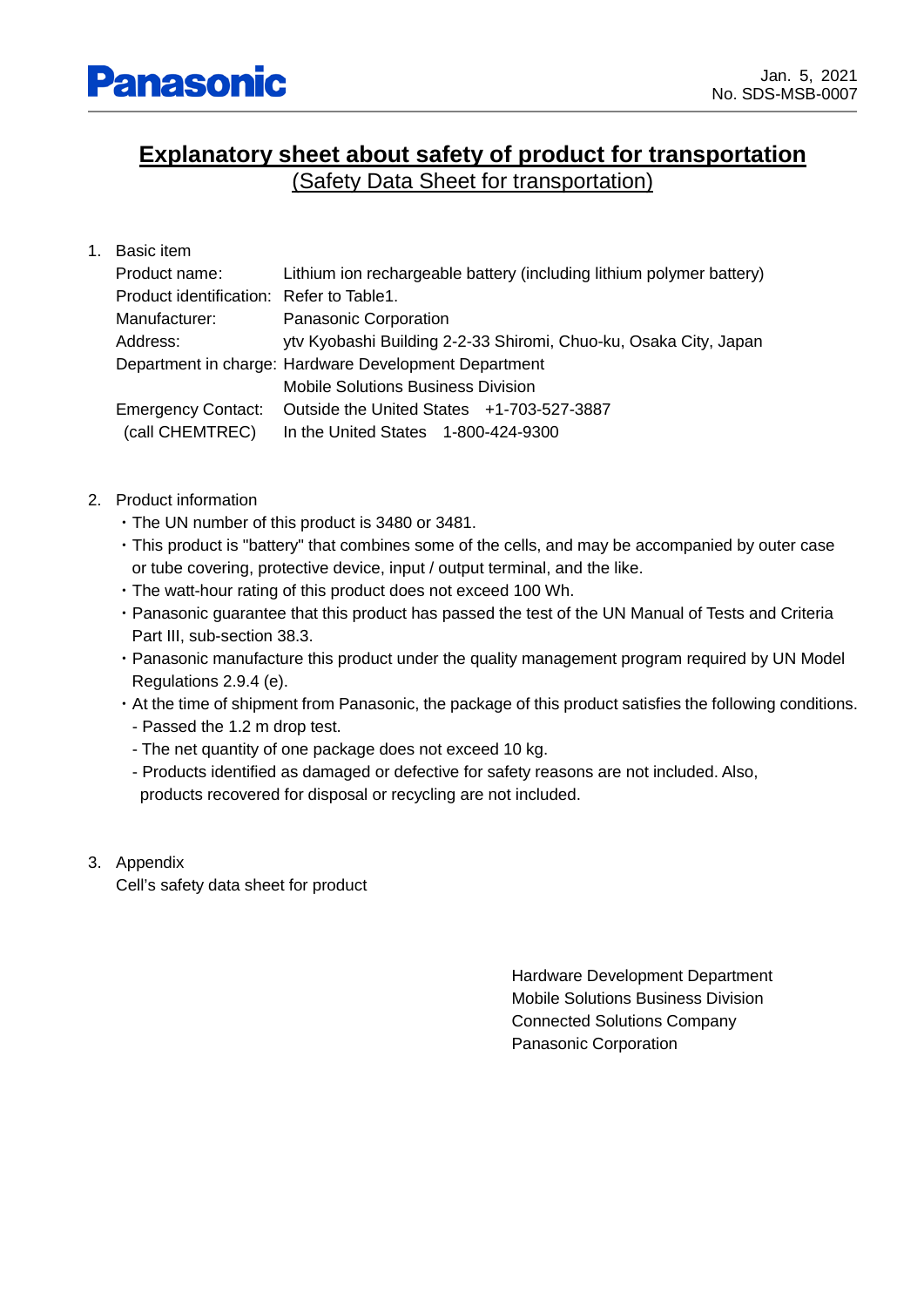#### Table 1. Applied Model Name 2021/2/17

| Nominal<br>Rated<br>Nominal<br>Rated<br>Nominal<br>Watt-<br>Lithium<br>Product<br>Cell<br>Product code<br>Panasonic Toughbook<br><b>Battery Pack</b><br>Capacity Capacity<br>Cell Name<br>Voltage<br>Capacity<br>Voltage<br>hour<br>equivalent<br><b>Model Name</b><br>Model Name<br><b>Model Name</b><br>number<br>content(g)<br>(V)<br>Min.(Ah)<br>$Typ(Ah)$ Min. $(Ah)$<br>Rating<br>(V)<br>AL-NFBL020J<br>CGR-B/303B<br>CGR18650<br>3.6<br>1.2<br>10.8<br>1.2<br>1.2<br>13<br>3<br>1.08<br>CGR-B/303B<br>AL-N <sub>2</sub><br>CF-VZSU21<br>2UF103450P-MDS-07<br><b>N4HULPA00009</b><br>$CF-07$<br>CF-VZSU21JS<br>UF103450P<br>3.7<br>1.7<br>7.4<br>1.7<br>1.7<br>13<br>$\overline{2}$<br>1.02<br>2UF103450P-B002A<br>N4HULPA00013<br>CF-VZSU21W<br>2UR18650F-2-MDS-08<br>N4HULSA00007<br>CF-VZSU44<br>5<br>$CF-08$<br>UR18650F<br>2.5<br>7.4<br>5.2<br>37<br>4<br>3.7<br>3.00<br>CF-VZSU44U<br>2UR18650F-2-MDS-13<br>N4HULSA00012<br>$CF-08$<br>CF-VZSU44CJS<br>2UR18650F-2-MDS-14<br><b>UR18650F</b><br>3.7<br>2.5<br>7.4<br>5.2<br>5<br>37<br>4<br>3.00<br>N4HULSA00010<br>$CF-18$<br>CF-VZSU36<br>CGR-B/6B4B<br>CGR18650CA<br>3.7<br>2.04<br>7.4<br>6.6<br>6.12<br>46<br>6<br>3.67<br>CGR-B/6B4B<br>CF-VZSU30<br>6<br>$CF-18$<br>CGR-B/682A<br>CGR18650CA<br>3.7<br>2.04<br>7.4<br>6.6<br>6.12<br>46<br>3.67<br>CGR-B/682A<br>CF-VZSU30U<br>CF-VZSU30A<br>$CF-18$<br>6<br>CGR-B/6C2A<br>CGR18650D<br>3.7<br>2.22<br>7.4<br>7.05<br>6.66<br>50<br>4.00<br>CGR-B/6C2A<br>CF-VZSU30AU<br>CGR-B/6D8H<br>CGR-B/6D8H<br>CF-VZSU30B<br>CGR-B/6D8M<br>CGR-B/6D8M<br>$CF-18$<br>54<br>CGR18650E<br>3.7<br>2.42<br>7.4<br>7.65<br>7.26<br>6<br>4.36<br>CF-VZSU30BU<br>CGR-B/6D8T<br>CGR-B/6D8T<br>2CGR18650E3-B005A<br>N4HULTA00025<br>CGR-B/6D8J<br>CGR-B/6D8J<br>CGR-B/6D8L<br>CGR-B/6D8L<br>54<br>$CF-18$<br>CF-VZSU30BR<br>CGR18650E<br>3.7<br>2.42<br>7.4<br>7.65<br>7.26<br>6<br>4.36<br>CGR-B/6D8N<br>CGR-B/6D8N<br>CGR-B/6D8R<br>CGR-B/6D8R<br>CGR-B/6D8K<br>CGR-B/6D8K<br>$CF-18$<br>54<br>6<br>CF-VZSU30BR2<br>CGR18650E<br>3.7<br>2.42<br>7.4<br>7.65<br>7.26<br>4.36<br>CGR-B/6D8P<br>CGR-B/6D8P<br><b>NCR-B/603E</b><br>NCR-B/603E<br>NCR-B/603K<br>NCR-B/603K<br>CF-VZSU48<br>$CF-19$<br>3NCR18650T2-B00MA<br><b>NCR18650</b><br>2.7<br>10.65<br>5.7<br>5.4<br>58<br>6<br>4.86<br><b>N4HUNSA00030</b><br>3.55<br>CF-VZSU48U<br>BJ-A330074CA<br>N4HUNSA00061<br>BJ-A330074DA<br>N4HUNSA00077<br>NCR-B/603F<br>NCR-B/603F<br>3NCR18650T2-B007A<br>N4HUNSA00021<br>3NCR18650T2-B00ME<br>N4HUNSA00034<br>$CF-19$<br>CF-VZSU48R<br><b>NCR18650</b><br>3.55<br>2.7<br>10.65<br>5.7<br>5.4<br>58<br>6<br>4.86<br>BJ-A330078AB<br>N4HUNSA00042<br>BJ-A330078BB<br>N4HUNSA00053<br>BJ-A330078DA<br><b>N4HUNSA00078</b><br>NCR-B/603G<br>NCR-B/603G<br>$CF-19$<br>58<br>6<br>CF-VZSU48R2<br><b>NCR18650</b><br>3.55<br>2.7<br>10.65<br>5.7<br>5.4<br>4.86<br>3NCR18650T2-B00MB<br>N4HUNSA00031<br>NCR-B/603H<br>NCR-B/603H<br>$CF-19$<br>CF-VZSU48K<br>3NCR18650T2-B00MC<br><b>NCR18650</b><br>3.55<br>2.7<br>10.65<br>5.7<br>5.4<br>58<br>6<br>N4HUNSA00032<br>4.86<br>BJ-A330076CA<br><b>N4HUNSA00079</b><br>NCR-B/607C<br>NCR-B/607C<br>NCR-B/607D<br>NCR-B/607D<br>CF-VZSU50<br>$CF-19$<br>3NCR18650T2-B00MF<br><b>NCR18650</b><br>3.55<br>2.7<br>10.65<br>5.7<br>5.4<br>58<br>6<br><b>N4HUNSA00035</b><br>4.86<br>CF-VZSU50W<br>BJ-A330080BA<br>N4HUNSA00062<br>BJ-A330080CA<br>N4HUNSA00081<br>3UR18650ZT-2-MDS19<br><b>N4HUNSA00012</b><br>$CF-19$<br>CF-VZSU58U<br>2.65<br>5.3<br>59<br>6<br>4.77<br><b>UR18650ZT</b><br>3.7<br>11.1<br>5.6<br>3UR18650ZT-2-MDS-4<br>N4HUNSA00018<br>NCR-B/699A<br><b>NCR-B/699A</b><br>6<br>CF-19A/B/X/1/2/3 (JP) CF-VZSU48CJS<br><b>NCR18650</b><br>3.55<br>2.7<br>10.65<br>5.7<br>5.4<br>58<br>3NCR18650T2-B00MD<br>4.86<br><b>N4HUNSA00033</b><br>BJ-A330077BA<br><b>N4HUNSA00080</b><br>3NCR18650F2-B00EA<br>N4HUNSA00025<br>3NCR18650F2-B00NA<br>N4HUNSA00036<br>$CF-19$<br>CF-VZSU87E<br><b>NCR18650F</b><br>3.55<br>2.7<br>10.65<br>5.7<br>5.4<br>58<br>6<br>4.86<br>BJ-A330079BA<br>N4HUNSA00063<br>N4HUNSA00082<br>BJ-A330079CA<br>N4HUNSA00041<br>3NCR18650F2-B00NB<br>$CF-19$<br>CF-VZSU87R<br>BJ-A330148BA<br>2.7<br>10.65<br>5.7<br>5.4<br>58<br>6<br>4.86<br>N4HUNSA00056<br><b>NCR18650F</b><br>3.55<br>BJ-A330148CA<br><b>N4HUNSA00083</b><br>BJ-HM30001AA<br>N4HUNQA00010<br>$CF-20$<br>BJ-HM30001GA<br>N4HUNQA00026<br>3<br>CF-VZSU0QW<br>3.8<br>2.6<br>2.72<br>2.6<br>30<br>2.34<br>UF515761ST<br>11.4<br>$FZ - A2$<br>BJ-HM30001MA<br>N4HUNQA00031<br>BJ-HM30001NA<br>N4HUNQA00033<br>$CF-20$<br>BJ-HM30001BA<br><b>N4HUNQA00012</b><br>CF-VZSU0QJS<br>3.8<br>2.6<br>2.72<br>2.6<br>30<br>3<br>2.34<br>UF515761ST<br>11.4<br>$FZ - A2$<br>BJ-HM30001HA<br>N4HUNQA00025<br>$CF-20$<br>BJ-HM30001DA<br><b>N4HUNQA00018</b><br>CF-VZSU0QR<br>3<br>UF515761ST<br>3.8<br>2.6<br>11.4<br>2.72<br>2.6<br>30<br>2.34<br>N4HUNQA00027<br>FZ-A2<br>BJ-HM30001JA<br>$CF-20$<br>BJ-HM30001EA<br>N4HUNQA00023<br>3<br>CF-VZSU0QQ<br>UF515761ST<br>3.8<br>2.6<br>11.4<br>2.72<br>2.6<br>30<br>2.34<br>$FZ - A2$<br>BJ-HM30001KA<br>N4HUNQA00028<br>$CF-20$<br>BJ-HM30001FA<br>N4HUNQA00024<br>3<br>CF-VZSU0QK<br>UF515761ST<br>2.6<br>11.4<br>2.72<br>2.6<br>30<br>3.8<br>2.34<br>$FZ - A2$<br>BJ-HM30001LA<br>N4HUNQA00029<br>CF-VZSU18B<br>3UR18650F-3-MDS-50<br><b>N4HUNSA00009</b><br>9<br>CF-28/48/50<br><b>UR18650F</b><br>3.7<br>2.1<br>6.6<br>6.3<br>70<br>11.1<br>5.67<br>CF-VZSU18BU<br>3UR18650F-3-MDS-12<br>N4HUNSA00019<br>CF-VZSU18<br>3UR18650P-3-MDS-48<br>9<br>CF-28/48/50<br>UR18650P<br>3.7<br>1.7<br>5.4<br>5.1<br>57<br>N4HUNSA00010<br>11.1<br>4.59<br>CF-VZSU18U<br>CF-VZS251<br>$CF-25$<br>CF-VZS251AJ<br>CGR-B/607C<br>CGR18650<br>3.6<br>1.225<br>10.8<br>2.45<br>2.45<br>27<br>6<br>2.21<br>CGR-B/607C<br>CF-VZS251AW<br>CF-VZSU29<br>9<br>$CF-29$<br>CGR-B/957A<br>CGR18650CA<br>3.7<br>2.04<br>11.1<br>6.6<br>6.12<br>68<br>5.51<br>CGR-B/957A<br>CF-VZSU29U<br>$CF-29$<br>3.7<br>2.04<br>11.1<br>6.12<br>68<br>9<br>CF-VZS29R<br>CGR-B/957B<br>CGR18650CA<br>6.6<br>5.51<br>CGR-B/957B<br>CF-VZSU29A<br>$CF-29$<br>CGR18650E<br>7.26<br>9<br>CGR-B/982D<br>3.7<br>2.42<br>11.1<br>7.65<br>81<br>6.53<br>CGR-B/982D<br>CF-VZSU29AU<br>$CF-29$<br>9<br>CF-VZSU29AR<br>CGR-B/982E<br>CGR18650E<br>3.7<br>2.42<br>11.1<br>7.65<br>7.26<br>81<br>6.53<br>CGR-B/982E<br>3UR18650F-3-MDS-52<br>N4HUNTA00006<br>3UR18650F-3-MDS52F<br>N4HUNTA00010<br>CF-VZSU29AS<br>CF-29/51/52<br>3UR18650F-3-MDS-14<br><b>UR18650F</b><br>2.5<br>7.8<br>7.5<br>84<br>9<br>N4HUNTA00011<br>3.7<br>11.1<br>6.75<br>CF-VZSU29ASU<br>3UR18650F3-B006A<br>N4HUNTA00025<br>BJ-A130301BA<br>N4HUNTA00052<br>CF-VZSU29ASR<br><b>UR18650F</b><br>84<br>CF-29/51/52<br>3UR18650F-3-MDS52C<br>3.7<br>2.5<br>11.1<br>7.8<br>7.5<br>9<br>6.75<br>N4HUNTA00008<br>3UR18650F-3-MDS52K<br>N4HUNTA00009<br>CF-29/51/52<br>CF-VZSU29ASK<br><b>UR18650F</b><br>3.7<br>2.5<br>11.1<br>7.8<br>7.5<br>84<br>9<br>6.75 | Model Information |                  | Cell |  | <b>Battery Pack</b> |  |              |
|----------------------------------------------------------------------------------------------------------------------------------------------------------------------------------------------------------------------------------------------------------------------------------------------------------------------------------------------------------------------------------------------------------------------------------------------------------------------------------------------------------------------------------------------------------------------------------------------------------------------------------------------------------------------------------------------------------------------------------------------------------------------------------------------------------------------------------------------------------------------------------------------------------------------------------------------------------------------------------------------------------------------------------------------------------------------------------------------------------------------------------------------------------------------------------------------------------------------------------------------------------------------------------------------------------------------------------------------------------------------------------------------------------------------------------------------------------------------------------------------------------------------------------------------------------------------------------------------------------------------------------------------------------------------------------------------------------------------------------------------------------------------------------------------------------------------------------------------------------------------------------------------------------------------------------------------------------------------------------------------------------------------------------------------------------------------------------------------------------------------------------------------------------------------------------------------------------------------------------------------------------------------------------------------------------------------------------------------------------------------------------------------------------------------------------------------------------------------------------------------------------------------------------------------------------------------------------------------------------------------------------------------------------------------------------------------------------------------------------------------------------------------------------------------------------------------------------------------------------------------------------------------------------------------------------------------------------------------------------------------------------------------------------------------------------------------------------------------------------------------------------------------------------------------------------------------------------------------------------------------------------------------------------------------------------------------------------------------------------------------------------------------------------------------------------------------------------------------------------------------------------------------------------------------------------------------------------------------------------------------------------------------------------------------------------------------------------------------------------------------------------------------------------------------------------------------------------------------------------------------------------------------------------------------------------------------------------------------------------------------------------------------------------------------------------------------------------------------------------------------------------------------------------------------------------------------------------------------------------------------------------------------------------------------------------------------------------------------------------------------------------------------------------------------------------------------------------------------------------------------------------------------------------------------------------------------------------------------------------------------------------------------------------------------------------------------------------------------------------------------------------------------------------------------------------------------------------------------------------------------------------------------------------------------------------------------------------------------------------------------------------------------------------------------------------------------------------------------------------------------------------------------------------------------------------------------------------------------------------------------------------------------------------------------------------------------------------------------------------------------------------------------------------------------------------------------------------------------------------------------------------------------------------------------------------------------------------------------------------------------------------------------------------------------------------------------------------------------------------------------------------------------------------------------------------------------------------------------------------------------------------------------------------------------------------------------------------------------------------------------------------------------------------------------------------------------------------------------------------------------------------------------------------------------------------------------------------------------------------------------------------------------------------------------------------------------------------------------------------------------------------------------------------------------------------------------------------------------------------------------------------------------------------------------------------------------------------------------------------------------------------------------------------------------------------------------------------------------------------------------------------------------------------------------------------------------------------------------------------------------------------------------------------------------------------------------------------|-------------------|------------------|------|--|---------------------|--|--------------|
|                                                                                                                                                                                                                                                                                                                                                                                                                                                                                                                                                                                                                                                                                                                                                                                                                                                                                                                                                                                                                                                                                                                                                                                                                                                                                                                                                                                                                                                                                                                                                                                                                                                                                                                                                                                                                                                                                                                                                                                                                                                                                                                                                                                                                                                                                                                                                                                                                                                                                                                                                                                                                                                                                                                                                                                                                                                                                                                                                                                                                                                                                                                                                                                                                                                                                                                                                                                                                                                                                                                                                                                                                                                                                                                                                                                                                                                                                                                                                                                                                                                                                                                                                                                                                                                                                                                                                                                                                                                                                                                                                                                                                                                                                                                                                                                                                                                                                                                                                                                                                                                                                                                                                                                                                                                                                                                                                                                                                                                                                                                                                                                                                                                                                                                                                                                                                                                                                                                                                                                                                                                                                                                                                                                                                                                                                                                                                                                                                                                                                                                                                                                                                                                                                                                                                                                                                                                                                                                                                          |                   |                  |      |  |                     |  |              |
|                                                                                                                                                                                                                                                                                                                                                                                                                                                                                                                                                                                                                                                                                                                                                                                                                                                                                                                                                                                                                                                                                                                                                                                                                                                                                                                                                                                                                                                                                                                                                                                                                                                                                                                                                                                                                                                                                                                                                                                                                                                                                                                                                                                                                                                                                                                                                                                                                                                                                                                                                                                                                                                                                                                                                                                                                                                                                                                                                                                                                                                                                                                                                                                                                                                                                                                                                                                                                                                                                                                                                                                                                                                                                                                                                                                                                                                                                                                                                                                                                                                                                                                                                                                                                                                                                                                                                                                                                                                                                                                                                                                                                                                                                                                                                                                                                                                                                                                                                                                                                                                                                                                                                                                                                                                                                                                                                                                                                                                                                                                                                                                                                                                                                                                                                                                                                                                                                                                                                                                                                                                                                                                                                                                                                                                                                                                                                                                                                                                                                                                                                                                                                                                                                                                                                                                                                                                                                                                                                          |                   |                  |      |  |                     |  |              |
|                                                                                                                                                                                                                                                                                                                                                                                                                                                                                                                                                                                                                                                                                                                                                                                                                                                                                                                                                                                                                                                                                                                                                                                                                                                                                                                                                                                                                                                                                                                                                                                                                                                                                                                                                                                                                                                                                                                                                                                                                                                                                                                                                                                                                                                                                                                                                                                                                                                                                                                                                                                                                                                                                                                                                                                                                                                                                                                                                                                                                                                                                                                                                                                                                                                                                                                                                                                                                                                                                                                                                                                                                                                                                                                                                                                                                                                                                                                                                                                                                                                                                                                                                                                                                                                                                                                                                                                                                                                                                                                                                                                                                                                                                                                                                                                                                                                                                                                                                                                                                                                                                                                                                                                                                                                                                                                                                                                                                                                                                                                                                                                                                                                                                                                                                                                                                                                                                                                                                                                                                                                                                                                                                                                                                                                                                                                                                                                                                                                                                                                                                                                                                                                                                                                                                                                                                                                                                                                                                          |                   |                  |      |  |                     |  |              |
|                                                                                                                                                                                                                                                                                                                                                                                                                                                                                                                                                                                                                                                                                                                                                                                                                                                                                                                                                                                                                                                                                                                                                                                                                                                                                                                                                                                                                                                                                                                                                                                                                                                                                                                                                                                                                                                                                                                                                                                                                                                                                                                                                                                                                                                                                                                                                                                                                                                                                                                                                                                                                                                                                                                                                                                                                                                                                                                                                                                                                                                                                                                                                                                                                                                                                                                                                                                                                                                                                                                                                                                                                                                                                                                                                                                                                                                                                                                                                                                                                                                                                                                                                                                                                                                                                                                                                                                                                                                                                                                                                                                                                                                                                                                                                                                                                                                                                                                                                                                                                                                                                                                                                                                                                                                                                                                                                                                                                                                                                                                                                                                                                                                                                                                                                                                                                                                                                                                                                                                                                                                                                                                                                                                                                                                                                                                                                                                                                                                                                                                                                                                                                                                                                                                                                                                                                                                                                                                                                          |                   |                  |      |  |                     |  |              |
|                                                                                                                                                                                                                                                                                                                                                                                                                                                                                                                                                                                                                                                                                                                                                                                                                                                                                                                                                                                                                                                                                                                                                                                                                                                                                                                                                                                                                                                                                                                                                                                                                                                                                                                                                                                                                                                                                                                                                                                                                                                                                                                                                                                                                                                                                                                                                                                                                                                                                                                                                                                                                                                                                                                                                                                                                                                                                                                                                                                                                                                                                                                                                                                                                                                                                                                                                                                                                                                                                                                                                                                                                                                                                                                                                                                                                                                                                                                                                                                                                                                                                                                                                                                                                                                                                                                                                                                                                                                                                                                                                                                                                                                                                                                                                                                                                                                                                                                                                                                                                                                                                                                                                                                                                                                                                                                                                                                                                                                                                                                                                                                                                                                                                                                                                                                                                                                                                                                                                                                                                                                                                                                                                                                                                                                                                                                                                                                                                                                                                                                                                                                                                                                                                                                                                                                                                                                                                                                                                          |                   |                  |      |  |                     |  |              |
|                                                                                                                                                                                                                                                                                                                                                                                                                                                                                                                                                                                                                                                                                                                                                                                                                                                                                                                                                                                                                                                                                                                                                                                                                                                                                                                                                                                                                                                                                                                                                                                                                                                                                                                                                                                                                                                                                                                                                                                                                                                                                                                                                                                                                                                                                                                                                                                                                                                                                                                                                                                                                                                                                                                                                                                                                                                                                                                                                                                                                                                                                                                                                                                                                                                                                                                                                                                                                                                                                                                                                                                                                                                                                                                                                                                                                                                                                                                                                                                                                                                                                                                                                                                                                                                                                                                                                                                                                                                                                                                                                                                                                                                                                                                                                                                                                                                                                                                                                                                                                                                                                                                                                                                                                                                                                                                                                                                                                                                                                                                                                                                                                                                                                                                                                                                                                                                                                                                                                                                                                                                                                                                                                                                                                                                                                                                                                                                                                                                                                                                                                                                                                                                                                                                                                                                                                                                                                                                                                          |                   |                  |      |  |                     |  |              |
|                                                                                                                                                                                                                                                                                                                                                                                                                                                                                                                                                                                                                                                                                                                                                                                                                                                                                                                                                                                                                                                                                                                                                                                                                                                                                                                                                                                                                                                                                                                                                                                                                                                                                                                                                                                                                                                                                                                                                                                                                                                                                                                                                                                                                                                                                                                                                                                                                                                                                                                                                                                                                                                                                                                                                                                                                                                                                                                                                                                                                                                                                                                                                                                                                                                                                                                                                                                                                                                                                                                                                                                                                                                                                                                                                                                                                                                                                                                                                                                                                                                                                                                                                                                                                                                                                                                                                                                                                                                                                                                                                                                                                                                                                                                                                                                                                                                                                                                                                                                                                                                                                                                                                                                                                                                                                                                                                                                                                                                                                                                                                                                                                                                                                                                                                                                                                                                                                                                                                                                                                                                                                                                                                                                                                                                                                                                                                                                                                                                                                                                                                                                                                                                                                                                                                                                                                                                                                                                                                          |                   |                  |      |  |                     |  |              |
|                                                                                                                                                                                                                                                                                                                                                                                                                                                                                                                                                                                                                                                                                                                                                                                                                                                                                                                                                                                                                                                                                                                                                                                                                                                                                                                                                                                                                                                                                                                                                                                                                                                                                                                                                                                                                                                                                                                                                                                                                                                                                                                                                                                                                                                                                                                                                                                                                                                                                                                                                                                                                                                                                                                                                                                                                                                                                                                                                                                                                                                                                                                                                                                                                                                                                                                                                                                                                                                                                                                                                                                                                                                                                                                                                                                                                                                                                                                                                                                                                                                                                                                                                                                                                                                                                                                                                                                                                                                                                                                                                                                                                                                                                                                                                                                                                                                                                                                                                                                                                                                                                                                                                                                                                                                                                                                                                                                                                                                                                                                                                                                                                                                                                                                                                                                                                                                                                                                                                                                                                                                                                                                                                                                                                                                                                                                                                                                                                                                                                                                                                                                                                                                                                                                                                                                                                                                                                                                                                          |                   |                  |      |  |                     |  |              |
|                                                                                                                                                                                                                                                                                                                                                                                                                                                                                                                                                                                                                                                                                                                                                                                                                                                                                                                                                                                                                                                                                                                                                                                                                                                                                                                                                                                                                                                                                                                                                                                                                                                                                                                                                                                                                                                                                                                                                                                                                                                                                                                                                                                                                                                                                                                                                                                                                                                                                                                                                                                                                                                                                                                                                                                                                                                                                                                                                                                                                                                                                                                                                                                                                                                                                                                                                                                                                                                                                                                                                                                                                                                                                                                                                                                                                                                                                                                                                                                                                                                                                                                                                                                                                                                                                                                                                                                                                                                                                                                                                                                                                                                                                                                                                                                                                                                                                                                                                                                                                                                                                                                                                                                                                                                                                                                                                                                                                                                                                                                                                                                                                                                                                                                                                                                                                                                                                                                                                                                                                                                                                                                                                                                                                                                                                                                                                                                                                                                                                                                                                                                                                                                                                                                                                                                                                                                                                                                                                          |                   |                  |      |  |                     |  |              |
|                                                                                                                                                                                                                                                                                                                                                                                                                                                                                                                                                                                                                                                                                                                                                                                                                                                                                                                                                                                                                                                                                                                                                                                                                                                                                                                                                                                                                                                                                                                                                                                                                                                                                                                                                                                                                                                                                                                                                                                                                                                                                                                                                                                                                                                                                                                                                                                                                                                                                                                                                                                                                                                                                                                                                                                                                                                                                                                                                                                                                                                                                                                                                                                                                                                                                                                                                                                                                                                                                                                                                                                                                                                                                                                                                                                                                                                                                                                                                                                                                                                                                                                                                                                                                                                                                                                                                                                                                                                                                                                                                                                                                                                                                                                                                                                                                                                                                                                                                                                                                                                                                                                                                                                                                                                                                                                                                                                                                                                                                                                                                                                                                                                                                                                                                                                                                                                                                                                                                                                                                                                                                                                                                                                                                                                                                                                                                                                                                                                                                                                                                                                                                                                                                                                                                                                                                                                                                                                                                          |                   |                  |      |  |                     |  |              |
|                                                                                                                                                                                                                                                                                                                                                                                                                                                                                                                                                                                                                                                                                                                                                                                                                                                                                                                                                                                                                                                                                                                                                                                                                                                                                                                                                                                                                                                                                                                                                                                                                                                                                                                                                                                                                                                                                                                                                                                                                                                                                                                                                                                                                                                                                                                                                                                                                                                                                                                                                                                                                                                                                                                                                                                                                                                                                                                                                                                                                                                                                                                                                                                                                                                                                                                                                                                                                                                                                                                                                                                                                                                                                                                                                                                                                                                                                                                                                                                                                                                                                                                                                                                                                                                                                                                                                                                                                                                                                                                                                                                                                                                                                                                                                                                                                                                                                                                                                                                                                                                                                                                                                                                                                                                                                                                                                                                                                                                                                                                                                                                                                                                                                                                                                                                                                                                                                                                                                                                                                                                                                                                                                                                                                                                                                                                                                                                                                                                                                                                                                                                                                                                                                                                                                                                                                                                                                                                                                          |                   |                  |      |  |                     |  |              |
|                                                                                                                                                                                                                                                                                                                                                                                                                                                                                                                                                                                                                                                                                                                                                                                                                                                                                                                                                                                                                                                                                                                                                                                                                                                                                                                                                                                                                                                                                                                                                                                                                                                                                                                                                                                                                                                                                                                                                                                                                                                                                                                                                                                                                                                                                                                                                                                                                                                                                                                                                                                                                                                                                                                                                                                                                                                                                                                                                                                                                                                                                                                                                                                                                                                                                                                                                                                                                                                                                                                                                                                                                                                                                                                                                                                                                                                                                                                                                                                                                                                                                                                                                                                                                                                                                                                                                                                                                                                                                                                                                                                                                                                                                                                                                                                                                                                                                                                                                                                                                                                                                                                                                                                                                                                                                                                                                                                                                                                                                                                                                                                                                                                                                                                                                                                                                                                                                                                                                                                                                                                                                                                                                                                                                                                                                                                                                                                                                                                                                                                                                                                                                                                                                                                                                                                                                                                                                                                                                          |                   |                  |      |  |                     |  |              |
|                                                                                                                                                                                                                                                                                                                                                                                                                                                                                                                                                                                                                                                                                                                                                                                                                                                                                                                                                                                                                                                                                                                                                                                                                                                                                                                                                                                                                                                                                                                                                                                                                                                                                                                                                                                                                                                                                                                                                                                                                                                                                                                                                                                                                                                                                                                                                                                                                                                                                                                                                                                                                                                                                                                                                                                                                                                                                                                                                                                                                                                                                                                                                                                                                                                                                                                                                                                                                                                                                                                                                                                                                                                                                                                                                                                                                                                                                                                                                                                                                                                                                                                                                                                                                                                                                                                                                                                                                                                                                                                                                                                                                                                                                                                                                                                                                                                                                                                                                                                                                                                                                                                                                                                                                                                                                                                                                                                                                                                                                                                                                                                                                                                                                                                                                                                                                                                                                                                                                                                                                                                                                                                                                                                                                                                                                                                                                                                                                                                                                                                                                                                                                                                                                                                                                                                                                                                                                                                                                          |                   |                  |      |  |                     |  |              |
|                                                                                                                                                                                                                                                                                                                                                                                                                                                                                                                                                                                                                                                                                                                                                                                                                                                                                                                                                                                                                                                                                                                                                                                                                                                                                                                                                                                                                                                                                                                                                                                                                                                                                                                                                                                                                                                                                                                                                                                                                                                                                                                                                                                                                                                                                                                                                                                                                                                                                                                                                                                                                                                                                                                                                                                                                                                                                                                                                                                                                                                                                                                                                                                                                                                                                                                                                                                                                                                                                                                                                                                                                                                                                                                                                                                                                                                                                                                                                                                                                                                                                                                                                                                                                                                                                                                                                                                                                                                                                                                                                                                                                                                                                                                                                                                                                                                                                                                                                                                                                                                                                                                                                                                                                                                                                                                                                                                                                                                                                                                                                                                                                                                                                                                                                                                                                                                                                                                                                                                                                                                                                                                                                                                                                                                                                                                                                                                                                                                                                                                                                                                                                                                                                                                                                                                                                                                                                                                                                          |                   |                  |      |  |                     |  |              |
|                                                                                                                                                                                                                                                                                                                                                                                                                                                                                                                                                                                                                                                                                                                                                                                                                                                                                                                                                                                                                                                                                                                                                                                                                                                                                                                                                                                                                                                                                                                                                                                                                                                                                                                                                                                                                                                                                                                                                                                                                                                                                                                                                                                                                                                                                                                                                                                                                                                                                                                                                                                                                                                                                                                                                                                                                                                                                                                                                                                                                                                                                                                                                                                                                                                                                                                                                                                                                                                                                                                                                                                                                                                                                                                                                                                                                                                                                                                                                                                                                                                                                                                                                                                                                                                                                                                                                                                                                                                                                                                                                                                                                                                                                                                                                                                                                                                                                                                                                                                                                                                                                                                                                                                                                                                                                                                                                                                                                                                                                                                                                                                                                                                                                                                                                                                                                                                                                                                                                                                                                                                                                                                                                                                                                                                                                                                                                                                                                                                                                                                                                                                                                                                                                                                                                                                                                                                                                                                                                          |                   |                  |      |  |                     |  |              |
|                                                                                                                                                                                                                                                                                                                                                                                                                                                                                                                                                                                                                                                                                                                                                                                                                                                                                                                                                                                                                                                                                                                                                                                                                                                                                                                                                                                                                                                                                                                                                                                                                                                                                                                                                                                                                                                                                                                                                                                                                                                                                                                                                                                                                                                                                                                                                                                                                                                                                                                                                                                                                                                                                                                                                                                                                                                                                                                                                                                                                                                                                                                                                                                                                                                                                                                                                                                                                                                                                                                                                                                                                                                                                                                                                                                                                                                                                                                                                                                                                                                                                                                                                                                                                                                                                                                                                                                                                                                                                                                                                                                                                                                                                                                                                                                                                                                                                                                                                                                                                                                                                                                                                                                                                                                                                                                                                                                                                                                                                                                                                                                                                                                                                                                                                                                                                                                                                                                                                                                                                                                                                                                                                                                                                                                                                                                                                                                                                                                                                                                                                                                                                                                                                                                                                                                                                                                                                                                                                          |                   |                  |      |  |                     |  |              |
|                                                                                                                                                                                                                                                                                                                                                                                                                                                                                                                                                                                                                                                                                                                                                                                                                                                                                                                                                                                                                                                                                                                                                                                                                                                                                                                                                                                                                                                                                                                                                                                                                                                                                                                                                                                                                                                                                                                                                                                                                                                                                                                                                                                                                                                                                                                                                                                                                                                                                                                                                                                                                                                                                                                                                                                                                                                                                                                                                                                                                                                                                                                                                                                                                                                                                                                                                                                                                                                                                                                                                                                                                                                                                                                                                                                                                                                                                                                                                                                                                                                                                                                                                                                                                                                                                                                                                                                                                                                                                                                                                                                                                                                                                                                                                                                                                                                                                                                                                                                                                                                                                                                                                                                                                                                                                                                                                                                                                                                                                                                                                                                                                                                                                                                                                                                                                                                                                                                                                                                                                                                                                                                                                                                                                                                                                                                                                                                                                                                                                                                                                                                                                                                                                                                                                                                                                                                                                                                                                          |                   |                  |      |  |                     |  |              |
|                                                                                                                                                                                                                                                                                                                                                                                                                                                                                                                                                                                                                                                                                                                                                                                                                                                                                                                                                                                                                                                                                                                                                                                                                                                                                                                                                                                                                                                                                                                                                                                                                                                                                                                                                                                                                                                                                                                                                                                                                                                                                                                                                                                                                                                                                                                                                                                                                                                                                                                                                                                                                                                                                                                                                                                                                                                                                                                                                                                                                                                                                                                                                                                                                                                                                                                                                                                                                                                                                                                                                                                                                                                                                                                                                                                                                                                                                                                                                                                                                                                                                                                                                                                                                                                                                                                                                                                                                                                                                                                                                                                                                                                                                                                                                                                                                                                                                                                                                                                                                                                                                                                                                                                                                                                                                                                                                                                                                                                                                                                                                                                                                                                                                                                                                                                                                                                                                                                                                                                                                                                                                                                                                                                                                                                                                                                                                                                                                                                                                                                                                                                                                                                                                                                                                                                                                                                                                                                                                          |                   |                  |      |  |                     |  |              |
|                                                                                                                                                                                                                                                                                                                                                                                                                                                                                                                                                                                                                                                                                                                                                                                                                                                                                                                                                                                                                                                                                                                                                                                                                                                                                                                                                                                                                                                                                                                                                                                                                                                                                                                                                                                                                                                                                                                                                                                                                                                                                                                                                                                                                                                                                                                                                                                                                                                                                                                                                                                                                                                                                                                                                                                                                                                                                                                                                                                                                                                                                                                                                                                                                                                                                                                                                                                                                                                                                                                                                                                                                                                                                                                                                                                                                                                                                                                                                                                                                                                                                                                                                                                                                                                                                                                                                                                                                                                                                                                                                                                                                                                                                                                                                                                                                                                                                                                                                                                                                                                                                                                                                                                                                                                                                                                                                                                                                                                                                                                                                                                                                                                                                                                                                                                                                                                                                                                                                                                                                                                                                                                                                                                                                                                                                                                                                                                                                                                                                                                                                                                                                                                                                                                                                                                                                                                                                                                                                          |                   |                  |      |  |                     |  |              |
|                                                                                                                                                                                                                                                                                                                                                                                                                                                                                                                                                                                                                                                                                                                                                                                                                                                                                                                                                                                                                                                                                                                                                                                                                                                                                                                                                                                                                                                                                                                                                                                                                                                                                                                                                                                                                                                                                                                                                                                                                                                                                                                                                                                                                                                                                                                                                                                                                                                                                                                                                                                                                                                                                                                                                                                                                                                                                                                                                                                                                                                                                                                                                                                                                                                                                                                                                                                                                                                                                                                                                                                                                                                                                                                                                                                                                                                                                                                                                                                                                                                                                                                                                                                                                                                                                                                                                                                                                                                                                                                                                                                                                                                                                                                                                                                                                                                                                                                                                                                                                                                                                                                                                                                                                                                                                                                                                                                                                                                                                                                                                                                                                                                                                                                                                                                                                                                                                                                                                                                                                                                                                                                                                                                                                                                                                                                                                                                                                                                                                                                                                                                                                                                                                                                                                                                                                                                                                                                                                          |                   |                  |      |  |                     |  |              |
|                                                                                                                                                                                                                                                                                                                                                                                                                                                                                                                                                                                                                                                                                                                                                                                                                                                                                                                                                                                                                                                                                                                                                                                                                                                                                                                                                                                                                                                                                                                                                                                                                                                                                                                                                                                                                                                                                                                                                                                                                                                                                                                                                                                                                                                                                                                                                                                                                                                                                                                                                                                                                                                                                                                                                                                                                                                                                                                                                                                                                                                                                                                                                                                                                                                                                                                                                                                                                                                                                                                                                                                                                                                                                                                                                                                                                                                                                                                                                                                                                                                                                                                                                                                                                                                                                                                                                                                                                                                                                                                                                                                                                                                                                                                                                                                                                                                                                                                                                                                                                                                                                                                                                                                                                                                                                                                                                                                                                                                                                                                                                                                                                                                                                                                                                                                                                                                                                                                                                                                                                                                                                                                                                                                                                                                                                                                                                                                                                                                                                                                                                                                                                                                                                                                                                                                                                                                                                                                                                          |                   |                  |      |  |                     |  |              |
|                                                                                                                                                                                                                                                                                                                                                                                                                                                                                                                                                                                                                                                                                                                                                                                                                                                                                                                                                                                                                                                                                                                                                                                                                                                                                                                                                                                                                                                                                                                                                                                                                                                                                                                                                                                                                                                                                                                                                                                                                                                                                                                                                                                                                                                                                                                                                                                                                                                                                                                                                                                                                                                                                                                                                                                                                                                                                                                                                                                                                                                                                                                                                                                                                                                                                                                                                                                                                                                                                                                                                                                                                                                                                                                                                                                                                                                                                                                                                                                                                                                                                                                                                                                                                                                                                                                                                                                                                                                                                                                                                                                                                                                                                                                                                                                                                                                                                                                                                                                                                                                                                                                                                                                                                                                                                                                                                                                                                                                                                                                                                                                                                                                                                                                                                                                                                                                                                                                                                                                                                                                                                                                                                                                                                                                                                                                                                                                                                                                                                                                                                                                                                                                                                                                                                                                                                                                                                                                                                          |                   |                  |      |  |                     |  |              |
|                                                                                                                                                                                                                                                                                                                                                                                                                                                                                                                                                                                                                                                                                                                                                                                                                                                                                                                                                                                                                                                                                                                                                                                                                                                                                                                                                                                                                                                                                                                                                                                                                                                                                                                                                                                                                                                                                                                                                                                                                                                                                                                                                                                                                                                                                                                                                                                                                                                                                                                                                                                                                                                                                                                                                                                                                                                                                                                                                                                                                                                                                                                                                                                                                                                                                                                                                                                                                                                                                                                                                                                                                                                                                                                                                                                                                                                                                                                                                                                                                                                                                                                                                                                                                                                                                                                                                                                                                                                                                                                                                                                                                                                                                                                                                                                                                                                                                                                                                                                                                                                                                                                                                                                                                                                                                                                                                                                                                                                                                                                                                                                                                                                                                                                                                                                                                                                                                                                                                                                                                                                                                                                                                                                                                                                                                                                                                                                                                                                                                                                                                                                                                                                                                                                                                                                                                                                                                                                                                          |                   |                  |      |  |                     |  |              |
|                                                                                                                                                                                                                                                                                                                                                                                                                                                                                                                                                                                                                                                                                                                                                                                                                                                                                                                                                                                                                                                                                                                                                                                                                                                                                                                                                                                                                                                                                                                                                                                                                                                                                                                                                                                                                                                                                                                                                                                                                                                                                                                                                                                                                                                                                                                                                                                                                                                                                                                                                                                                                                                                                                                                                                                                                                                                                                                                                                                                                                                                                                                                                                                                                                                                                                                                                                                                                                                                                                                                                                                                                                                                                                                                                                                                                                                                                                                                                                                                                                                                                                                                                                                                                                                                                                                                                                                                                                                                                                                                                                                                                                                                                                                                                                                                                                                                                                                                                                                                                                                                                                                                                                                                                                                                                                                                                                                                                                                                                                                                                                                                                                                                                                                                                                                                                                                                                                                                                                                                                                                                                                                                                                                                                                                                                                                                                                                                                                                                                                                                                                                                                                                                                                                                                                                                                                                                                                                                                          |                   |                  |      |  |                     |  |              |
|                                                                                                                                                                                                                                                                                                                                                                                                                                                                                                                                                                                                                                                                                                                                                                                                                                                                                                                                                                                                                                                                                                                                                                                                                                                                                                                                                                                                                                                                                                                                                                                                                                                                                                                                                                                                                                                                                                                                                                                                                                                                                                                                                                                                                                                                                                                                                                                                                                                                                                                                                                                                                                                                                                                                                                                                                                                                                                                                                                                                                                                                                                                                                                                                                                                                                                                                                                                                                                                                                                                                                                                                                                                                                                                                                                                                                                                                                                                                                                                                                                                                                                                                                                                                                                                                                                                                                                                                                                                                                                                                                                                                                                                                                                                                                                                                                                                                                                                                                                                                                                                                                                                                                                                                                                                                                                                                                                                                                                                                                                                                                                                                                                                                                                                                                                                                                                                                                                                                                                                                                                                                                                                                                                                                                                                                                                                                                                                                                                                                                                                                                                                                                                                                                                                                                                                                                                                                                                                                                          |                   |                  |      |  |                     |  |              |
|                                                                                                                                                                                                                                                                                                                                                                                                                                                                                                                                                                                                                                                                                                                                                                                                                                                                                                                                                                                                                                                                                                                                                                                                                                                                                                                                                                                                                                                                                                                                                                                                                                                                                                                                                                                                                                                                                                                                                                                                                                                                                                                                                                                                                                                                                                                                                                                                                                                                                                                                                                                                                                                                                                                                                                                                                                                                                                                                                                                                                                                                                                                                                                                                                                                                                                                                                                                                                                                                                                                                                                                                                                                                                                                                                                                                                                                                                                                                                                                                                                                                                                                                                                                                                                                                                                                                                                                                                                                                                                                                                                                                                                                                                                                                                                                                                                                                                                                                                                                                                                                                                                                                                                                                                                                                                                                                                                                                                                                                                                                                                                                                                                                                                                                                                                                                                                                                                                                                                                                                                                                                                                                                                                                                                                                                                                                                                                                                                                                                                                                                                                                                                                                                                                                                                                                                                                                                                                                                                          |                   |                  |      |  |                     |  |              |
|                                                                                                                                                                                                                                                                                                                                                                                                                                                                                                                                                                                                                                                                                                                                                                                                                                                                                                                                                                                                                                                                                                                                                                                                                                                                                                                                                                                                                                                                                                                                                                                                                                                                                                                                                                                                                                                                                                                                                                                                                                                                                                                                                                                                                                                                                                                                                                                                                                                                                                                                                                                                                                                                                                                                                                                                                                                                                                                                                                                                                                                                                                                                                                                                                                                                                                                                                                                                                                                                                                                                                                                                                                                                                                                                                                                                                                                                                                                                                                                                                                                                                                                                                                                                                                                                                                                                                                                                                                                                                                                                                                                                                                                                                                                                                                                                                                                                                                                                                                                                                                                                                                                                                                                                                                                                                                                                                                                                                                                                                                                                                                                                                                                                                                                                                                                                                                                                                                                                                                                                                                                                                                                                                                                                                                                                                                                                                                                                                                                                                                                                                                                                                                                                                                                                                                                                                                                                                                                                                          |                   |                  |      |  |                     |  |              |
|                                                                                                                                                                                                                                                                                                                                                                                                                                                                                                                                                                                                                                                                                                                                                                                                                                                                                                                                                                                                                                                                                                                                                                                                                                                                                                                                                                                                                                                                                                                                                                                                                                                                                                                                                                                                                                                                                                                                                                                                                                                                                                                                                                                                                                                                                                                                                                                                                                                                                                                                                                                                                                                                                                                                                                                                                                                                                                                                                                                                                                                                                                                                                                                                                                                                                                                                                                                                                                                                                                                                                                                                                                                                                                                                                                                                                                                                                                                                                                                                                                                                                                                                                                                                                                                                                                                                                                                                                                                                                                                                                                                                                                                                                                                                                                                                                                                                                                                                                                                                                                                                                                                                                                                                                                                                                                                                                                                                                                                                                                                                                                                                                                                                                                                                                                                                                                                                                                                                                                                                                                                                                                                                                                                                                                                                                                                                                                                                                                                                                                                                                                                                                                                                                                                                                                                                                                                                                                                                                          |                   |                  |      |  |                     |  |              |
|                                                                                                                                                                                                                                                                                                                                                                                                                                                                                                                                                                                                                                                                                                                                                                                                                                                                                                                                                                                                                                                                                                                                                                                                                                                                                                                                                                                                                                                                                                                                                                                                                                                                                                                                                                                                                                                                                                                                                                                                                                                                                                                                                                                                                                                                                                                                                                                                                                                                                                                                                                                                                                                                                                                                                                                                                                                                                                                                                                                                                                                                                                                                                                                                                                                                                                                                                                                                                                                                                                                                                                                                                                                                                                                                                                                                                                                                                                                                                                                                                                                                                                                                                                                                                                                                                                                                                                                                                                                                                                                                                                                                                                                                                                                                                                                                                                                                                                                                                                                                                                                                                                                                                                                                                                                                                                                                                                                                                                                                                                                                                                                                                                                                                                                                                                                                                                                                                                                                                                                                                                                                                                                                                                                                                                                                                                                                                                                                                                                                                                                                                                                                                                                                                                                                                                                                                                                                                                                                                          |                   |                  |      |  |                     |  |              |
|                                                                                                                                                                                                                                                                                                                                                                                                                                                                                                                                                                                                                                                                                                                                                                                                                                                                                                                                                                                                                                                                                                                                                                                                                                                                                                                                                                                                                                                                                                                                                                                                                                                                                                                                                                                                                                                                                                                                                                                                                                                                                                                                                                                                                                                                                                                                                                                                                                                                                                                                                                                                                                                                                                                                                                                                                                                                                                                                                                                                                                                                                                                                                                                                                                                                                                                                                                                                                                                                                                                                                                                                                                                                                                                                                                                                                                                                                                                                                                                                                                                                                                                                                                                                                                                                                                                                                                                                                                                                                                                                                                                                                                                                                                                                                                                                                                                                                                                                                                                                                                                                                                                                                                                                                                                                                                                                                                                                                                                                                                                                                                                                                                                                                                                                                                                                                                                                                                                                                                                                                                                                                                                                                                                                                                                                                                                                                                                                                                                                                                                                                                                                                                                                                                                                                                                                                                                                                                                                                          |                   |                  |      |  |                     |  |              |
|                                                                                                                                                                                                                                                                                                                                                                                                                                                                                                                                                                                                                                                                                                                                                                                                                                                                                                                                                                                                                                                                                                                                                                                                                                                                                                                                                                                                                                                                                                                                                                                                                                                                                                                                                                                                                                                                                                                                                                                                                                                                                                                                                                                                                                                                                                                                                                                                                                                                                                                                                                                                                                                                                                                                                                                                                                                                                                                                                                                                                                                                                                                                                                                                                                                                                                                                                                                                                                                                                                                                                                                                                                                                                                                                                                                                                                                                                                                                                                                                                                                                                                                                                                                                                                                                                                                                                                                                                                                                                                                                                                                                                                                                                                                                                                                                                                                                                                                                                                                                                                                                                                                                                                                                                                                                                                                                                                                                                                                                                                                                                                                                                                                                                                                                                                                                                                                                                                                                                                                                                                                                                                                                                                                                                                                                                                                                                                                                                                                                                                                                                                                                                                                                                                                                                                                                                                                                                                                                                          |                   |                  |      |  |                     |  |              |
|                                                                                                                                                                                                                                                                                                                                                                                                                                                                                                                                                                                                                                                                                                                                                                                                                                                                                                                                                                                                                                                                                                                                                                                                                                                                                                                                                                                                                                                                                                                                                                                                                                                                                                                                                                                                                                                                                                                                                                                                                                                                                                                                                                                                                                                                                                                                                                                                                                                                                                                                                                                                                                                                                                                                                                                                                                                                                                                                                                                                                                                                                                                                                                                                                                                                                                                                                                                                                                                                                                                                                                                                                                                                                                                                                                                                                                                                                                                                                                                                                                                                                                                                                                                                                                                                                                                                                                                                                                                                                                                                                                                                                                                                                                                                                                                                                                                                                                                                                                                                                                                                                                                                                                                                                                                                                                                                                                                                                                                                                                                                                                                                                                                                                                                                                                                                                                                                                                                                                                                                                                                                                                                                                                                                                                                                                                                                                                                                                                                                                                                                                                                                                                                                                                                                                                                                                                                                                                                                                          |                   |                  |      |  |                     |  |              |
|                                                                                                                                                                                                                                                                                                                                                                                                                                                                                                                                                                                                                                                                                                                                                                                                                                                                                                                                                                                                                                                                                                                                                                                                                                                                                                                                                                                                                                                                                                                                                                                                                                                                                                                                                                                                                                                                                                                                                                                                                                                                                                                                                                                                                                                                                                                                                                                                                                                                                                                                                                                                                                                                                                                                                                                                                                                                                                                                                                                                                                                                                                                                                                                                                                                                                                                                                                                                                                                                                                                                                                                                                                                                                                                                                                                                                                                                                                                                                                                                                                                                                                                                                                                                                                                                                                                                                                                                                                                                                                                                                                                                                                                                                                                                                                                                                                                                                                                                                                                                                                                                                                                                                                                                                                                                                                                                                                                                                                                                                                                                                                                                                                                                                                                                                                                                                                                                                                                                                                                                                                                                                                                                                                                                                                                                                                                                                                                                                                                                                                                                                                                                                                                                                                                                                                                                                                                                                                                                                          |                   |                  |      |  |                     |  |              |
|                                                                                                                                                                                                                                                                                                                                                                                                                                                                                                                                                                                                                                                                                                                                                                                                                                                                                                                                                                                                                                                                                                                                                                                                                                                                                                                                                                                                                                                                                                                                                                                                                                                                                                                                                                                                                                                                                                                                                                                                                                                                                                                                                                                                                                                                                                                                                                                                                                                                                                                                                                                                                                                                                                                                                                                                                                                                                                                                                                                                                                                                                                                                                                                                                                                                                                                                                                                                                                                                                                                                                                                                                                                                                                                                                                                                                                                                                                                                                                                                                                                                                                                                                                                                                                                                                                                                                                                                                                                                                                                                                                                                                                                                                                                                                                                                                                                                                                                                                                                                                                                                                                                                                                                                                                                                                                                                                                                                                                                                                                                                                                                                                                                                                                                                                                                                                                                                                                                                                                                                                                                                                                                                                                                                                                                                                                                                                                                                                                                                                                                                                                                                                                                                                                                                                                                                                                                                                                                                                          |                   |                  |      |  |                     |  |              |
|                                                                                                                                                                                                                                                                                                                                                                                                                                                                                                                                                                                                                                                                                                                                                                                                                                                                                                                                                                                                                                                                                                                                                                                                                                                                                                                                                                                                                                                                                                                                                                                                                                                                                                                                                                                                                                                                                                                                                                                                                                                                                                                                                                                                                                                                                                                                                                                                                                                                                                                                                                                                                                                                                                                                                                                                                                                                                                                                                                                                                                                                                                                                                                                                                                                                                                                                                                                                                                                                                                                                                                                                                                                                                                                                                                                                                                                                                                                                                                                                                                                                                                                                                                                                                                                                                                                                                                                                                                                                                                                                                                                                                                                                                                                                                                                                                                                                                                                                                                                                                                                                                                                                                                                                                                                                                                                                                                                                                                                                                                                                                                                                                                                                                                                                                                                                                                                                                                                                                                                                                                                                                                                                                                                                                                                                                                                                                                                                                                                                                                                                                                                                                                                                                                                                                                                                                                                                                                                                                          |                   | 3UR18650F3-B003A |      |  |                     |  | N4HUNTA00015 |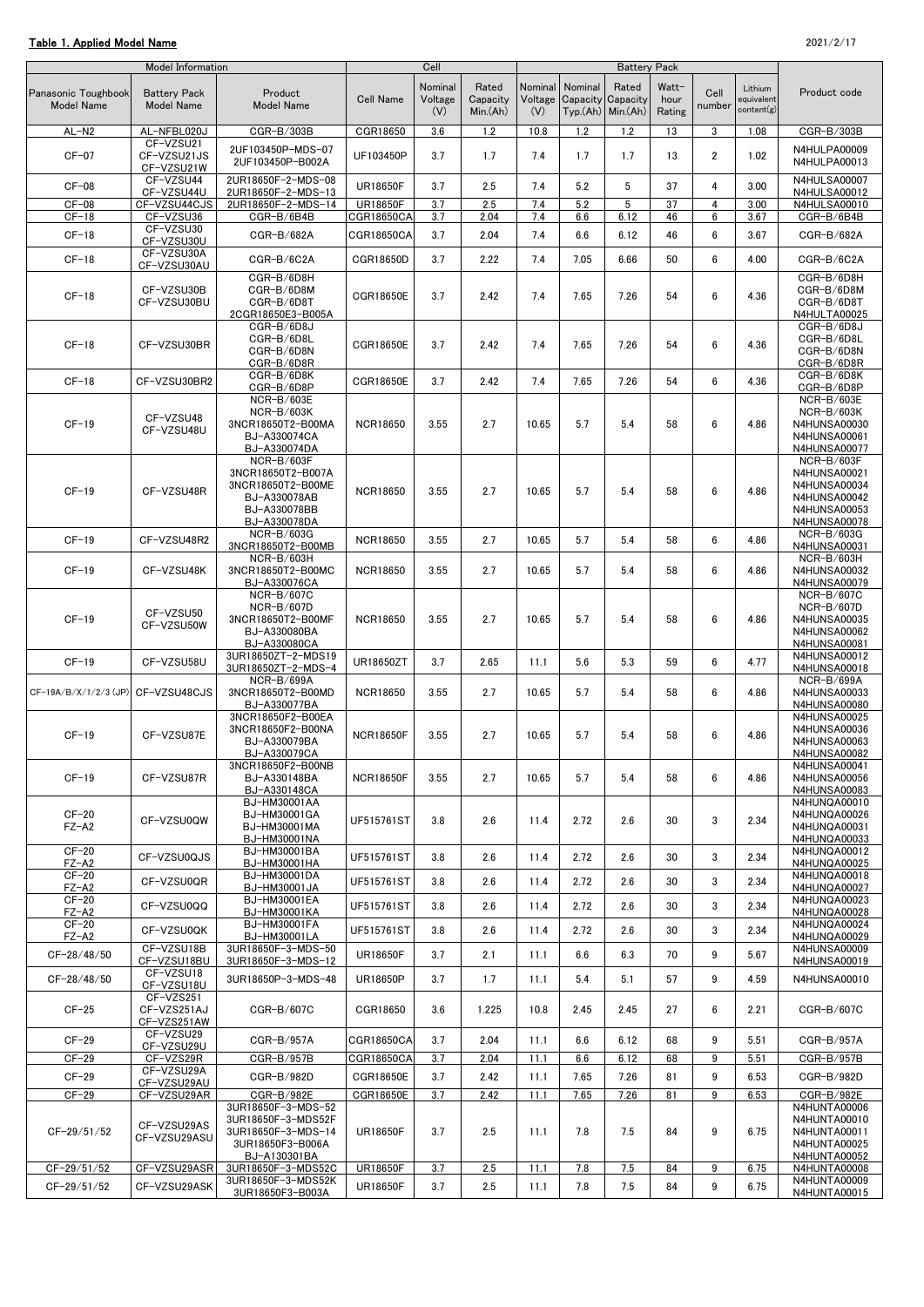|                                          | <b>Model Information</b>                 |                                                                                                                                                                                                                       |                  | Cell                      |                               |                           |                                                        | <b>Battery Pack</b> |                         |                |                                     |                                                                                                                                                                                                                         |
|------------------------------------------|------------------------------------------|-----------------------------------------------------------------------------------------------------------------------------------------------------------------------------------------------------------------------|------------------|---------------------------|-------------------------------|---------------------------|--------------------------------------------------------|---------------------|-------------------------|----------------|-------------------------------------|-------------------------------------------------------------------------------------------------------------------------------------------------------------------------------------------------------------------------|
| Panasonic Toughbook<br><b>Model Name</b> | <b>Battery Pack</b><br><b>Model Name</b> | Product<br><b>Model Name</b>                                                                                                                                                                                          | <b>Cell Name</b> | Nominal<br>Voltage<br>(V) | Rated<br>Capacity<br>Min.(Ah) | Nominal<br>Voltage<br>(V) | Nominal<br>Capacity Capacity<br>$Tvo.(Ah)$ Min. $(Ah)$ | Rated               | Watt-<br>hour<br>Rating | Cell<br>number | Lithium<br>equivalent<br>content(g) | Product code                                                                                                                                                                                                            |
| $CF-30$                                  | CF-VZSU46<br>CF-VZSU46U                  | NCR-B/901D<br>NCR-B/901K<br>3NCR18650T3-B009B<br>BJ-A330121BA<br>BJ-A330121FA<br>BJ-A330121GA                                                                                                                         | <b>NCR18650</b>  | 3.55                      | 2.7                           | 10.65                     | 8.55                                                   | 8.1                 | 87                      | 9              | 7.29                                | NCR-B/901D<br>NCR-B/901K<br>N4HUNTA00022<br>N4HUNTA00032<br>N4HUNTA00066<br>N4HUNTA00080                                                                                                                                |
| $CF-30$                                  | CF-VZSU46R                               | NCR-B/901E<br>NCR-B/922RE<br>NCR-B/922SE<br>NCR-B/922VE<br>NCR-B/922YE<br>BJ-A330248AA<br>BJ-A330248BA                                                                                                                | <b>NCR18650</b>  | 3.55                      | 2.7                           | 10.65                     | 8.55                                                   | 8.1                 | 87                      | 9              | 7.29                                | NCR-B/901E<br>NCR-B/922RE<br>NCR-B/922SE<br>N4HUNTA00034<br>N4HUNTA00040<br>N4HUNTA00062<br>N4HUNTA00076                                                                                                                |
| $CF-30$                                  | CF-VZSU46T                               | <b>NCR-B/901F</b><br>NCR-B/901H<br>NCR-B/901JE<br>NCR-B/901L<br>NCR-B/901ME<br>3NCR18650T3-B009C<br>BJ-A330120PA<br>BJ-A330120QA                                                                                      | <b>NCR18650</b>  | 3.55                      | 2.7                           | 10.65                     | 8.55                                                   | 8.1                 | 87                      | 9              | 7.29                                | NCR-B/901F<br>NCR-B/901H<br>NCR-B/901JE<br>NCR-B/901L<br>NCR-B/901ME<br>N4HUNTA00023<br>N4HUNTA00075<br>N4HUNTA00077                                                                                                    |
| $CF-31/53$                               | CF-VZSU46AU<br>CF-VZSU46AUB              | NCR-B/916A<br>NCR-B/916BE<br>3NCR18650T3-B002A<br>3NCR18650T3-B002B<br>NCR-B/922AE<br>NCR-B/922BE<br>3NCR18650T3-B009A<br>NCR-B/922UE<br>BJ-A330120BA<br>BJ-A330120EA<br>BJ-A330120KA<br>BJ-A330120NA<br>BJ-A330120RA | <b>NCR18650</b>  | 3.55                      | 2.7                           | 10.65                     | 8.55                                                   | 8.1                 | 87                      | 9              | 7.29                                | $NCR-B/916A$<br>NCR-B/916BE<br><b>N4HUNTA00013</b><br><b>N4HUNTA00017</b><br>NCR-B/922AE<br>NCR-B/922BE<br>N4HUNTA00021<br>N4HUNTA00035<br>N4HUNTA00036<br>N4HUNTA00045<br>N4HUNTA00060<br>N4HUNTA00064<br>N4HUNTA00078 |
| $CF-31/53$                               | CF-VZSU46AT                              | NCR-B/922HE<br>NCR-B/922JE<br>NCR-B/922TE<br>NCR-B/922WE<br>NCR-B/922ZE<br>BJ-A330120DA<br>BJ-A330120FA<br>BJ-A330120GA<br>BJ-A330120MA<br>BJ-A330120PA<br>BJ-A330120QA                                               | <b>NCR18650</b>  | 3.55                      | 2.7                           | 10.65                     | 8.55                                                   | 8.1                 | 87                      | 9              | 7.29                                | NCR-B/922HE<br>NCR-B/922JE<br>N4HUNTA00030<br>N4HUNTA00038<br>N4HUNTA00043<br>N4HUNTA00044<br>N4HUNTA00046<br>N4HUNTA00047<br>N4HUNTA00063<br>N4HUNTA00075<br>N4HUNTA00077                                              |
| $CF-31$                                  | CF-VZSU86E                               | 3NCR18650F3-B003A<br>BJ-A390004BA<br>BJ-A390004CA<br>BJ-A390004DA<br>BJ-A390004EA                                                                                                                                     | <b>NCR18650F</b> | 3.55                      | 2.7                           | 10.65                     | 8.55                                                   | 8.1                 | 87                      | 9              | 7.29                                | N4HUNTA00016<br><b>N4HUNTA00037</b><br>N4HUNTA00048<br>N4HUNTA00065<br>N4HUNTA00079                                                                                                                                     |
| $CF-33$                                  | CF-VZSU1AW                               | BJ-F630041AA<br>BJ-F630041DA<br>BJ-F630041FA                                                                                                                                                                          | UF653864S        | 3.7                       | 2.04                          | 11.1                      | 2.05                                                   | 1.99                | 22                      | 3              | 1.79                                | N4HUNPA00001<br>N4HUNPA00004<br><b>N4HUNPA00008</b>                                                                                                                                                                     |
| $CF-33$                                  | CF-VZSU1AJS                              | BJ-F630041BA<br>BJ-F630041GA                                                                                                                                                                                          | UF653864S        | 3.7                       | 2.04                          | 11.1                      | 2.05                                                   | 1.99                | 22                      | 3              | 1.79                                | N4HUNPA00002<br><b>N4HUNPA00006</b>                                                                                                                                                                                     |
| $CF-33$                                  | CF-VZSU1AR                               | BJ-F630041CA<br>BJ-F630041HA                                                                                                                                                                                          | UF653864S        | 3.7                       | 2.04                          | 11.1                      | 2.05                                                   | 1.99                | 22                      | 3              | 1.79                                | <b>N4HUNPA00003</b><br><b>N4HUNPA00007</b>                                                                                                                                                                              |
| $CF-33$                                  | CF-VZSU1BW                               | BJ-A130423AA<br>BJ-A130423DA<br>BJ-A130423FA                                                                                                                                                                          | <b>UR18650A</b>  | 3.6                       | 2.1                           | 10.8                      | 4.42                                                   | 4.12                | 45                      | 6              | 3.71                                | <b>N4HUNRA00063</b><br>N4HUNRA00080<br>N4HUNRA00107                                                                                                                                                                     |
| $CF-33$                                  | CF-VZSU1BJS                              | BJ-A130423BA<br>BJ-A130423GA                                                                                                                                                                                          | <b>UR18650A</b>  | 3.6                       | 2.1                           | 10.8                      | 4.42                                                   | 4.12                | 45                      | 6              | 3.71                                | N4HUNRA00065<br>N4HUNRA00105                                                                                                                                                                                            |
| $CF-33$                                  | CF-VZSU1BR                               | BJ-A130423CA<br>BJ-A130423HA                                                                                                                                                                                          | <b>UR18650A</b>  | 3.6                       | 2.1                           | 10.8                      | 4.42                                                   | 4.12                | 45                      | 6              | 3.71                                | N4HUNRA00066<br>N4HUNRA00106                                                                                                                                                                                            |
| $CF-52/31$                               | CF-VZSU65AU                              | 3UR18650F-2-MDS31V<br>3UR18650F-2-MDS-5<br>BJ-A130015BA<br>BJ-A130407CA                                                                                                                                               | UR18650F         | 3.7                       | 2.5                           | 11.1                      | 5.2                                                    | 5                   | 56                      | 6              | 4.50                                | N4HUNSA00014<br><b>N4HUNSA00017</b><br>N4HUNSA00048<br>N4HUNSA00070                                                                                                                                                     |
| $CF-52$                                  | CF-VZSU65U                               | 3UR18650F-2-MDS52V<br>3UR18650F-2-MDS-3                                                                                                                                                                               | <b>UR18650F</b>  | 3.7                       | 2.5                           | 11.1                      | 5.2                                                    | 5                   | 56                      | 6              | 4.50                                | N4HUNSA00013<br>N4HUNSA00016                                                                                                                                                                                            |
|                                          |                                          | CGR-B/9A7AE<br>CGR-B/9A7CE                                                                                                                                                                                            | CGR18650CG       | 3.6                       | 2.1                           | 10.8                      | 6.75                                                   | 6.3                 | 69                      | 9              | 5.67                                | CGR-B/9A7AE<br>CGR-B/9A7CE                                                                                                                                                                                              |
| $CF-52/53$                               | CF-VZSU71U                               | 3UR18650A3-B004A<br>3UR18650A3-B005A<br>BJ-A130227AB<br>BJ-A130227BA<br>BJ-A130227DA<br>BJ-A130228BA<br>BJ-A130227EA<br>BJ-A130228CA                                                                                  | <b>UR18650A</b>  | 3.6                       | 2.1                           | 10.8                      | 6.75                                                   | 6.3                 | 69                      | 9              | 5.67                                | N4HUNSA00026<br>N4HUNSA00027<br>N4HUNSA00043<br>N4HUNSA00049<br>N4HUNSA00066<br>N4HUNSA00072<br>N4HUNSA00092<br>N4HUNSA00091                                                                                            |
|                                          |                                          | CGR-B/9A7BE<br>CGR-B/9A7DE                                                                                                                                                                                            | CGR18650CG       | 3.6                       | 2.1                           | 10.8                      | 6.75                                                   | 6.3                 | 69                      | 9              | 5.67                                | CGR-B/9A7BE<br>CGR-B/9A7DE                                                                                                                                                                                              |
| $CF-53$                                  | CF-VZSU71R                               | 3UR18650A3-B004B<br>BJ-A130229BA<br>BJ-A130229C<br>BJ-A130229EA                                                                                                                                                       | <b>UR18650A</b>  | 3.6                       | 2.1                           | 10.8                      | 6.75                                                   | 6.3                 | 69                      | 9              | 5.67                                | N4HUNSA00028<br><b>N4HUNSA00050</b><br>N4HUNSA00054<br>N4HUNSA00093                                                                                                                                                     |
|                                          |                                          | CGR-B/6T5AE<br>CGR-B/6T5CE                                                                                                                                                                                            | CGR18650CG       | 3.6                       | 2.1                           | 10.8                      | 4.5                                                    | 4.2                 | 46                      | 6              | 3.78                                | CGR-B/6T5AE<br>CGR-B/6T5CE                                                                                                                                                                                              |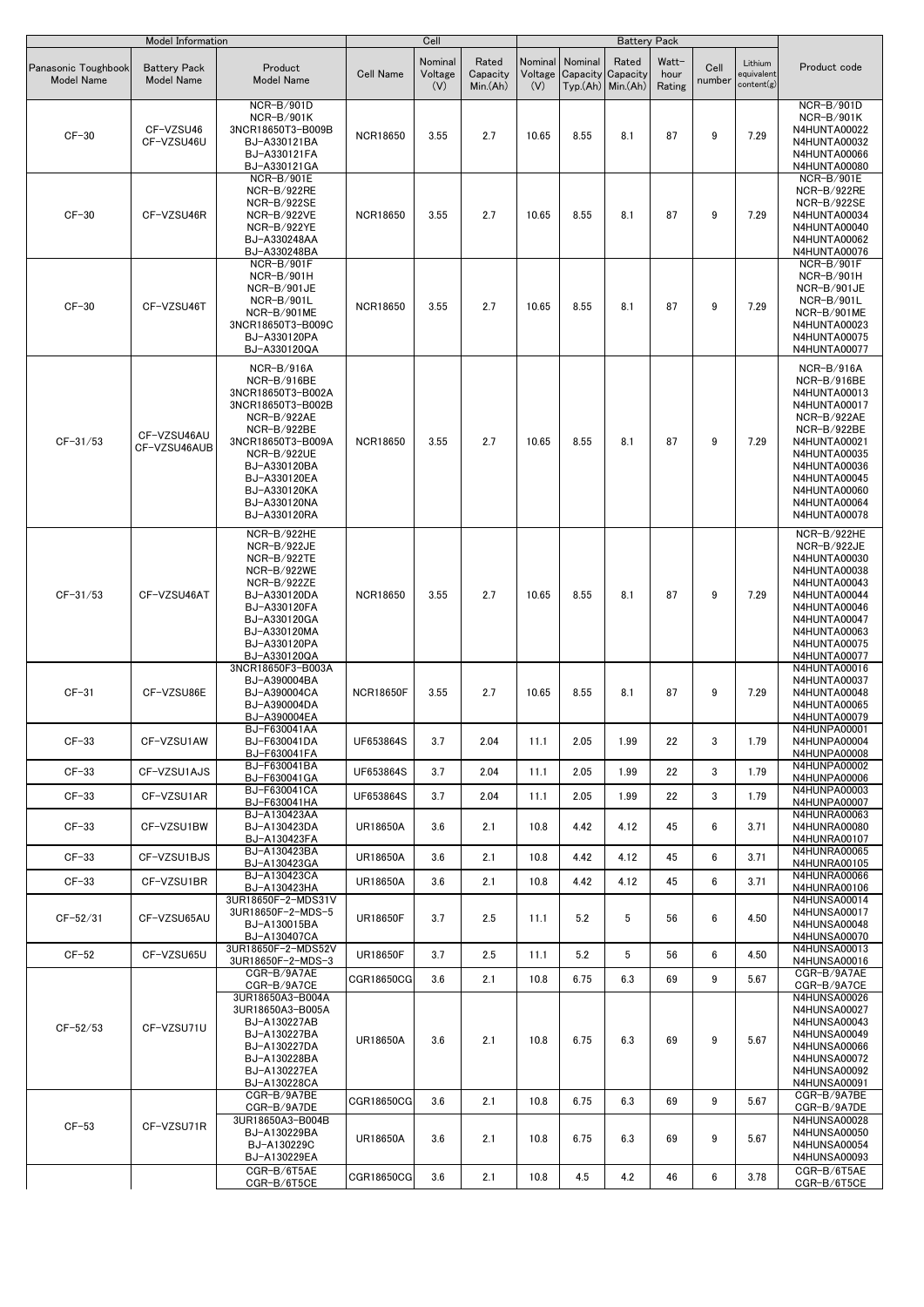|                                          | Model Information                        |                                                                                                                                                                                                      |                                      | Cell                      |                               |                |                             | <b>Battery Pack</b>                         |                         |                |                                     |                                                                                                                                                                                              |
|------------------------------------------|------------------------------------------|------------------------------------------------------------------------------------------------------------------------------------------------------------------------------------------------------|--------------------------------------|---------------------------|-------------------------------|----------------|-----------------------------|---------------------------------------------|-------------------------|----------------|-------------------------------------|----------------------------------------------------------------------------------------------------------------------------------------------------------------------------------------------|
| Panasonic Toughbook<br><b>Model Name</b> | <b>Battery Pack</b><br><b>Model Name</b> | Product<br><b>Model Name</b>                                                                                                                                                                         | <b>Cell Name</b>                     | Nominal<br>Voltage<br>(V) | Rated<br>Capacity<br>Min.(Ah) | Nominal<br>(V) | Nominal<br>Voltage Capacity | Rated<br>Capacity<br>$Typ.(Ah)$ Min. $(Ah)$ | Watt-<br>hour<br>Rating | Cell<br>number | Lithium<br>equivalent<br>content(g) | Product code                                                                                                                                                                                 |
| $CF-53/31$                               | CF-VZSU72U                               | 3UR18650A2-B00JA<br>BJ-A130225CA<br>BJ-A130224EA<br>3UR18650A2-B00KA<br>BJ-A130224CA<br>BJ-A130224BA<br>BJ-A130225BA<br>BJ-A130224DA<br>BJ-A130224FA<br>BJ-A130224GA<br>BJ-A130225DA<br>BJ-A130224HA | <b>UR18650A</b>                      | 3.6                       | 2.1                           | 10.8           | 4.5                         | 4.2                                         | 46                      | 6              | 3.78                                | N4HUNRA00012<br>N4HUNRA00013<br>N4HUNRA00033<br>N4HUNRA00030<br>N4HUNRA00031<br>N4HUNRA00047<br>N4HUNRA00054<br>N4HUNRA00055<br>N4HUNRA00083<br>N4HUNRA00095<br>N4HUNRA00096<br>N4HUNRA00098 |
| $CF-53$                                  | CF-VZSU72R                               | CGR-B/6T5BE<br>CGR-B/6T5DE<br>3UR18650A2-B00JB<br>BJ-A130226CA                                                                                                                                       | CGR18650CG<br><b>UR18650A</b>        | 3.6<br>3.6                | 2.1<br>2.1                    | 10.8<br>10.8   | 4.5<br>4.5                  | 4.2<br>4.2                                  | 46<br>46                | 6<br>6         | 3.78<br>3.78                        | CGR-B/6T5BE<br>CGR-B/6T5DE<br>N4HUNRA00014<br>N4HUNRA00097                                                                                                                                   |
| $CF-54$<br>$CF-54$                       | CF-VZSU0GW<br>CF-VZSU0GJS                | BJ-F930011AA<br>BJ-F930011BA                                                                                                                                                                         | <b>NCA653864</b><br><b>NCA653864</b> | 3.6<br>3.6                | 2.05<br>2.05                  | 10.8<br>10.8   | 4.4<br>4.4                  | 4.1<br>4.1                                  | 45<br>45                | 6<br>6         | 3.69<br>3.69                        | N4HUNRA00028<br>N4HUNRA00032                                                                                                                                                                 |
| $CF-54$                                  | CF-VZSU0KW                               | BJ-CA30001AA<br>BJ-CA30001CA<br><b>BJ-CA30001EA</b><br><b>BJ-CA30001HA</b>                                                                                                                           | UF703450F                            | 3.7                       | 1.43                          | 11.1           | 2.96                        | 2.86                                        | 32                      | 6              | 2.57                                | <b>N4HUNQA00006</b><br>N4HUNQA00015<br>N4HUNQA00019<br>N4HUNQA00032                                                                                                                          |
| $CF-54$                                  | CF-VZSU0KJS                              | BJ-CA30001BA<br>BJ-CA30001FA                                                                                                                                                                         | UF703450F                            | 3.7                       | 1.43                          | 11.1           | 2.96                        | 2.86                                        | 32                      | 6              | 2.57                                | <b>N4HUNQA00008</b><br><b>N4HUNQA00020</b>                                                                                                                                                   |
| $CF-54$                                  | CF-VZSU0KR                               | BJ-CA30001DA<br>BJ-CA30001GA                                                                                                                                                                         | UF703450F                            | 3.7                       | 1.43                          | 11.1           | 2.96                        | 2.86                                        | 32                      | 6              | 2.57                                | N4HUNQA00013<br>N4HUNQA00021                                                                                                                                                                 |
| $CF-54$                                  | CF-VZSU0LW                               | BJ-CG30001AA<br>BJ-CG30001CA<br><b>BJ-CG30001EA</b>                                                                                                                                                  | <b>NCA903864A</b>                    | 3.6                       | 3.05                          | 10.8           | 3.22                        | 3.05                                        | 33                      | 3              | 2.75                                | <b>N4HUNQA00009</b><br>N4HUNQA00016<br><b>N4HUNQA00022</b>                                                                                                                                   |
| $CF-54$                                  | CF-VZSU0PW                               | BJ-F630010AA<br>BJ-F630010FA<br>BJ-F630010GA                                                                                                                                                         | UF653864S                            | 3.7                       | 2.04                          | 11.1           | 4.2                         | 4.08                                        | 46                      | 6              | 3.67                                | N4HUNRA00034<br>N4HUNRA00049<br>N4HUNRA00058                                                                                                                                                 |
| $CF-54$                                  | CF-VZSU0PJS                              | BJ-F630010AB<br>BJ-F630010HA                                                                                                                                                                         | UF653864S                            | 3.7                       | 2.04                          | 11.1           | 4.2                         | 4.08                                        | 46                      | 6              | 3.67                                | N4HUNRA00035<br>N4HUNRA00059                                                                                                                                                                 |
| $CF-54$                                  | CF-VZSU0PR                               | BJ-F630010CA<br>BJ-F630010JA                                                                                                                                                                         | UF653864S                            | 3.7                       | 2.04                          | 11.1           | 4.2                         | 4.08                                        | 46                      | 6              | 3.67                                | N4HUNRA00037<br>N4HUNRA00060                                                                                                                                                                 |
| $CF-54$                                  | CF-VZSU0PK                               | BJ-F630010DA<br>BJ-F630010KA                                                                                                                                                                         | UF653864S                            | 3.7                       | 2.04                          | 11.1           | 4.2                         | 4.08                                        | 46                      | 6              | 3.67                                | N4HUNRA00038<br>N4HUNRA00061                                                                                                                                                                 |
| $CF-71$                                  | CF-VZSU09<br>CF-VZSU26                   | CGR-B/935B<br>3UF103450P-2-MDS73                                                                                                                                                                     | CGR18650HC                           | 3.6                       | 1.5                           | 10.8           | 4.5                         | 4.5                                         | 49                      | 9              | 4.05                                | CGR-B/935B<br>N4HUNRA00007                                                                                                                                                                   |
| $CF-73$                                  | CF-VZSU26U                               | 3UF103450P2-B002A                                                                                                                                                                                    | UF103450P                            | 3.7                       | 1.8                           | 11.1           | 3.8                         | 3.6                                         | 40                      | 6              | 3.24                                | N4HUNRA00010                                                                                                                                                                                 |
| $CF-74$                                  | CF-VZSU43A<br>CF-VZSU43AU                | 3UR18650F-3-MDS74A<br>3UR18650F-3-MDS-13                                                                                                                                                             | <b>UR18650F</b>                      | 3.7                       | 2.5                           | 11.1           | 7.8                         | 7.5                                         | 84                      | 9              | 6.75                                | N4HUNTA00007<br>N4HUNTA00012                                                                                                                                                                 |
| $CF-A1$                                  | CF-VZSU12<br>CF-VZSU12J                  | CGR-B/315B                                                                                                                                                                                           | CGR18650HG                           | 3.6                       | 1.7                           | 10.8           | 1.7                         | 1.7                                         | 19                      | 3              | 1.53                                | $CGR-B/315B$                                                                                                                                                                                 |
| $CF - A1$                                | CF-VZSU13<br>CF-VZSU13J                  | CGR-B/943A                                                                                                                                                                                           | CGR18650HG                           | 3.6                       | 1.7                           | 10.8           | 5.1                         | 5.1                                         | 55                      | 9              | 4.59                                | CGR-B/943A                                                                                                                                                                                   |
| $CF-A2/A3$                               | CF-VZSU20<br>CF-VZSU20J<br>CF-VZSU20JS   | CGR-B/653C                                                                                                                                                                                           | CGR18650A                            | 3.7                       | 1.9                           | 11.1           | 4                           | 3.8                                         | 43                      | 6              | 3.42                                | CGR-B/653C                                                                                                                                                                                   |
| CF-AX2/AX3                               | CF-VZSU81JS                              | 2NCA653864-2-B001A<br><b>BJ-EC20002CA</b>                                                                                                                                                            | <b>NCA653864</b>                     | 3.6                       | 2.05                          | 7.2            | 4.4                         | 4.1                                         | 30                      | 4              | 2.46                                | N4HULRA00012<br>N4HULRA00031                                                                                                                                                                 |
| CF-AX2/AX3                               | CF-VZSU81TJS                             | BJ-EC20002DA                                                                                                                                                                                         | NCA653864                            | 3.6                       | 2.05                          | 7.2            | 4.4                         | 4.1                                         | 30                      | 4              | 2.46                                | N4HULRA00035                                                                                                                                                                                 |
| CF-AX2/AX3                               | CF-VZSU81EA                              | 2NCA653864-2-B001B<br>2NCA653864-2-B001C<br>BJ-F920004CA<br>BJ-F920004DA<br>BJ-F920004EA                                                                                                             | <b>NCA653864</b>                     | 3.6                       | 2.05                          | 7.2            | 4.4                         | 4.1                                         | 30                      | 4              | 2.46                                | N4HULRA00014<br>N4HULRA00015<br>N4HULRA00019<br>N4HULRA00023<br>N4HULRA00032                                                                                                                 |
| CF-AX2/AX3                               | CF-VZSU81R                               | 2NCA653864-2-B001D<br>BJ-F920005BA<br>BJ-F920005CA                                                                                                                                                   | <b>NCA653864</b>                     | 3.6                       | 2.05                          | 7.2            | 4.4                         | 4.1                                         | 30                      | 4              | 2.46                                | N4HULRA00016<br>N4HULRA00021<br>N4HULRA00033                                                                                                                                                 |
| CF-AX2/AX3                               | CF-VZSU85JS                              | 2NCA653864-2-B002A<br><b>BJ-EC20007CA</b>                                                                                                                                                            | <b>NCA653864</b>                     | 3.6                       | 2.05                          | 7.2            | 4.4                         | 4.1                                         | 30                      | 4              | 2.46                                | N4HULRA00013<br>N4HULRA00034                                                                                                                                                                 |
| CF-AX2/AX3                               | 2-653864-B001                            | 2NCA653864-B001A<br>2NCA653864-B001B                                                                                                                                                                 | NCA653864                            | 3.6                       | 2.05                          | 7.2            | 2.2                         | 2.05                                        | 15                      | $\overline{2}$ | 1.23                                | N4HULPA00015<br>N4HULPA00016                                                                                                                                                                 |
| CF-AX2/AX3                               | 2-653864-B01B                            | BJ-F620001BA<br>BJ-F620001CA                                                                                                                                                                         | <b>NCA653864</b>                     | 3.6                       | 2.05                          | 7.2            | 2.2                         | 2.05                                        | 15                      | $\overline{2}$ | 1.23                                | N4HULPA00019<br>N4HULPA00024                                                                                                                                                                 |
| CF-AX2/AX3                               | 2-653864-B01C                            | 2NCA653864-B001C<br>BJ-F920006BA                                                                                                                                                                     | <b>NCA653864</b>                     | 3.6                       | 2.05                          | 7.2            | 2.2                         | 2.05                                        | 15                      | $\overline{2}$ | 1.23                                | N4HULPA00017<br>N4HULPA00021                                                                                                                                                                 |
| CF-AX2/AX3                               | 2-622944-B001                            | 2NCA622944-B001A<br>2NCA622944-B001B                                                                                                                                                                 | <b>NCA622944</b>                     | 3.6                       | 1.03                          | 7.2            | 1.09                        | 1.03                                        | 7.5                     | $\overline{2}$ | 0.62                                | N4HULNA00001<br>N4HULNA00002                                                                                                                                                                 |
| CF-AX2/AX3                               | 2-622944-B01B                            | BJ-F920001BA                                                                                                                                                                                         | <b>NCA622944</b>                     | 3.6                       | 1.03                          | 7.2            | 1.09                        | 1.03                                        | 7.5                     | 2              | 0.62                                | N4HULNA00004                                                                                                                                                                                 |
| CF-B10/B11                               | CF-VZSU69JS                              | 3UR18650A-2-MDS<br>BJ-A130346AA                                                                                                                                                                      | <b>UR18650A</b>                      | 3.6                       | 2.1                           | 10.8           | 4.5                         | 4.2                                         | 46                      | 6              | 3.78                                | N4HUNRA00008<br>N4HUNRA00029                                                                                                                                                                 |
| CF-B10/B11                               | CF-VZSU70JS                              | 3UR18650A-MDS-2<br>BJ-A130345AA                                                                                                                                                                      | <b>UR18650A</b>                      | 3.6                       | 2.1                           | 10.8           | 2.25                        | 2.1                                         | 23                      | 3              | 1.89                                | N4HUNQA00001<br><b>N4HUNQA00007</b>                                                                                                                                                          |
| CF-B10/B11                               | CF-VZSU77JS                              | 3UR18650ZTA-2-MDS2<br>BJ-A130347AA                                                                                                                                                                   | UR18650ZTA                           | 3.7                       | 2.85                          | 11.1           | $7\overline{ }$             | 5.7                                         | 64                      | 6              | 5.13                                | <b>N4HUNSA00015</b><br><b>N4HUNSA00052</b>                                                                                                                                                   |
| $CF-C1$                                  | CF-VZSU66U                               | 2UR18650ZT-2-MDSC1<br>2UR18650Z2-B002A<br>BJ-A120042BA                                                                                                                                               | UR18650ZTA                           | 3.7                       | 2.85                          | 7.4            | 6                           | 5.7                                         | 43                      | 4              | 3.42                                | N4HULSA00008<br>N4HULSA00014<br>N4HULSA00029                                                                                                                                                 |
| $CF-C2$                                  | CF-VZSU80U                               | 3NCR18650B2-B006A<br>3NCR18650B2-B006B<br>BJ-A330082CA<br>BJ-A330082DA<br>BJ-A330082EA                                                                                                               | <b>NCR18650B</b>                     | 3.6                       | 3.2                           | 10.8           | 6.8                         | 6.4                                         | 70                      | 6              | 5.76                                | N4HUNSA00024<br>N4HUNSA00029<br>N4HUNSA00069<br><b>N4HUNSA00075</b><br>N4HUNSA00096                                                                                                          |
| $CF-C2$                                  | CF-VZSU82U                               | 3NCR18650B-B001A<br>3NCR18650B-B001B<br>BJ-A330083BA<br>BJ-A330083CA                                                                                                                                 | <b>NCR18650B</b>                     | 3.6                       | 3.2                           | 10.8           | 3.4                         | 3.2                                         | 35                      | 3              | 2.88                                | <b>N4HUNQA00002</b><br><b>N4HUNQA00003</b><br>N4HUNQA00014<br>N4HUNQA00030                                                                                                                   |
| $CF-C2$                                  | CF-VZSU83U                               | 3NCR18650A3-B001A<br>3NCR18650A3-B001B<br>BJ-A330081BA<br>BJ-A330081CA                                                                                                                               | <b>NCR18650A</b>                     | 3.6                       | 2.9                           | 10.8           | 9.3                         | 8.7                                         | 94                      | 9              | 7.83                                | N4HUNTA00014<br>N4HUNTA00018<br>N4HUNTA00049<br>N4HUNTA00083                                                                                                                                 |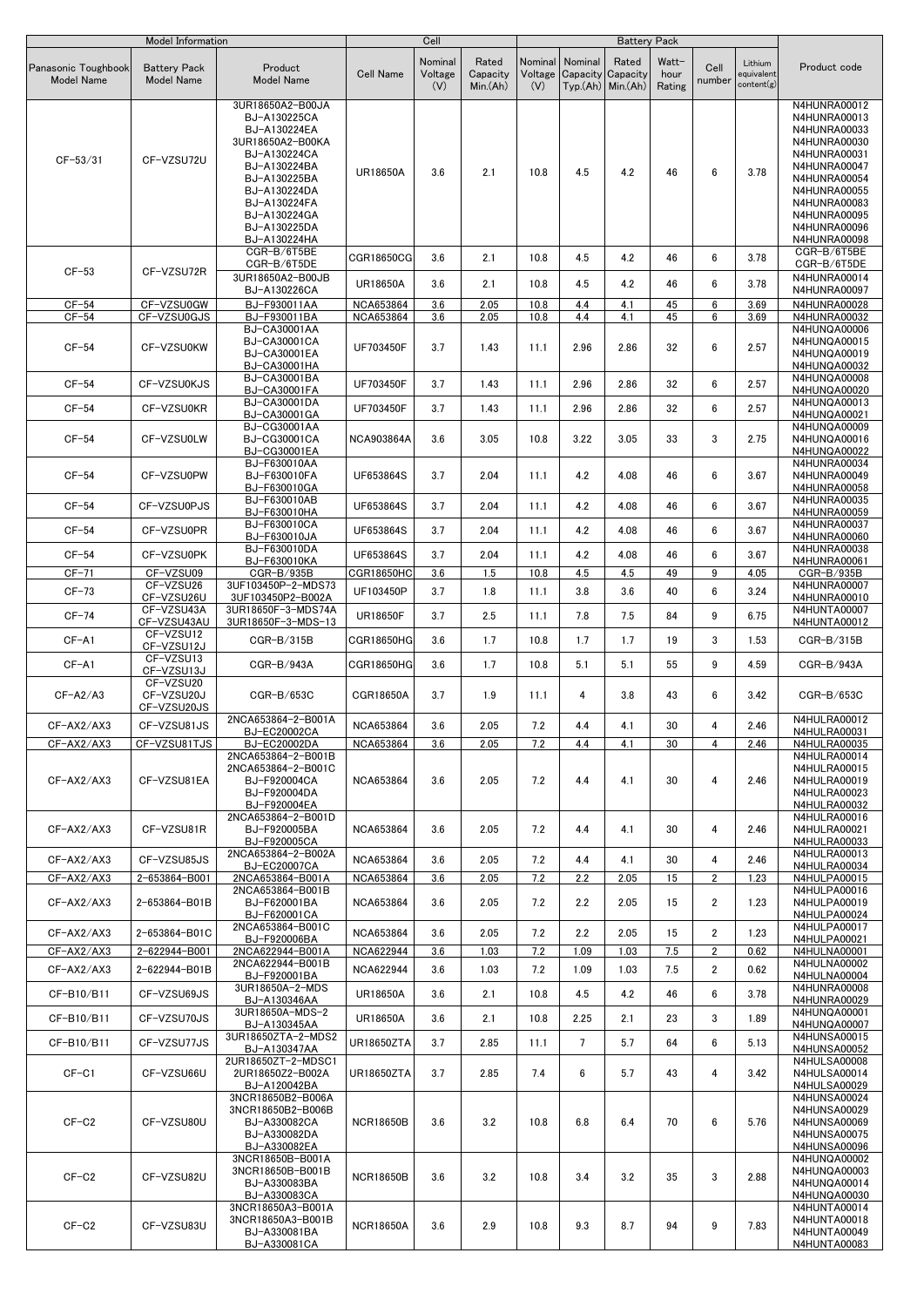|                                          | Model Information                        |                                                                                               |                                      | Cell                      |                               |                           |            | <b>Battery Pack</b>                                 |                         |                     |                                     |                                                                                                                 |
|------------------------------------------|------------------------------------------|-----------------------------------------------------------------------------------------------|--------------------------------------|---------------------------|-------------------------------|---------------------------|------------|-----------------------------------------------------|-------------------------|---------------------|-------------------------------------|-----------------------------------------------------------------------------------------------------------------|
| Panasonic Toughbook<br><b>Model Name</b> | <b>Battery Pack</b><br><b>Model Name</b> | Product<br><b>Model Name</b>                                                                  | <b>Cell Name</b>                     | Nominal<br>Voltage<br>(V) | Rated<br>Capacity<br>Min.(Ah) | Nominal<br>Voltage<br>(V) | Nominal    | Rated<br>Capacity Capacity<br>$Typ(Ah)$ Min. $(Ah)$ | Watt-<br>hour<br>Rating | Cell<br>number      | Lithium<br>squivalent<br>content(g) | Product code                                                                                                    |
| $CF-D1$                                  | CF-VZSU73U                               | NCR-B/693AE<br>NCR-B/693CE<br>NCR-B/693EE<br>NCR-B/693JE<br>NCR-B/693ME                       | <b>NCR18650A</b>                     | 3.6                       | 2.9                           | 10.8                      | 6.2        | 5.8                                                 | 63                      | 6                   | 5.22                                | NCR-B/693AE<br>NCR-B/693CE<br>N4HUNSA00044<br><b>N4HUNSA00058</b><br>N4HUNSA00090                               |
| CF-D1                                    | CF-VZSU73R                               | NCR-B/693BE<br>NCR-B/693DE<br>NCR-B/693FE<br><b>NCR-B/693GE</b><br>NCR-B/693KE<br>NCR-B/693NE | <b>NCR18650A</b>                     | 3.6                       | 2.9                           | 10.8                      | 6.2        | 5.8                                                 | 63                      | 6                   | 5.22                                | NCR-B/693BE<br>NCR-B/693DE<br>N4HUNSA00051<br><b>N4HUNSA00055</b><br><b>N4HUNSA00059</b><br><b>N4HUNSA00088</b> |
| $CF-D1$                                  | CF-VZSU73SP                              | 3NCR18650A2-B001A<br>BJ-A330022AB<br>BJ-A330022BB<br>NCR-B/693LE<br>NCR-B/693PE               | <b>NCR18650A</b>                     | 3.6                       | 2.9                           | 10.8                      | 6.2        | 5.8                                                 | 63                      | 6                   | 5.22                                | N4HUNSA00020<br>N4HUNSA00045<br><b>N4HUNSA00057</b><br>N4HUNSA00060<br>N4HUNSA00089                             |
| $CF-F8$<br>CF-F9 (US/EU)                 | CF-VZSU56U                               | NCR-B/617A<br>3NCR18650T2-B009A<br>3NCR18650T2-B009B<br>NCR-B/617D<br>NCR-B/617E              | <b>NCR18650</b>                      | 3.6                       | 2.7                           | 10.8                      | 5.8        | 5.4                                                 | 59                      | 6                   | 4.86                                | NCR-B/617A<br><b>N4HUNSA00023</b><br>N4HUNSA00038<br>N4HUNSA00047<br>N4HUNSA00064                               |
| CF-F9/F10 (JP)                           | CF-VZSU56AJS                             | $NCR-B/666A$                                                                                  | <b>NCR18650A</b>                     | 3.6                       | 2.9                           | 10.8                      | 6.2        | 5.8                                                 | 63                      | 6                   | 5.22                                | $NCR-B/666A$                                                                                                    |
| CF-F9/F10 (CN)                           | CF-VZSU56AR                              | NCR-B/666B                                                                                    | <b>NCR18650A</b>                     | 3.6                       | 2.9                           | 10.8                      | 6.2        | 5.8                                                 | 63                      | 6                   | 5.22                                | N4HUNSA00071                                                                                                    |
| CF-J9/J10                                | CF-VZSU67JS                              | NCR-B/429A                                                                                    | <b>NCR18650A</b>                     | 3.6                       | 2.9                           | 7.2                       | 6.2        | 5.8                                                 | 42                      | $\overline{4}$      | 3.48                                | NCR-B/429A                                                                                                      |
| CF-J9/J10<br>CF-J9/J10                   | CF-VZSU67R<br>CF-VZSU68JS                | <b>NCR-B/429B</b><br>NCR-B/673A                                                               | <b>NCR18650A</b><br><b>NCR18650A</b> | 3.6<br>3.6                | 2.9<br>2.9                    | 7.2<br>7.2                | 6.2<br>9.3 | 5.8<br>8.7                                          | 42<br>63                | $\overline{4}$<br>6 | 3.48<br>5.22                        | N4HULSA00056<br>NCR-B/673A                                                                                      |
| CF-J9/J10                                | CF-VZSU68R                               | NCR-B/673B                                                                                    | <b>NCR18650A</b>                     | 3.6                       | 2.9                           | 7.2                       | 9.3        | 8.7                                                 | 63                      | 6                   | 5.22                                | N4HULTA00045                                                                                                    |
| $CF-L2$                                  | CF-VZSU19<br>CF-VZSU19JS                 | 3UF103450P-2-MDSL2                                                                            | UF103450P                            | 3.7                       | 1.7                           | 11.1                      | 3.6        | 3.4                                                 | 38                      | 6                   | 3.06                                | N4HUNRA00006                                                                                                    |
| CF-LX3/LX4/LX5/LX6                       | CF-VZSU90JS                              | 3NCR18650G2-B00UA<br>BJ-A330131CA<br>BJ-A330131KB                                             | <b>NCR18650G</b>                     | 3.6                       | 3.4                           | 10.8                      | 7.1        | 6.8                                                 | 74                      | 6                   | 6.12                                | N4HUNTA00020<br>N4HUNTA00053<br>N4HUNTA00069                                                                    |
| CF-LX3/LX4/LX5/LX6                       | CF-VZSU90Y                               | BJ-A330131BA<br>BJ-A330131BB<br>BJ-A330131FB<br>BJ-A330131LB                                  | <b>NCR18650G</b>                     | 3.6                       | 3.4                           | 10.8                      | 7.1        | 6.8                                                 | 74                      | 6                   | 6.12                                | N4HUNTA00027<br>N4HUNTA00031<br>N4HUNTA00054<br>N4HUNTA00071                                                    |
| CF-LX3/LX4/LX5/LX6                       | CF-VZSU90R                               | BJ-A330131CB<br>BJ-A330131EB<br>BJ-A330131GB<br>BJ-A330131MB                                  | <b>NCR18650G</b>                     | 3.6                       | 3.4                           | 10.8                      | 7.1        | 6.8                                                 | 74                      | 6                   | 6.12                                | N4HUNTA00029<br>N4HUNTA00041<br>N4HUNTA00055<br>N4HUNTA00072                                                    |
| CF-LX3/LX4/LX5/LX6                       | CF-VZSU90E                               | BJ-A330131DB<br>BJ-A330131HB<br>BJ-A330131NB                                                  | <b>NCR18650G</b>                     | 3.6                       | 3.4                           | 10.8                      | 7.1        | 6.8                                                 | 74                      | 6                   | 6.12                                | N4HUNTA00033<br>N4HUNTA00056<br>N4HUNTA00073                                                                    |
| CF-LX3/LX4/LX5/LX6                       | CF-VZSU90M                               | BJ-A330131JA<br>BJ-A330131PB                                                                  | <b>NCR18650G</b>                     | 3.6                       | 3.4                           | 10.8                      | 7.1        | 6.8                                                 | 74                      | 6                   | 6.12                                | N4HUNTA00061<br>N4HUNTA00074                                                                                    |
| CF-LX3/LX4/LX5/LX6                       | CF-VZSU91JS                              | 3NCR18650G-B003A<br>BJ-A330095DA<br>BJ-A330095FB                                              | <b>NCR18650G</b>                     | 3.6                       | 3.4                           | 10.8                      | 3.55       | 3.4                                                 | 37                      | 3                   | 3.06                                | N4HUNRA00015<br>N4HUNRA00050<br>N4HUNRA00091                                                                    |
| CF-LX3/LX4/LX5/LX6                       | CF-VZSU91Y                               | BJ-A330095BA<br>BJ-A330095BB<br>BJ-A330095DB<br>BJ-A330095GB                                  | <b>NCR18650G</b>                     | 3.6                       | 3.4                           | 10.8                      | 3.55       | 3.4                                                 | 37                      | 3                   | 3.06                                | N4HUNRA00021<br>N4HUNRA00026<br>N4HUNRA00051<br>N4HUNRA00093                                                    |
| CF-LX3/LX4/LX5/LX6                       | CF-VZSU91R                               | BJ-A330095CB<br>BJ-A330095EB<br>BJ-A330095HB                                                  | <b>NCR18650G</b>                     | 3.6                       | 3.4                           | 10.8                      | 3.55       | 3.4                                                 | 37                      | 3                   | 3.06                                | N4HUNRA00024<br>N4HUNRA00052<br>N4HUNRA00094                                                                    |
| CF-LX3/LX4/LX5/LX6                       | CF-VZSU0CJS                              | BJ-A330158AA<br>BJ-A330158BA<br>BJ-A330158CB                                                  | <b>NCR18650G</b>                     | 3.6                       | 3.4                           | 10.8                      | 7.1        | 6.8                                                 | 74                      | 6                   | 6.12                                | N4HUNTA00028<br>N4HUNTA00057<br>N4HUNTA00070                                                                    |
| CF-LX3/LX4/LX5/LX6                       | CF-VZSU0DJS                              | BJ-A330159AA<br>BJ-A330159BA<br>BJ-A330159CB                                                  | <b>NCR18650G</b>                     | 3.6                       | 3.4                           | 10.8                      | 3.55       | 3.4                                                 | 37                      | 3                   | 3.06                                | <b>N4HUNRA00023</b><br><b>N4HUNRA00053</b><br>N4HUNRA00092                                                      |
| CF-M34                                   | CF-VZSU15A<br>CF-VZSU15AJS               | CGR-B/664F                                                                                    | CGR18650A                            | 3.7                       | 1.9                           | 11.1                      | 4          | 3.8                                                 | 43                      | 6                   | 3.42                                | CGR-B/664F                                                                                                      |
| CF-M34                                   | CF-VZSU15A<br>CF-VZSU15AW                | CGR-B/664G                                                                                    | CGR18650A                            | 3.7                       | 1.9                           | 11.1                      | 4          | 3.8                                                 | 43                      | 6                   | 3.42                                | CGR-B/664G                                                                                                      |
| CF-MX3/MX4/MX5                           | CF-VZSU92JS                              | 2NCA653864A2-B004A<br>BJ-F920007BA                                                            | NCA653864A                           | 3.6                       | 2.28                          | 7.2                       | 4.8        | 4.56                                                | 33                      | 4                   | 2.74                                | N4HULRA00017<br>N4HULRA00025                                                                                    |
| CF-MX3/MX4/MX5                           | CF-VZSU92E                               | BJ-F920011AA<br>BJ-F920011CA<br>BJ-F920011DA                                                  | <b>NCA653864A</b>                    | 3.6                       | 2.28                          | 7.2                       | 4.8        | 4.56                                                | 33                      | 4                   | 2.74                                | N4HULRA00020<br>N4HULRA00026<br>N4HULRA00036                                                                    |
| CF-MX3/MX4/MX5                           | CF-VZSU92R                               | BJ-F920013AA<br>BJ-F920013BA                                                                  | <b>NCA653864A</b>                    | 3.6                       | 2.28                          | 7.2                       | 4.8        | 4.56                                                | 33                      | $\overline{4}$      | 2.74                                | N4HULRA00022<br>N4HULRA00027                                                                                    |
| CF-MX3/MX4/MX5                           | CF-VZSU93JS                              | 2NCA653864A2-B005A                                                                            | NCA653864A                           | 3.6                       | 2.28                          | 7.2                       | 4.8        | 4.56                                                | 33                      | $\overline{4}$      | 2.74                                | N4HULRA00018                                                                                                    |
| CF-MX3/MX4/MX5                           | 2-644553-B001                            | BJ-F920008BA<br>2UF644553F-B001A                                                              | UF644553FT                           | 3.8                       | 2                             | 7.6                       | 2.06       | 2                                                   | 16                      | $\overline{2}$      | 1.20                                | N4HULRA00028<br>N4HULPA00018                                                                                    |
| CF-MX3/MX4/MX5                           | 2-644553-B002                            | BJ-F220001BA<br>BJ-F220002AA                                                                  | UF644553FT                           | 3.8                       | $\overline{2}$                | 7.6                       | 2.06       | $\overline{2}$                                      | 16                      | $\overline{2}$      | 1.20                                | N4HULPA00023<br>N4HULPA00020                                                                                    |
| CF-MX3/MX4/MX5                           | 2-644553-B003                            | BJ-F220002CA<br>BJ-F220003AA                                                                  | UF644553FT                           | 3.8                       | $\overline{2}$                | 7.6                       | 2.06       | $\overline{2}$                                      | 16                      | $\overline{2}$      | 1.20                                | N4HULPA00026<br>N4HULPA00022                                                                                    |
| CF-P1                                    | CF-VZSU22<br>CF-VZSU22JS                 | BJ-F220003BA<br>2UR18650-MDS-6                                                                | UR18650P                             | 3.7                       | 1.7                           | 7.4                       | 1.7        | 1.7                                                 | 13                      | 2                   | 1.02                                | N4HULPA00027<br>N4HULPA00007                                                                                    |
| CF-P1                                    | CF-VZSU22W<br>CF-VZSU28<br>CF-VZSU28JS   | 2UR18650F-MSD-P1R1<br>2UR18650F-MDS-7                                                         | <b>UR18650F</b>                      | 3.7                       | 2.1                           | 7.4                       | 2.1        | 2.1                                                 | 16                      | $\overline{2}$      | 1.26                                | N4HULPA00010<br>N4HULPA00012                                                                                    |
| CF-P1                                    | CF-VZSU28<br>CF-VZSU28W                  | 2UR18650F-MSD-P1R2<br>2UR18650F-B002A                                                         | <b>UR18650F</b>                      | 3.7                       | 2.1                           | 7.4                       | 2.1        | 2.1                                                 | 16                      | $\overline{2}$      | 1.26                                | N4HULPA00011<br>N4HULPA00014                                                                                    |
| $CF-P2$                                  | CF-VZSU33                                | CGA-E/109BA                                                                                   | CGA103450A                           | 3.6                       | 1.85                          | 3.6                       | 1.95       | 1.85                                                | 6.7                     | $\mathbf{1}$        | 0.56                                | CGA-E/109BA                                                                                                     |
| CF-QV8/QV9                               | CF-VZSU1MJS                              | EZ.22913.003                                                                                  | UF515761ST                           | 3.8                       | 2.51                          | 7.6                       | 5.26       | 5.02                                                | 39                      | 4                   | 3.01                                | N4HULSA00091                                                                                                    |
| CF-QV8/QV9                               | CF-VZSU1NJS                              | EZ.22913.001                                                                                  | UF515761ST                           | 3.8                       | 2.51                          | 7.6                       | 5.26       | 5.02                                                | 39                      | 4                   | 3.01                                | N4HULSA00087                                                                                                    |
| CF-QV8/QV9                               | CF-VZSU1WJS                              | EZ.22913.005                                                                                  | UF515761ST                           | 3.8                       | 2.51                          | 7.6                       | 5.26       | 5.02                                                | 39                      | 4                   | 3.01                                | N4HULSA00107                                                                                                    |
| CF-R1/T1/R2/T2                           | CF-VZSU24A<br>CF-VZSU24AU                | 2UR18650F-2-MDS-T2                                                                            | <b>UR18650F</b>                      | 3.7                       | 2.1                           | 7.4                       | 4.4        | 4.2                                                 | 32                      | $\overline{4}$      | 2.52                                | N4HULRA00009                                                                                                    |
| CF-R1/T1/R2/T2                           | CF-VZSU24AR                              | 2UR18650F-2-MDST2C                                                                            | UR18650F                             | 3.7                       | 2.1                           | 7.4                       | 4.4        | 4.2                                                 | 32                      | 4                   | 2.52                                | N4HULRA00010                                                                                                    |
| CF-R1/T1/R2/T2                           | CF-VZSU24B                               | 2UR18650F-2-MDST2R                                                                            | UR18650F                             | 3.7                       | 2.3                           | 7.4                       | 4.8        | 4.6                                                 | 35                      | 6                   | 2.76                                | N4HULSA00006                                                                                                    |
|                                          | CF-VZSU24BU                              | 2UR18650F-2-MDS-12                                                                            |                                      |                           |                               |                           |            |                                                     |                         |                     |                                     | N4HULSA00011                                                                                                    |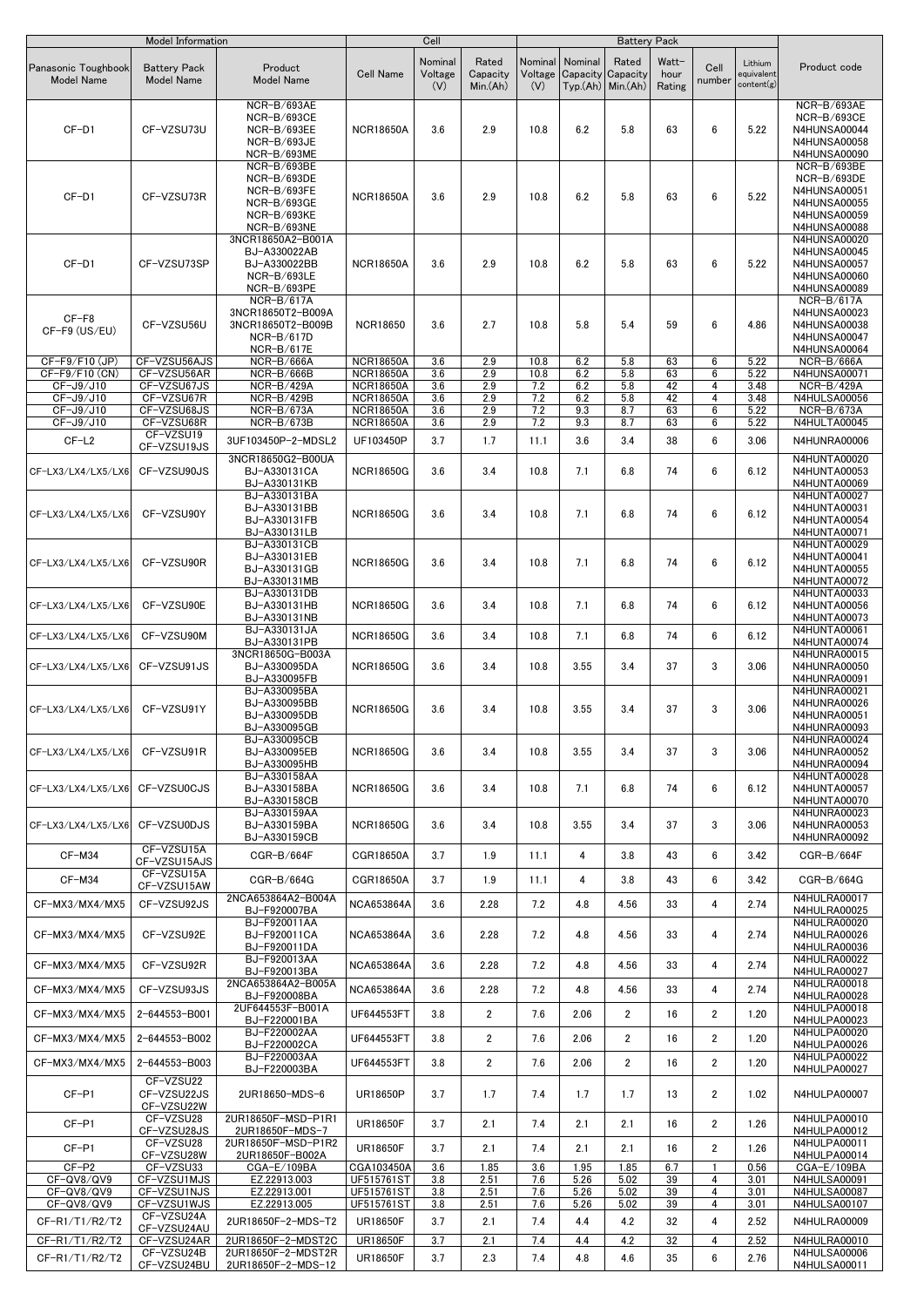|                                        | Model Information                                       |                                                                                                   |                                      | Cell                      |                              |                           |                                                       | <b>Battery Pack</b> |                         |                |                                     |                                                                                              |
|----------------------------------------|---------------------------------------------------------|---------------------------------------------------------------------------------------------------|--------------------------------------|---------------------------|------------------------------|---------------------------|-------------------------------------------------------|---------------------|-------------------------|----------------|-------------------------------------|----------------------------------------------------------------------------------------------|
| Panasonic Toughbook<br>Model Name      | <b>Battery Pack</b><br>Model Name                       | Product<br><b>Model Name</b>                                                                      | <b>Cell Name</b>                     | Nominal<br>Voltage<br>(V) | Rated<br>Capacity<br>Min(Ah) | Nominal<br>Voltage<br>(V) | Nominal<br>Capacity Capacity<br>$Typ(Ah)$ Min. $(Ah)$ | Rated               | Watt-<br>hour<br>Rating | Cell<br>number | Lithium<br>equivalent<br>content(g) | Product code                                                                                 |
| $CF-R3$                                | CF-VZSU32<br>CF-VZSU32U                                 | 2UR18650F-3-MDS-R3<br>2UR18650F-3-MDS-6                                                           | <b>UR18650F</b>                      | 3.7                       | 2.3                          | 7.4                       | 7.2                                                   | 6.9                 | 52                      | 6              | 4.14                                | N4HULTA00014<br>N4HULTA00020                                                                 |
| $CF-R3$                                | CF-VZSU32R                                              | 2UR18650F-3-MDSR3C                                                                                | <b>UR18650F</b>                      | 3.7                       | 2.3                          | 7.4                       | 7.2                                                   | 6.9                 | 52                      | 6              | 4.14                                | N4HULTA00017                                                                                 |
| CF-R4/R5                               | CF-VZSU42<br>CF-VZSU42U                                 | 2UR18650F-3-MDS-R4<br>2UR18650F-3-MDS-8                                                           | <b>UR18650F</b>                      | 3.7                       | 2.3                          | 7.4                       | 7.8                                                   | 7.5                 | 56                      | 6              | 4.50                                | N4HULTA00016<br>N4HULTA00022                                                                 |
| $CF-R4/R5$                             | CF-VZSU42R                                              | 2UR18650F-3-MDSR4C                                                                                | <b>UR18650F</b>                      | 3.7                       | 2.3                          | 7.4                       | 7.8                                                   | 7.5                 | 56                      | 6              | 4.50                                | N4HULTA00018                                                                                 |
| $CF-R6/RT/R8$                          | CF-VZSU49                                               | NCR-B/402B                                                                                        | <b>NCR18650</b>                      | 3.6                       | 2.7                          | 7.2                       | 5.8                                                   | 5.4                 | 39                      | 4              | 3.24                                | NCR-B/402B                                                                                   |
| CF-R6/R7/R8                            | CF-VZSU49U<br>CF-VZSU54U                                | NCR-B/404B                                                                                        | <b>NCR18650</b>                      | 3.6                       | 2.7                          | 7.2                       | 5.8                                                   | 5.4                 | 39                      | 4              | 3.24                                | $NCR-B/404B$                                                                                 |
|                                        |                                                         | NCR-B/426A                                                                                        |                                      |                           |                              |                           |                                                       |                     |                         |                |                                     | <b>NCR-B/426A</b>                                                                            |
| CF-R9                                  | CF-VZSU49AJS                                            | $NCR-B/426B$                                                                                      | <b>NCR18650A</b>                     | 3.6                       | 2.9                          | 7.2                       | 6.2                                                   | 5.8                 | 42                      | 4              | 3.48                                | NCR-B/426B                                                                                   |
| $CF-R9$                                | CF-VZSU54AJS                                            | NCR-B/427A<br>NCR-B/427B                                                                          | <b>NCR18650A</b>                     | 3.6                       | 2.9                          | 7.2                       | 6.2                                                   | 5.8                 | 42                      | $\overline{4}$ | 3.48                                | <b>NCR-B/427A</b><br><b>NCR-B/427B</b>                                                       |
| CF-RZ4/RZ5/RZ6/RZ8                     | CF-VZSU0EJS                                             | BJ-F520001AA<br>BJ-F520005AA<br>BJ-F520005BA<br>BJ-F520005CA                                      | UF604462SW                           | 3.8                       | 2.37                         | 7.6                       | 4.86                                                  | 4.74                | 36                      | $\overline{4}$ | 2.84                                | N4HULSA00023<br>N4HULSA00042<br>N4HULSA00050<br>N4HULSA00076                                 |
| CF-RZ4/RZ5/RZ6/RZ8                     | CF-VZSU0FJS                                             | BJ-F520002AA<br>BJ-F520006AA<br>BJ-F520006BA<br>BJ-F520006CA                                      | UF604462SW                           | 3.8                       | 2.37                         | 7.6                       | 4.86                                                  | 4.74                | 36                      | 4              | 2.84                                | N4HULSA00024<br>N4HULSA00041<br>N4HULSA00051<br>N4HULSA00077                                 |
| CF-RZ5/RZ6/RZ8                         | CF-VZSU0TJS                                             | BJ-F520010AA<br>BJ-F520010BA                                                                      | UF604462SW                           | 3.8                       | 2.37                         | 7.6                       | 4.86                                                  | 4.74                | 36                      | $\overline{4}$ | 2.84                                | N4HULSA00054<br>N4HULSA00078                                                                 |
| CF-S8/N8/S9/N9/S10/N10                 | CF-VZSU59U                                              | <b>NCR-B/807A</b>                                                                                 | <b>NCR18650A</b>                     | 3.6                       | 2.9                          | 7.2                       | 12.4                                                  | 11.6                | 84                      | 8              | 6.96                                | NCR-B/807A                                                                                   |
| CF-S8/N8/S9/N9/S10/N10                 | CF-VZSU60U                                              | NCR-B/806A                                                                                        | <b>NCR18650A</b>                     | 3.6                       | 2.9                          | 7.2                       | 12.4                                                  | 11.6                | 84                      | 8              | 6.96                                | NCR-B/806A                                                                                   |
| CF-S8/N8/S9/N9/S10/N10                 | CF-VZSU61U                                              | NCR-B/805A<br><b>NCR-B/805C</b><br>NCR-B/805D                                                     | <b>NCR18650A</b>                     | 3.6                       | 2.9                          | 7.2                       | 12.4                                                  | 11.6                | 84                      | 8              | 6.96                                | NCR-B/805A<br><b>N4HUNSA00065</b><br>N4HUNSA00046                                            |
| CF-S8/N8/S9/N9/S10/N10                 | CF-VZSU61UR                                             | <b>NCR-B/805E</b>                                                                                 | <b>NCR18650A</b>                     | 3.6                       | 2.9                          | 7.2                       | 12.4                                                  | 11.6                | 84                      | 8              | 6.96                                | N4HULUA00017                                                                                 |
| CF-S8/N8/S9/N9/S10/N10                 | CF-VZSU62U                                              | <b>NCR-B/420A</b>                                                                                 | <b>NCR18650A</b>                     | 3.6                       | 2.9                          | 7.2                       | 6.2                                                   | 5.8                 | 42                      | 4              | 3.48                                | <b>NCR-B/420A</b>                                                                            |
| CF-S8/N8/S9/N9/S10/N10                 | CF-VZSU64U                                              | <b>NCR-B/418A</b><br>NCR-B/418B                                                                   | <b>NCR18650A</b>                     | 3.6                       | 2.9                          | 7.2                       | 6.2                                                   | 5.8                 | 42                      | 4              | 3.48                                | <b>NCR-B/418A</b><br>N4HULSA00048                                                            |
| CF-S8/N8/S9/N9/S10/N10                 | CF-VZSU64JS                                             | NCR-B/418C                                                                                        | <b>NCR18650A</b>                     | 3.6                       | 2.9                          | 7.2                       | 6.2                                                   | 5.8                 | 42                      | 4              | 3.48                                | N4HULSA00047                                                                                 |
| CF-S8/N8/S9/N9/S10/N10                 | CF-VZSU64R                                              | NCR-B/418D                                                                                        | <b>NCR18650A</b>                     | 3.6                       | 2.9                          | 7.2                       | 6.2                                                   | 5.8                 | 42                      | 4              | 3.48                                | N4HULSA00055                                                                                 |
| CF-S10/N10 (JP)                        | CF-VZSU60AJS                                            | NCR-B/821A<br>NCR-B/821E                                                                          | <b>NCR18650B</b>                     | 3.6                       | 3.2                          | 7.2                       | 13.6                                                  | 12.8                | 93                      | 8              | 7.68                                | NCR-B/821A<br>N4HULUA00026                                                                   |
| CF-S10/N10 (JP)                        | CF-VZSU61AJS                                            | NCR-B/820A<br>NCR-B/820E                                                                          | <b>NCR18650B</b>                     | 3.6                       | 3.2                          | 7.2                       | 13.6                                                  | 12.8                | 93                      | 8              | 7.68                                | <b>NCR-B/820A</b><br>N4HULUA00025                                                            |
| CF-S10/N10 (JP)                        | CF-VZSU61TJS                                            | <b>NCR-B/820F</b>                                                                                 | <b>NCR18650B</b>                     | 3.6                       | 3.2                          | 7.2                       | 13.6                                                  | 12.8                | 93                      | 8              | 7.68                                | N4HULUA00033                                                                                 |
| CF-S10/N10 (JP)                        | CF-VZSU64AJS                                            | NCR-B/434A                                                                                        | <b>NCR18650B</b>                     | 3.6                       | 3.2                          | 7.2                       | 6.8                                                   | 6.4                 | 47                      | 4              | 3.84                                | NCR-B/434A                                                                                   |
| CF-S10/N10 (JP)                        | CF-VZSU64TJS                                            | NCR-B/434E<br>NCR-B/434F                                                                          | <b>NCR18650B</b>                     | 3.6                       | 3.2                          | 7.2                       | 6.8                                                   | 6.4                 | 47                      | $\overline{4}$ | 3.84                                | N4HULSA00084<br>N4HULSA00086                                                                 |
| CF-S10/N10 (CN)                        | CF-VZSU60AR                                             | NCR-B/821B                                                                                        | <b>NCR18650B</b>                     | 3.6                       | 3.2                          | 7.2                       | 13.6                                                  | 12.8                | 93                      | 8              | 7.68                                | N4HULUA00007                                                                                 |
| CF-S10/N10 (CN)                        | CF-VZSU61AR                                             | NCR-B/820B                                                                                        | <b>NCR18650B</b>                     | 3.6                       | 3.2                          | 7.2                       | 13.6                                                  | 12.8                | 93                      | 8              | 7.68                                | N4HULUA00006                                                                                 |
| CF-S10/N10 (CN)                        | CF-VZSU64AR                                             | NCR-B/434B                                                                                        | <b>NCR18650B</b>                     | 3.6                       | 3.2                          | 7.2                       | 6.8                                                   | 6.4                 | 47                      | 4              | 3.84                                | N4HULSA00026<br>N4HULUA00012                                                                 |
| CF-S10/N10 (TW)<br>CF-S10/N10 (TW)     | CF-VZSU60AQ<br>CF-VZSU61AQ                              | NCR-B/821C<br>NCR-B/820C                                                                          | <b>NCR18650B</b><br><b>NCR18650B</b> | 3.6<br>3.6                | 3.2<br>3.2                   | 7.2<br>7.2                | 13.6<br>13.6                                          | 12.8<br>12.8        | 93<br>93                | 8<br>8         | 7.68<br>7.68                        | N4HULUA00013                                                                                 |
| CF-S10/N10 (TW)                        | CF-VZSU64AQ                                             | NCR-B/434C                                                                                        | <b>NCR18650B</b>                     | 3.6                       | 3.2                          | 7.2                       | 6.8                                                   | 6.4                 | 47                      | 4              | 3.84                                | N4HULSA00038                                                                                 |
| CF-S21/S22/S23                         | CF-VZSU01<br>CF-VZSU01J                                 | CGP-E/605                                                                                         | CGP345010                            | 3.6                       | 1.3                          | 10.8                      | 2.6                                                   | 2.6                 | 28                      | 6              | 2.34                                | CGP-E/605                                                                                    |
| CF-SV7/LV7/SV8/LV8<br>/SV9/LV9/SV1     | CF-VZSU1CJS                                             | BJ-A320085AA<br>BJ-A320085CA                                                                      | <b>NCR18650BF</b>                    | 3.6                       | 3.2                          | 7.2                       | 6.2                                                   | 5.9                 | 43                      | $\overline{4}$ | 3.54                                | N4HULSA00068<br>N4HULSA00095                                                                 |
| CF-SV7/LV7/SV8/LV8<br>/SV9/LV9/SV1     | CF-VZSU1CU                                              | BJ-A320085DA<br>BJ-A320085EA<br>BJ-A320085FA                                                      | <b>NCR18650BF</b>                    | 3.6                       | 3.2                          | 7.2                       | 6.2                                                   | 5.9                 | 43                      | 4              | 3.54                                | N4HULSA00097<br>N4HULSA00098<br>N4HULSA00103                                                 |
| CF-SV7/LV7/SV8/LV8<br>/SV9/LV9/SV1     | CF-VZSU1DJS                                             | BJ-A330246AA<br>BJ-A330246CA                                                                      | <b>NCR18650BF</b>                    | 3.6                       | 3.2                          | 10.8                      | 6.6                                                   | 6.3                 | 68                      | 6              | 5.67                                | <b>N4HUNSA00073</b><br>N4HUNSA00085                                                          |
| CF-SV7/LV7/SV8/LV8<br>/SV9/LV9/SV1     | CF-VZSU1DU                                              | BJ-A330246DA<br>BJ-A330246EA                                                                      | <b>NCR18650BF</b>                    | 3.6                       | 3.2                          | 10.8                      | 6.6                                                   | 6.3                 | 68                      | 6              | 5.67                                | <b>N4HUNSA00087</b><br>N4HUNSA00095                                                          |
| CF-SV7/LV7/SV8/LV8<br>/SV9/LV9/SV1     | CF-VZSU1EJS                                             | BJ-A320089AA<br>BJ-A320089BA                                                                      | <b>NCR18650BF</b>                    | 3.6                       | 3.2                          | 7.2                       | 6.2                                                   | 5.9                 | 43                      | 4              | 3.54                                | N4HULSA00070<br>N4HULSA00096                                                                 |
| CF-SV7/LV7/SV8/LV8<br>/SV9/LV9/SV1     | CF-VZSU1FJS                                             | BJ-A330247AA<br>BJ-A330247BA                                                                      | <b>NCR18650BF</b>                    | 3.6                       | 3.2                          | 10.8                      | 6.6                                                   | 6.3                 | 68                      | 6              | 5.67                                | N4HUNSA00074<br>N4HUNSA00086                                                                 |
|                                        |                                                         | NCR-B/440AE                                                                                       | <b>NCR18650B</b>                     | 3.6                       | 3.2                          | 7.2                       | 6.8                                                   | 6.4                 | 47                      | 4              | 3.84                                | NCR-B/440AE                                                                                  |
| CF-SX1/NX1/SX2/NX2<br>/SX3/NX3/SX4/NX4 | CF-VZSU75JS                                             | BJ-A320043AA<br>BJ-A320043EA<br>BJ-A320043FA<br>BJ-A320043GA                                      | <b>NCR18650BF</b>                    | 3.6                       | 3.2                          | 7.2                       | 6.8                                                   | 6.4                 | 47                      | 4              | 3.84                                | N4HULSA00027<br>N4HULSA00057<br>N4HULSA00071<br>N4HULSA00079                                 |
| CF-SX1/NX1/SX2/NX2<br>/SX3/NX3/SX4/NX4 | CF-VZSU75TJS                                            | BJ-A320043HA                                                                                      | <b>NCR18650BF</b>                    | 3.6                       | 3.2                          | 7.2                       | 6.8                                                   | 6.4                 | 47                      | 4              | 3.84                                | N4HULSA00085                                                                                 |
| CF-SX1/NX1/SX2/NX2<br>/SX3/NX3/SX4/NX4 | CF-VZSU75W                                              | 2NCR18650B2-B002A<br>BJ-A3200012BA                                                                | <b>NCR18650B</b>                     | 3.6                       | 3.2                          | 7.2                       | 6.8                                                   | 6.4                 | 47                      | 4              | 3.84                                | N4HULSA00013<br>N4HULSA00049                                                                 |
| CF-SX1/NX1/SX2/NX2<br>/SX3/NX3/SX4/NX4 | CF-VZSU75R<br>CF-VZSU75RR<br>CF-VZSU75RT<br>CF-VZSU75RS | BJ-A320012CA<br>2NCR18650B2-B002B<br>BJ-A340020AB<br>BJ-A340020BB<br>BJ-A340020CB<br>BJ-A340020DB | <b>NCR18650B</b>                     | 3.6                       | 3.2                          | 7.2                       | 6.8                                                   | 6.4                 | 47                      | 4              | 3.84                                | N4HULSA00081<br>N4HULSA00015<br>N4HULSA00022<br>N4HULSA00032<br>N4HULSA00058<br>N4HULSA00082 |
|                                        |                                                         | NCR-B/824AE                                                                                       | <b>NCR18650B</b>                     | 3.6                       | 3.2                          | 7.2                       | 13.6                                                  | 12.8                | 93                      | 8              | 7.68                                | NCR-B/824AE                                                                                  |
| CF-SX1/NX1/SX2/NX2<br>/SX3/NX3/SX4/NX4 | CF-VZSU76JS                                             | BJ-A320041AA<br>BJ-A320041EA<br>BJ-A320041FA<br>BJ-A320041GA                                      | <b>NCR18650BF</b>                    | 3.6                       | 3.2                          | 7.2                       | 13.6                                                  | 12.8                | 93                      | 8              | 7.68                                | N4HULUA00008<br>N4HULUA00020<br>N4HULUA00023<br>N4HULUA00028                                 |
| CF-SX1/NX1/SX2/NX2<br>/SX3/NX3/SX4/NX4 | CF-VZSU76TJS                                            | BJ-A320041HA                                                                                      | <b>NCR18650BF</b>                    | 3.6                       | 3.2                          | 7.2                       | 13.6                                                  | 12.8                | 93                      | 8              | 7.68                                | N4HULUA00032                                                                                 |
| CF-SX1/NX1/SX2/NX2                     | CF-VZSU76W                                              | 2NCR18650B4-B001A<br>BJ-A320014BA                                                                 | <b>NCR18650B</b>                     | 3.6                       | 3.2                          | 7.2                       | 13.6                                                  | 12.8                | 93                      | 8              | 7.68                                | N4HULUA00001<br>N4HULUA00018                                                                 |
| /SX3/NX3/SX4/NX4                       | CF-VZSU76R                                              | BJ-A320014CA<br>2NCR18650B4-B001B                                                                 |                                      |                           |                              |                           |                                                       |                     |                         |                |                                     | N4HULUA00030<br>N4HULUA00002                                                                 |
| CF-SX1/NX1/SX2/NX2<br>/SX3/NX3/SX4/NX4 | CF-VZSU76RR<br>CF-VZSU76RT<br>CF-VZSU76RS               | BJ-A380002AB<br>BJ-A380002BB<br>BJ-A380002CB<br>BJ-A380002DB                                      | <b>NCR18650B</b>                     | 3.6                       | 3.2                          | 7.2                       | 13.6                                                  | 12.8                | 93                      | 8              | 7.68                                | N4HULUA00005<br>N4HULUA00011<br>N4HULUA00019<br>N4HULUA00031                                 |
|                                        |                                                         | NCR-B/441AE                                                                                       | <b>NCR18650B</b>                     | 3.6                       | 3.2                          | 7.2                       | 6.8                                                   | 6.4                 | 47                      | $\overline{4}$ | 3.84                                | NCR-B/441AE                                                                                  |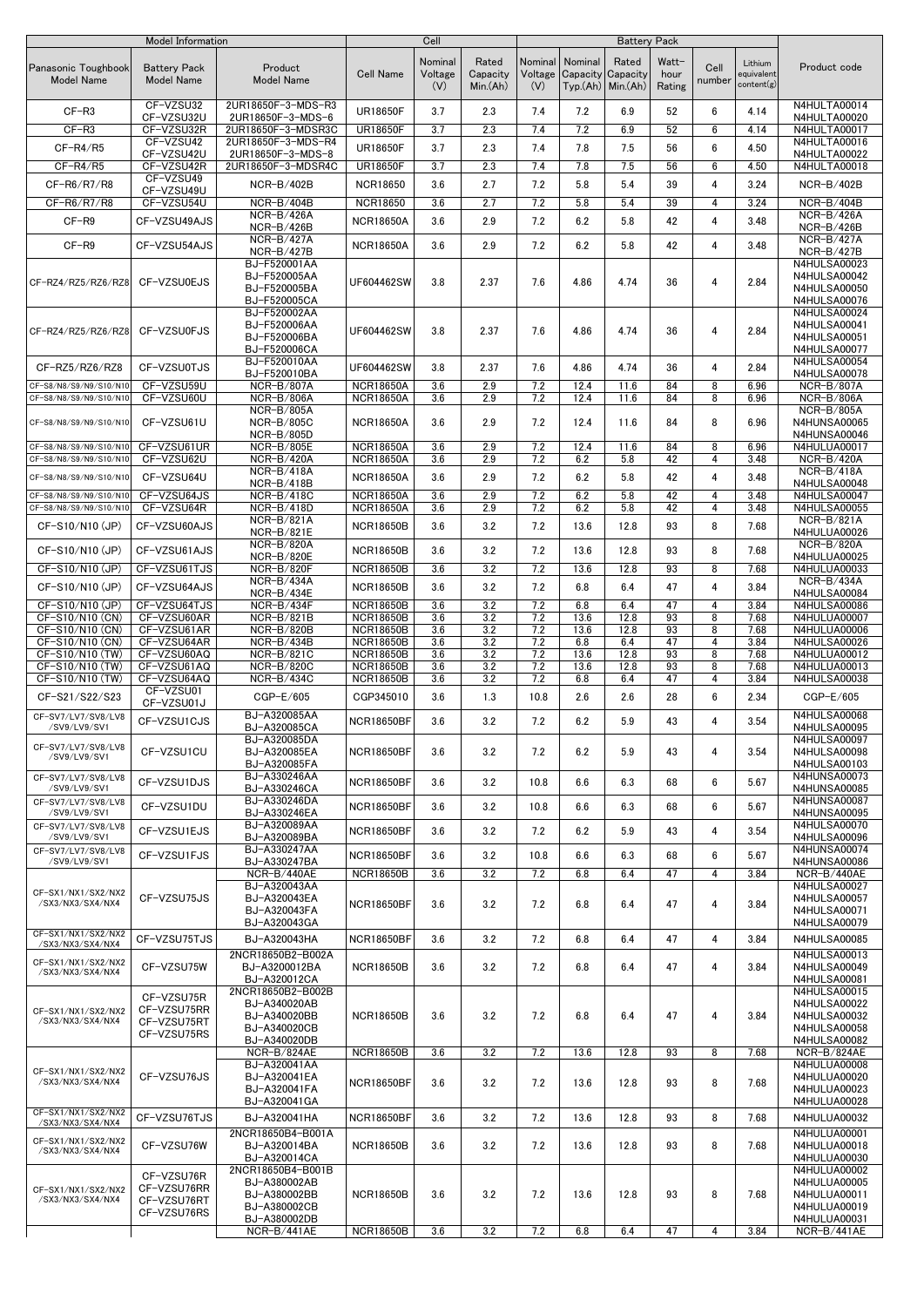|                                              | Model Information                        |                                                                                                    |                                        | Cell                      |                              |                           |             | <b>Battery Pack</b>                                  |                         |                     |                                     |                                                                                                |
|----------------------------------------------|------------------------------------------|----------------------------------------------------------------------------------------------------|----------------------------------------|---------------------------|------------------------------|---------------------------|-------------|------------------------------------------------------|-------------------------|---------------------|-------------------------------------|------------------------------------------------------------------------------------------------|
| Panasonic Toughbook<br><b>Model Name</b>     | <b>Battery Pack</b><br><b>Model Name</b> | Product<br><b>Model Name</b>                                                                       | <b>Cell Name</b>                       | Nominal<br>Voltage<br>(V) | Rated<br>Capacity<br>Min(Ah) | Nominal<br>Voltage<br>(V) | Nominal     | Rated<br>Capacity Capacity<br>$Typ.(Ah)$ Min. $(Ah)$ | Watt-<br>hour<br>Rating | Cell<br>number      | Lithium<br>equivalent<br>content(g) | Product code                                                                                   |
| CF-SX1/NX1/SX2/NX2<br>/SX3/NX3/SX4/NX4       | CF-VZSU78JS                              | BJ-A320044AA<br>BJ-A320044DA<br>BJ-A320044EA<br>BJ-A320044FA                                       | <b>NCR18650BF</b>                      | 3.6                       | 3.2                          | 7.2                       | 6.8         | 6.4                                                  | 47                      | 4                   | 3.84                                | N4HULSA00028<br>N4HULSA00059<br>N4HULSA00072<br>N4HULSA00080                                   |
| CF-SX1/NX1/SX2/NX2<br>/SX3/NX3/SX4/NX4       | CF-VZSU78R                               | BJ-A320052AA<br>BJ-A320044CA<br>NCR-B/825AE                                                        | <b>NCR18650B</b><br><b>NCR18650B</b>   | 3.6<br>3.6                | 3.2<br>3.2                   | 7.2<br>7.2                | 6.8<br>13.6 | 6.4<br>12.8                                          | 47<br>93                | 4<br>8              | 3.84<br>7.68                        | N4HULSA00030<br>N4HULSA00039<br>NCR-B/825AE                                                    |
| CF-SX1/NX1/SX2/NX2<br>/SX3/NX3/SX4/NX4       | CF-VZSU79JS                              | BJ-A320042AA<br>BJ-A320042DA<br>BJ-A320042EA<br>BJ-A320042FA                                       | <b>NCR18650BF</b>                      | 3.6                       | 3.2                          | 7.2                       | 13.6        | 12.8                                                 | 93                      | 8                   | 7.68                                | N4HULUA00009<br>N4HULUA00021<br>N4HULUA00024<br>N4HULUA00029                                   |
| CF-SX1/NX1/SX2/NX2<br>/SX3/NX3/SX4/NX4       | CF-VZSU79R                               | BJ-A320053AA<br>BJ-A320042CA                                                                       | <b>NCR18650B</b>                       | 3.6                       | 3.2                          | 7.2                       | 13.6        | 12.8                                                 | 93                      | 8                   | 7.68                                | N4HULUA00010<br>N4HULUA00014                                                                   |
| CF-SX3/NX3                                   | CF-VZSU98JS                              | BJ-A320033AA                                                                                       | <b>NCR18650A</b>                       | 3.6                       | 2.9                          | 7.2                       | 6.2         | 5.8                                                  | 42                      | $\overline{4}$      | 3.48                                | N4HULSA00018                                                                                   |
| CF-SX3/NX3                                   | CF-VZSU99JS                              | BJ-A320032AA                                                                                       | <b>NCR18650A</b>                       | 3.6                       | 2.9                          | 7.2                       | 12.4        | 11.6                                                 | 84                      | 8                   | 6.96                                | <b>N4HULUA00003</b>                                                                            |
| CF-SX3/NX3<br>CF-SX3/NX3                     | CF-VZSU0AJS<br>CF-VZSU0BJS               | BJ-A320035AA<br>BJ-A320034AA                                                                       | <b>NCR18650A</b><br><b>NCR18650A</b>   | 3.6<br>3.6                | 2.9<br>2.9                   | 7.2<br>7.2                | 6.2<br>12.4 | 5.8<br>11.6                                          | 42<br>84                | $\overline{4}$<br>8 | 3.48<br>6.96                        | N4HULSA00019<br>N4HULUA00004                                                                   |
| CF-SZ5/SZ6                                   | CF-VZSU0MJS                              | BJ-A320056AA<br>BJ-A320056CA                                                                       | <b>NCR18650BF</b>                      | 3.6                       | 3.2                          | 7.2                       | 6.8         | 6.4                                                  | 47                      | $\overline{4}$      | 3.84                                | N4HULSA00031<br>N4HULSA00052                                                                   |
| CF-SZ5/SZ6                                   | CF-VZSU0MR                               | BJ-A320056DA<br>BJ-A320056FA<br>BJ-A320056GA<br>BJ-A320056HA                                       | <b>NCR18650BF</b>                      | 3.6                       | 3.2                          | 7.2                       | 6.8         | 6.4                                                  | 47                      | $\overline{4}$      | 3.84                                | N4HULSA00065<br>N4HULSA00069<br>N4HULSA00090<br>N4HULSA00106                                   |
| CF-SZ5/SZ6                                   | CF-VZSU0NJS                              | BJ-A320055AA<br>BJ-A320055CA                                                                       | <b>NCR18650BF</b>                      | 3.6                       | 3.2                          | 7.2                       | 10.2        | 9.6                                                  | 70                      | 6                   | 5.76                                | N4HULTA00030<br>N4HULTA00043                                                                   |
| CF-SZ5/SZ6<br>CF-SZ5/SZ6                     | CF-VZSU0NR<br>CF-VZSU0RJS                | BJ-A320055DA<br>BJ-A320063AA                                                                       | <b>NCR18650BF</b><br><b>NCR18650BF</b> | 3.6<br>3.6                | 3.2<br>3.2                   | 7.2<br>7.2                | 10.2<br>6.8 | 9.6<br>6.4                                           | 70<br>47                | 6<br>$\overline{4}$ | 5.76<br>3.84                        | N4HULTA00049<br>N4HULSA00033<br>N4HULSA00053                                                   |
| CF-SZ5/SZ6                                   | CF-VZSU0SJS                              | BJ-A320063CA<br>BJ-A320062AA<br>BJ-A320062CA                                                       | <b>NCR18650BF</b>                      | 3.6                       | 3.2                          | 7.2                       | 10.2        | 9.6                                                  | 70                      | 6                   | 5.76                                | N4HULTA00032<br>N4HULTA00044                                                                   |
| $CF-T4/T5$                                   | CF-VZSU39<br>CF-VZSU39U                  | CGR-B/437C<br>CGR-B/437D                                                                           | CGR18650E                              | 3.7                       | 2.42                         | 7.4                       | 5.1         | 4.84                                                 | 36                      | $\overline{4}$      | 2.90                                | CGR-B/437C<br>CGR-B/437D                                                                       |
| $CF-T4/T5$                                   | CF-VZSU37<br>CF-VZSU37U                  | CGR-B/979C<br>CGR-B/979D<br>3CGR18650E3-B001A                                                      | CGR18650E                              | 3.7                       | 2.42                         | 11.1                      | 7.65        | 7.26                                                 | 81                      | 9                   | 6.53                                | CGR-B/979C<br>CGR-B/979D<br>N4HUNTA00024                                                       |
| CF-T7/T8/W7/W8/T9/W9                         | CF-VZSU52JS                              | NCR-B/304C<br>NCR-B/304G                                                                           | <b>NCR18650</b>                        | 3.6                       | 2.7                          | 10.8                      | 2.9         | 2.7                                                  | 30                      | 3                   | 2.43                                | NCR-B/304C<br>NCR-B/304G                                                                       |
| CF-T7/T8/W7/W8/T9/W9<br>CF-T7/T8/W7/W8/T9/W9 | CF-VZSU52AJS<br>CF-VZSU52CJS             | NCR-B/304J<br>NCR-B/304K                                                                           | <b>NCR18650</b><br><b>NCR18650</b>     | 3.6<br>3.6                | 2.7<br>2.7                   | 10.8<br>10.8              | 2.9<br>2.9  | 2.7<br>2.7                                           | 30<br>30                | 3<br>3              | 2.43<br>2.43                        | NCR-B/304J<br>NCR-B/304K                                                                       |
| CF-T7/T8/W7/W8/T9/W9<br>CF-T7/T8/W7/W8/T9/W9 | CF-VZSU52W<br>CF-VZSU51JS                | NCR-B/304H<br>NCR-B/609C                                                                           | <b>NCR18650</b><br><b>NCR18650</b>     | 3.6<br>3.6                | 2.7<br>2.7                   | 10.8<br>10.8              | 2.9<br>5.8  | 2.7<br>5.4                                           | 30<br>59                | 3<br>6              | 2.43<br>4.86                        | NCR-B/304H<br>NCR-B/609C                                                                       |
|                                              |                                          | NCR-B/609H                                                                                         |                                        |                           |                              |                           |             |                                                      |                         |                     |                                     | NCR-B/609H                                                                                     |
| CF-T7/T8/W7/W8/T9/W9                         | CF-VZSU51AJS                             | <b>NCR-B/609L</b>                                                                                  | <b>NCR18650</b>                        | 3.6                       | 2.7                          | 10.8                      | 5.8         | 5.4                                                  | 59                      | 6                   | 4.86                                | <b>NCR-B/609L</b>                                                                              |
| CF-T7/T8/W7/W8/T9/W9                         | CF-VZSU51CJS                             | NCR-B/609M<br>NCR-B/609J                                                                           | <b>NCR18650</b>                        | 3.6                       | 2.7                          | 10.8                      | 5.8         | 5.4                                                  | 59                      | 6                   | 4.86                                | NCR-B/609M<br>NCR-B/609J                                                                       |
| CF-T7/T8/W7/W8/T9/W9                         | CF-VZSU51W                               | 3NCR18650T2-B008A<br>3NCR18650T2-B008B                                                             | <b>NCR18650</b>                        | 3.6                       | 2.7                          | 10.8                      | 5.8         | 5.4                                                  | 59                      | 6                   | 4.86                                | <b>N4HUNSA00022</b><br><b>N4HUNSA00037</b>                                                     |
| CF-T7/T8/W7/W8/T9/W9                         | CF-VZSU51R                               | NCR-B/609K<br>$NCR-B/616B$                                                                         | <b>NCR18650</b>                        | 3.6                       | 2.7                          | 10.8                      | 5.8         | 5.4                                                  | 59                      | 6                   | 4.86                                | NCR-B/609K<br>NCR-B/616B                                                                       |
| CF-T7/T8/W7/W8/T9/W9                         | CF-VZSU57JS                              | NCR-B/616C                                                                                         | <b>NCR18650</b>                        | 3.6                       | 2.7                          | 10.8                      | 5.8         | 5.4                                                  | 59                      | 6                   | 4.86                                | NCR-B/616C                                                                                     |
| CF-U1/H1                                     | CF-VZSU53W                               | NCR-B/202A<br>$NCR - R/202R$<br>NCR-B/202BA<br>2NCR18650T-B00CA<br><b>NCR-B/202H</b><br>NCR-B/202K | <b>NCR18650</b>                        | 3.6                       | 2.75                         | 7.2                       | 2.9         | 2.75                                                 | 20                      | $\overline{2}$      | 1.65                                | NCR-B/202A<br>NCR-B/202B<br>NCR-B/202BA<br><b>N4HULQA00007</b><br>N4HULQA00016<br>N4HULQA00033 |
| CF-U1/H1                                     | CF-VZSU53JS                              | <b>NCR-B/202C</b><br>NCR-B/202J                                                                    | <b>NCR18650</b>                        | 3.6                       | 2.7                          | 7.2                       | 2.9         | 2.7                                                  | 20                      | $\overline{2}$      | 1.62                                | NCR-B/202C<br><b>N4HULQA00017</b>                                                              |
| CF-U1/H1<br>CF-U1/H1                         | CF-VZSU53R<br>CF-VZSU53Q                 | NCR-B/202D<br><b>NCR-B/202F</b>                                                                    | <b>NCR18650</b><br><b>NCR18650</b>     | 3.6<br>3.6                | 2.7<br>2.7                   | 7.2<br>7.2                | 2.9<br>2.9  | 2.7<br>2.7                                           | 20<br>20                | $\overline{2}$<br>2 | 1.62<br>1.62                        | NCR-B/202D<br><b>NCR-B/202F</b>                                                                |
| CF-H <sub>2</sub>                            | CF-VZSU53AW                              | NCR-B/206A<br><b>NCR-B/206F</b><br><b>NCR-B/206J</b>                                               | <b>NCR18650B</b>                       | 3.6                       | 3.2                          | 7.2                       | 3.4         | 3.2                                                  | 23                      | 2                   | 1.92                                | NCR-B/206A<br><b>N4HULQA00018</b><br>N4HULQA00031                                              |
| CF-H <sub>2</sub>                            | CF-VZSU53AJS                             | NCR-B/206B<br>NCR-B/206G                                                                           | <b>NCR18650B</b>                       | 3.6                       | 3.2                          | 7.2                       | 3.4         | 3.2                                                  | 23                      | 2                   | 1.92                                | <b>NCR-B/206B</b><br>N4HULQA00019                                                              |
| CF-H <sub>2</sub>                            | CF-VZSU53AR                              | NCR-B/206C<br>NCR-B/206H                                                                           | <b>NCR18650B</b>                       | 3.6                       | 3.2                          | 7.2                       | 3.4         | 3.2                                                  | 23                      | $\overline{2}$      | 1.92                                | <b>NCR-B/206C</b><br>N4HULQA00020                                                              |
| CF-H <sub>2</sub>                            | CF-VZSU53AQ                              | 2NCR18650B-B009A<br>NCR-B/206E                                                                     | <b>NCR18650B</b>                       | 3.6                       | 3.2                          | 7.2                       | 3.4         | 3.2                                                  | 23                      | $\overline{2}$      | 1.92                                | N4HULQA00006<br>N4HULQA00014                                                                   |
| CF-VZSU1428W/JS<br>CF-VZSU1473U              | CF-VZSU14B                               | CGA-E/608D                                                                                         | CGA103450A                             | 3.7                       | 1.7                          | 11.1                      | 3.6         | 3.4                                                  | 38                      | 6                   | 3.06                                | CGA-E/608D                                                                                     |
| CF-VZSU1430U                                 | CF-VZSU14C                               | CGA-E/621C                                                                                         | CGA103450A                             | 3.7                       | 1.85                         | 11.1                      | 3.9         | 3.7                                                  | 42                      | 6                   | 3.33                                | CGA-E/621C                                                                                     |
| CF-VZSU1431U                                 | CF-VZSU14D                               | CGA-E/621D<br>BJ-C130006BA<br>BJ-C130006CA                                                         | CGA103450A                             | 3.7                       | 1.85                         | 11.1                      | 3.9         | 3.7                                                  | 42                      | 6                   | 3.33                                | CGA-E/621D<br>N4HUNRA00046<br>N4HUNRA00084                                                     |
| CF-W2/Y2                                     | CF-VZSU27A<br>CF-VZSU27AU                | CGR-B/6A6EA<br>CGR-B/6A6GA<br>2CGR18650D3-B004A                                                    | CGR18650D                              | 3.7                       | 2.22                         | 7.4                       | 7.05        | 6.66                                                 | 50                      | 6                   | 4.00                                | CGR-B/6A6EA<br>CGR-B/6A6GA<br>N4HULTA00024                                                     |
| CF-W4                                        | CF-VZSU40A<br>CF-VZSU40AU                | 2UR18650F-3-MDS-W4<br>2UR18650F-3-MDS-7<br>2UR18650F3-B001A                                        | <b>UR18650F</b>                        | 3.7                       | 2.5                          | 7.4                       | 7.8         | 7.5                                                  | 56                      | 6                   | 4.50                                | N4HULTA00015<br>N4HULTA00021<br>N4HULTA00026                                                   |
| CF-W4                                        | CF-VZSU40AR                              | 2UR18650F-3-MDSW4C<br>NCR-B/602D                                                                   | <b>UR18650F</b>                        | 3.7                       | 2.5                          | 7.4                       | 7.8         | 7.5                                                  | 56                      | 6                   | 4.50                                | N4HULTA00019<br>NCR-B/602D                                                                     |
| CF-W5                                        | CF-VZSU47<br>CF-VZSU47AU                 | NCR-B/602F<br>3NCR18650T2-B00YA                                                                    | <b>NCR18650</b>                        | 3.55                      | 2.7                          | 10.65                     | 5.7         | 5.4                                                  | 58                      | 6                   | 4.86                                | NCR-B/602F<br>N4HUNSA00040                                                                     |
| CF-W5                                        | CF-VZSU47R                               | <b>NCR-B/602E</b><br>BJ-MB20001AA                                                                  | <b>NCR18650</b>                        | 3.55                      | 2.7                          | 10.65                     | 5.7         | 5.4                                                  | 58                      | 6                   | 4.86                                | <b>NCR-B/602E</b><br>N4HULPA00028                                                              |
| CF-XZ6                                       | 2-424866S-B01                            | BJ-MB20001BA                                                                                       | UF424866ST                             | 3.8                       | 1.77                         | 7.6                       | 1.88        | 1.77                                                 | 14                      | $\overline{2}$      | 1.06                                | N4HULPA00029                                                                                   |
| CF-XZ6                                       | 2-424866S2-B01                           | BJ-MB20002AA<br>BJ-MB20002BA<br>BJ-HM20001AA                                                       | UF424866ST                             | 3.8                       | 1.77                         | 7.6                       | 3.76        | 3.54                                                 | 27                      | $\overline{4}$      | 2.12                                | N4HULRA00029<br>N4HULRA00030<br>N4HULQA00035                                                   |
| CF-XZ6                                       | CF-VZSU0WU                               | BJ-HM20001BA<br>BJ-HM20001CA<br>BJ-HM20002AA                                                       | UF515761ST                             | 3.8                       | 2.6                          | 7.6                       | 2.72        | 2.6                                                  | 20                      | 2                   | 1.56                                | N4HULQA00047<br>N4HULQA00054<br>N4HULSA00060                                                   |
| CF-XZ6                                       | CF-VZSU0XU                               | BJ-HM20002BA<br>BJ-HM20002CA                                                                       | UF515761ST                             | 3.8                       | 2.6                          | 7.6                       | 5.44        | 5.2                                                  | 40                      | 4                   | 3.12                                | N4HULSA00074<br>N4HULSA00104                                                                   |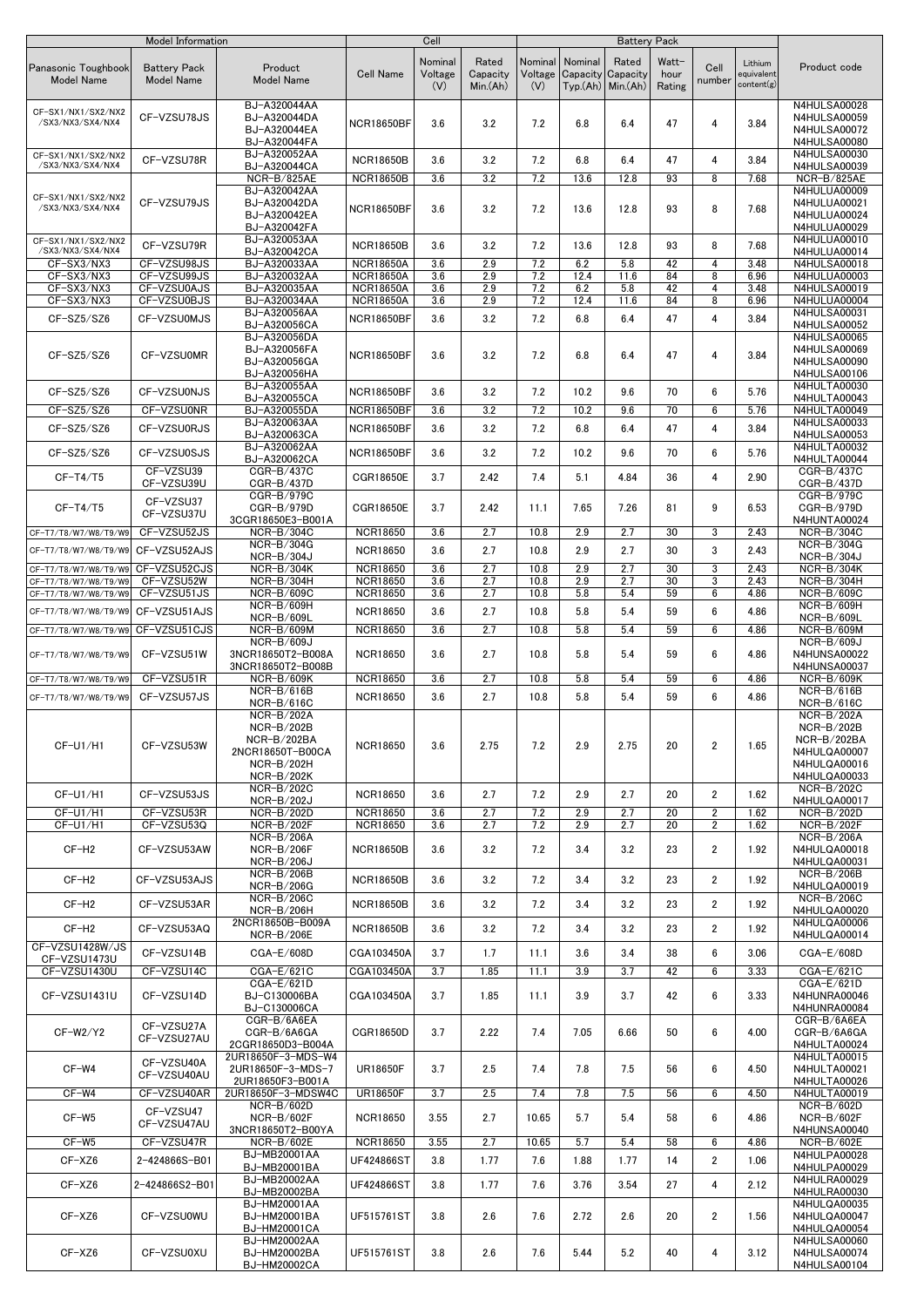| Nominal<br>Nominal<br>Rated<br>Watt-<br>Nominal<br>Rated<br>Lithium<br><b>Battery Pack</b><br>Product<br>Cell<br>Product code<br>Panasonic Toughbook<br><b>Cell Name</b><br>Voltage<br>Voltage<br>Capacity<br>Capacity<br>Capacity<br>hour<br>equivalent<br><b>Model Name</b><br><b>Model Name</b><br><b>Model Name</b><br>number<br>content(g)<br>(V)<br>Min.(Ah)<br>(V)<br>Typ(Ah)<br>Min.(Ah)<br>Rating<br>BJ-HM20003AA<br>N4HULQA00037<br>$CF-XZ6$<br>2.6<br>2.72<br>2.6<br>20<br>$\overline{2}$<br>CF-VZSU0YU<br>UF515761ST<br>3.8<br>7.6<br>1.56<br>N4HULQA00048<br>BJ-HM20003BA<br>BJ-HM20003CA<br>N4HULQA00055<br>BJ-HM20004AA<br>N4HULSA00063<br>40<br>CF-XZ6<br>CF-VZSU0ZU<br>BJ-HM20004BA<br>UF515761ST<br>3.8<br>2.6<br>7.6<br>5.44<br>5.2<br>4<br>3.12<br>N4HULSA00075<br>N4HULSA00105<br>BJ-HM20004CA<br>CF-VZSU41<br>CGR-B/6D2E<br>CGR-B/6D2E<br>$CF-Y4$<br>6<br>CGR18650E<br>3.7<br>2.42<br>7.4<br>7.65<br>7.26<br>54<br>4.36<br>CF-VZSU41U<br>CGR-B/6D2G<br>CGR-B/6D2G<br>$CF-Y4$<br>CF-VZSU41R<br>CGR18650E<br>3.7<br>2.42<br>7.4<br>7.65<br>7.26<br>54<br>6<br>4.36<br>CGR-B/6D2F<br>CGR-B/6D2F<br>NCR-B/601D<br>NCR-B/601D<br>CF-VZSU45<br>NCR-B/601F<br>6<br>NCR-B/601F<br>CF-Y5/Y7/Y8/Y9<br><b>NCR18650</b><br>3.55<br>2.7<br>10.65<br>5.7<br>5.4<br>58<br>4.86<br>CF-VZSU45U<br>3NCR18650T2-B00XA<br><b>N4HUNSA00039</b><br>CF-VZSU45R<br><b>NCR18650</b><br>3.55<br>2.7<br>10.65<br>5.7<br>5.4<br>58<br>4.86<br>CF-Y5/Y7/Y8/Y9<br>NCR-B/601E<br>6<br><b>NCR-B/601E</b><br>DFWV95F0021<br>CF-VZSU66U<br>2UR18650Z2-B002A<br><b>UR18650ZTA</b><br>3.7<br>2.85<br>7.4<br>5.7<br>43<br>$\overline{4}$<br>3.42<br>N4HULSA00014<br>6<br>DFWV95F0040<br>3NCR18650T2-B00MA<br>10.65<br>5.7<br>5.4<br>58<br>6<br>N4HUNSA00030<br>CF-VZSU48<br><b>NCR18650</b><br>3.55<br>2.7<br>4.86<br>CF-VZSU72U<br>46<br>3.78<br>DFWV95F0042<br>3UR18650A2-B00KA<br><b>UR18650A</b><br>3.6<br>2.1<br>10.8<br>4.5<br>4.2<br>6<br>N4HUNRA00013<br>DFWV95F0051<br>CF-VZSU46AU<br>NCR-B/922BE<br><b>NCR18650</b><br>8.55<br>87<br>9<br>7.29<br>NCR-B/922BE<br>3.55<br>2.7<br>10.65<br>8.1<br>DFWV95F0063<br>6<br>DFWV95G0031<br>FZ-VZSU74U<br>2UF484462-3-T0775<br>UF484462S<br>3.7<br>1.53<br>7.4<br>4.77<br>4.59<br>35<br>2.75<br>DFWV95G0032<br>FZ-VZSU84AU<br>BJ-F630036AA<br>UF653864S<br>DFWV95G0034<br>3.7<br>2.04<br>11.1<br>4.2<br>4.08<br>46<br>6<br>3.67<br>N4HUNRA00040<br>N4HUNRA00040<br>BJ-F630036AA<br>UF653864S<br>4.08<br>6<br>DFWV95G0035<br>FZ-VZSU84AU<br>3.7<br>2.04<br>11.1<br>4.2<br>46<br>3.67<br>BJ-F630036DA<br>N4HUNRA00068<br>2.04<br>4.2<br>46<br>DFWV95G0036<br>FZ-VZSU84AU<br>BJ-F630036DA<br>UF653864S<br>3.7<br>11.1<br>4.08<br>6<br>3.67<br><b>N4HUNRA00068</b><br>FZ-VZSU84A2U<br>BJ-F630036GA<br>UF653864S<br>3.7<br>4.2<br>N4HUNRA00074<br>DFWV95G0037<br>2.04<br>11.1<br>4.08<br>46<br>6<br>3.67<br>FZ-VZSU84A2R<br>UF653864S<br>3.7<br>4.2<br>4.08<br>46<br>N4HUNRA00075<br>DFWV95G0038<br>BJ-F630036JA<br>2.04<br>11.1<br>6<br>3.67<br>BJ-F630036HA<br>UF653864S<br>3.7<br>2.04<br>4.2<br>46<br>3.67<br>N4HUNRA00076<br>DFWV95G0039<br>FZ-VZSU84A2K<br>11.1<br>4.08<br>6<br>FZ-VZSU89A2U<br>BJ-F630039CA<br>3.7<br>4.2<br>4.08<br>46<br>6<br>DFWV95G0040<br>UF653864S<br>2.04<br>11.1<br>3.67<br>N4HUNRA00077<br>3.7<br>46<br>6<br>DFWV95G0041<br>FZ-VZSU96A2U<br>BJ-F630038CA<br>UF653864S<br>2.04<br>11.1<br>4.2<br>4.08<br>3.67<br>N4HUNRA00078<br>UF653864S<br>4.2<br>DFWV95G0042<br>FZ-VZSU97A2U<br>BJ-F630040CA<br>3.7<br>2.04<br>11.1<br>4.08<br>46<br>6<br>3.67<br>N4HUNRA00079<br>CF-VZSU80U<br>70<br>DFWV95G0044<br>BJ-A330082DA<br><b>NCR18650B</b><br>3.6<br>3.2<br>10.8<br>6.8<br>6.4<br>6<br>5.76<br>N4HUNSA00075<br>EK.32912.001<br>N4HUNSA00084<br>$FZ-55$<br>FZ-VZSU1HU<br>3.2<br>6.3<br>6<br><b>NCR18650BF</b><br>3.6<br>10.8<br>6.6<br>68<br>5.67<br>EK.32912.001-1<br>N4HUNSA00094<br>$FZ - A1$<br>FZ-VZSU74U<br>UF484462S<br>1.53<br>4.77<br>4.59<br>35<br>2.75<br>2UF484462-3-T0775<br>3.7<br>7.4<br>6<br>3NCA653864-2-B001A<br>N4HUNRA00011<br>$FZ-G1$<br>FZ-VZSU84U<br>3.6<br>2.05<br>10.8<br>4.4<br>4.1<br>45<br>6<br><b>NCA653864</b><br>3.69<br>BJ-F930003DA<br>N4HUNRA00056<br>3NCA653864-2-B001B<br>N4HUNRA00016<br>FZ-VZSU84R<br>6<br>$FZ-G1$<br>NCA653864<br>3.6<br>2.05<br>10.8<br>4.4<br>4.1<br>45<br>3.69<br>BJ-F930006AA<br>N4HUNRA00036<br>3NCA653864-2-B001C<br><b>N4HUNRA00018</b><br>6<br>$FZ-G1$<br>FZ-VZSU84K<br><b>NCA653864</b><br>3.6<br>2.05<br>10.8<br>4.4<br>4.1<br>45<br>3.69<br>BJ-F930008BA<br>N4HUNRA00025<br>BJ-F630036AA<br>N4HUNRA00040<br>FZ-VZSU84AU<br>BJ-F630036DA<br>N4HUNRA00068<br>FZ-VZSU84A2U<br>BJ-F630036GA<br>N4HUNRA00074<br>6<br>$FZ-G1$<br>UF653864S<br>3.7<br>2.04<br>11.1<br>4.2<br>4.08<br>46<br>3.67<br>FZ-VZSU84AU7<br>BJ-F630036KA<br>N4HUNRA00081<br>FZ-VZSU84AUZ<br>BJ-F630036LA<br>N4HUNRA00085<br>BJ-F630036PA<br>N4HUNRA00099<br>BJ-F630036CA<br>N4HUNRA00041<br>BJ-F630036FA<br>N4HUNRA00069<br>FZ-VZSU84AR<br>$FZ-G1$<br>BJ-F630036JA<br>UF653864S<br>3.7<br>2.04<br>11.1<br>4.2<br>4.08<br>46<br>6<br>3.67<br>N4HUNRA00075<br>FZ-VZSU84A2R<br>BJ-F630036MA<br>N4HUNRA00086<br>BJ-F630036RA<br>N4HUNRA00102<br>BJ-F630036BA<br>N4HUNRA00042<br>BJ-F630036EA<br>N4HUNRA00073<br>FZ-VZSU84AK<br>$FZ-G1$<br>BJ-F630036HA<br>UF653864S<br>3.7<br>2.04<br>11.1<br>4.2<br>4.08<br>46<br>6<br>3.67<br>N4HUNRA00076<br>FZ-VZSU84A2K<br>BJ-F630036NA<br>N4HUNRA00087<br>N4HUNRA00100<br>BJ-F630036QA<br>3NCR18650A3-B004A<br>N4HUNTA00019<br>BJ-A330061CA<br>N4HUNTA00039<br>FZ-VZSU88U<br>$FZ-G1$<br>9.3<br>8.7<br>9<br>BJ-A330061GA<br><b>NCR18650A</b><br>3.6<br>2.9<br>10.8<br>94<br>7.83<br>N4HUNTA00058<br>FZ-VZSU88U2<br>BJ-A330061JA<br>N4HUNTA00067<br>BJ-A330061LA<br><b>N4HUNTA00081</b><br>BJ-A330061DA<br>N4HUNTA00042<br>BJ-A330061HA<br>N4HUNTA00059<br>9<br>$FZ-G1$<br>FZ-VZSU88R<br><b>NCR18650A</b><br>3.6<br>2.9<br>10.8<br>9.3<br>8.7<br>94<br>7.83<br>BJ-A330061KA<br>N4HUNTA00068<br>BJ-A330061MA<br>N4HUNTA00082<br>$FZ-G1$<br>FZ-VZSU89U<br>3NCA653864-2-B002A<br><b>NCA653864</b><br>3.6<br>2.05<br>10.8<br>4.4<br>4.1<br>45<br>6<br>3.69<br>N4HUNRA00017<br>BJ-F630039AA<br>N4HUNRA00043<br>BJ-F630039BA<br>N4HUNRA00071<br>FZ-VZSU89AU<br>6<br>$FZ-G1$<br>BJ-F630039CA<br>UF653864S<br>3.7<br>2.04<br>4.2<br>4.08<br>46<br>3.67<br>N4HUNRA00077<br>11.1<br>FZ-VZSU89A2U<br>BJ-F630039DA<br>N4HUNRA00089<br>BJ-F630039EA<br>N4HUNRA00104<br>$FZ-G1$<br>FZ-VZSU96U<br>BJ-F930003BA<br>NCA653864<br>3.6<br>2.05<br>10.8<br>4.4<br>4.1<br>45<br>6<br>3.69<br>N4HUNRA00022<br>BJ-F630038AA<br>N4HUNRA00044<br>BJ-F630038BA<br>N4HUNRA00070<br>FZ-VZSU96AU<br>BJ-F630038CA<br>N4HUNRA00078<br>6<br>$FZ-G1$<br>UF653864S<br>3.7<br>2.04<br>4.2<br>4.08<br>46<br>3.67<br>11.1<br>FZ-VZSU96A2U<br>BJ-F630038DA<br>N4HUNRA00082<br>BJ-F630038EA<br>N4HUNRA00088<br>BJ-F630038FA<br>N4HUNRA00101<br>BJ-F930012AA<br>N4HUNRA00027<br>$FZ-G1$<br>6<br>FZ-VZSU97U<br>BJ-F930016AA<br><b>NCA653864</b><br>3.6<br>2.05<br>10.8<br>4.4<br>4.1<br>45<br>3.69<br>N4HUNRA00039<br>N4HUNRA00062<br>BJ-F930016BA<br>BJ-F630040AA<br>N4HUNRA00045<br>BJ-F630040BA<br>N4HUNRA00072<br>FZ-VZSU97AU<br>$FZ-G1$<br>2.04<br>4.2<br>6<br>BJ-F630040CA<br>UF653864S<br>3.7<br>11.1<br>4.08<br>46<br>3.67<br><b>N4HUNRA00079</b><br>FZ-VZSU97A2U<br>BJ-F630040DA<br>N4HUNRA00090<br>BJ-F630040EA<br>N4HUNRA00103<br>BJ-EM20001BA<br>N4HULNA00003<br>$FZ-G1$<br>7.2<br>1.09<br>$\overline{2}$<br>2-622944-B01C<br><b>NCA622944</b><br>3.6<br>1.03<br>1.03<br>7.5<br>0.62<br>BJ-EM20001CA<br>N4HULNA00005<br>BJ-CG20001AA<br>N4HULQA00012<br>BJ-CG20001HA<br>N4HULQA00028<br>FZ-M1/B2/R1<br>FZ-VZSU94W<br>BJ-CG20001GA<br><b>NCA903864A</b><br>3.6<br>3.05<br>7.2<br>3.22<br>3.05<br>22<br>2<br>1.83<br>N4HULQA00032<br>BJ-CG20001MA<br>N4HULQA00041<br><b>BJ-CG20001SA</b><br>N4HULQA00056<br>BJ-CG20001BA<br>N4HULQA00013<br>FZ-M1/B2/R1<br>FZ-VZSU94JS<br>BJ-CG20001JA<br>3.6<br>3.05<br>7.2<br>3.22<br>3.05<br>22<br>2<br>1.83<br>N4HULQA00029<br><b>NCA903864A</b> | Model Information |              | Cell |  | <b>Battery Pack</b> |  |              |
|-----------------------------------------------------------------------------------------------------------------------------------------------------------------------------------------------------------------------------------------------------------------------------------------------------------------------------------------------------------------------------------------------------------------------------------------------------------------------------------------------------------------------------------------------------------------------------------------------------------------------------------------------------------------------------------------------------------------------------------------------------------------------------------------------------------------------------------------------------------------------------------------------------------------------------------------------------------------------------------------------------------------------------------------------------------------------------------------------------------------------------------------------------------------------------------------------------------------------------------------------------------------------------------------------------------------------------------------------------------------------------------------------------------------------------------------------------------------------------------------------------------------------------------------------------------------------------------------------------------------------------------------------------------------------------------------------------------------------------------------------------------------------------------------------------------------------------------------------------------------------------------------------------------------------------------------------------------------------------------------------------------------------------------------------------------------------------------------------------------------------------------------------------------------------------------------------------------------------------------------------------------------------------------------------------------------------------------------------------------------------------------------------------------------------------------------------------------------------------------------------------------------------------------------------------------------------------------------------------------------------------------------------------------------------------------------------------------------------------------------------------------------------------------------------------------------------------------------------------------------------------------------------------------------------------------------------------------------------------------------------------------------------------------------------------------------------------------------------------------------------------------------------------------------------------------------------------------------------------------------------------------------------------------------------------------------------------------------------------------------------------------------------------------------------------------------------------------------------------------------------------------------------------------------------------------------------------------------------------------------------------------------------------------------------------------------------------------------------------------------------------------------------------------------------------------------------------------------------------------------------------------------------------------------------------------------------------------------------------------------------------------------------------------------------------------------------------------------------------------------------------------------------------------------------------------------------------------------------------------------------------------------------------------------------------------------------------------------------------------------------------------------------------------------------------------------------------------------------------------------------------------------------------------------------------------------------------------------------------------------------------------------------------------------------------------------------------------------------------------------------------------------------------------------------------------------------------------------------------------------------------------------------------------------------------------------------------------------------------------------------------------------------------------------------------------------------------------------------------------------------------------------------------------------------------------------------------------------------------------------------------------------------------------------------------------------------------------------------------------------------------------------------------------------------------------------------------------------------------------------------------------------------------------------------------------------------------------------------------------------------------------------------------------------------------------------------------------------------------------------------------------------------------------------------------------------------------------------------------------------------------------------------------------------------------------------------------------------------------------------------------------------------------------------------------------------------------------------------------------------------------------------------------------------------------------------------------------------------------------------------------------------------------------------------------------------------------------------------------------------------------------------------------------------------------------------------------------------------------------------------------------------------------------------------------------------------------------------------------------------------------------------------------------------------------------------------------------------------------------------------------------------------------------------------------------------------------------------------------------------------------------------------------------------------------------------------------------------------------------------------------------------------------------------------------------------------------------------------------------------------------------------------------------------------------------------------------------------------------------------------------------------------------------------------------------------------------------------------------------------------------------------------------------------------------------------------------------------------------------------------------------------------------------------------------------------------------------------------------------------------------------------------------------------------------------------------------------------------------------------------------------------------------------------------------------------------------------------------------------------------------------------------------------------------------------------------------------------------------------|-------------------|--------------|------|--|---------------------|--|--------------|
|                                                                                                                                                                                                                                                                                                                                                                                                                                                                                                                                                                                                                                                                                                                                                                                                                                                                                                                                                                                                                                                                                                                                                                                                                                                                                                                                                                                                                                                                                                                                                                                                                                                                                                                                                                                                                                                                                                                                                                                                                                                                                                                                                                                                                                                                                                                                                                                                                                                                                                                                                                                                                                                                                                                                                                                                                                                                                                                                                                                                                                                                                                                                                                                                                                                                                                                                                                                                                                                                                                                                                                                                                                                                                                                                                                                                                                                                                                                                                                                                                                                                                                                                                                                                                                                                                                                                                                                                                                                                                                                                                                                                                                                                                                                                                                                                                                                                                                                                                                                                                                                                                                                                                                                                                                                                                                                                                                                                                                                                                                                                                                                                                                                                                                                                                                                                                                                                                                                                                                                                                                                                                                                                                                                                                                                                                                                                                                                                                                                                                                                                                                                                                                                                                                                                                                                                                                                                                                                                                                                                                                                                                                                                                                                                                                                                                                                                                                                                                                                                                                                                                                                                                                                                                                                                                                                                                                                                                                                                                                                   |                   |              |      |  |                     |  |              |
|                                                                                                                                                                                                                                                                                                                                                                                                                                                                                                                                                                                                                                                                                                                                                                                                                                                                                                                                                                                                                                                                                                                                                                                                                                                                                                                                                                                                                                                                                                                                                                                                                                                                                                                                                                                                                                                                                                                                                                                                                                                                                                                                                                                                                                                                                                                                                                                                                                                                                                                                                                                                                                                                                                                                                                                                                                                                                                                                                                                                                                                                                                                                                                                                                                                                                                                                                                                                                                                                                                                                                                                                                                                                                                                                                                                                                                                                                                                                                                                                                                                                                                                                                                                                                                                                                                                                                                                                                                                                                                                                                                                                                                                                                                                                                                                                                                                                                                                                                                                                                                                                                                                                                                                                                                                                                                                                                                                                                                                                                                                                                                                                                                                                                                                                                                                                                                                                                                                                                                                                                                                                                                                                                                                                                                                                                                                                                                                                                                                                                                                                                                                                                                                                                                                                                                                                                                                                                                                                                                                                                                                                                                                                                                                                                                                                                                                                                                                                                                                                                                                                                                                                                                                                                                                                                                                                                                                                                                                                                                                   |                   |              |      |  |                     |  |              |
|                                                                                                                                                                                                                                                                                                                                                                                                                                                                                                                                                                                                                                                                                                                                                                                                                                                                                                                                                                                                                                                                                                                                                                                                                                                                                                                                                                                                                                                                                                                                                                                                                                                                                                                                                                                                                                                                                                                                                                                                                                                                                                                                                                                                                                                                                                                                                                                                                                                                                                                                                                                                                                                                                                                                                                                                                                                                                                                                                                                                                                                                                                                                                                                                                                                                                                                                                                                                                                                                                                                                                                                                                                                                                                                                                                                                                                                                                                                                                                                                                                                                                                                                                                                                                                                                                                                                                                                                                                                                                                                                                                                                                                                                                                                                                                                                                                                                                                                                                                                                                                                                                                                                                                                                                                                                                                                                                                                                                                                                                                                                                                                                                                                                                                                                                                                                                                                                                                                                                                                                                                                                                                                                                                                                                                                                                                                                                                                                                                                                                                                                                                                                                                                                                                                                                                                                                                                                                                                                                                                                                                                                                                                                                                                                                                                                                                                                                                                                                                                                                                                                                                                                                                                                                                                                                                                                                                                                                                                                                                                   |                   |              |      |  |                     |  |              |
|                                                                                                                                                                                                                                                                                                                                                                                                                                                                                                                                                                                                                                                                                                                                                                                                                                                                                                                                                                                                                                                                                                                                                                                                                                                                                                                                                                                                                                                                                                                                                                                                                                                                                                                                                                                                                                                                                                                                                                                                                                                                                                                                                                                                                                                                                                                                                                                                                                                                                                                                                                                                                                                                                                                                                                                                                                                                                                                                                                                                                                                                                                                                                                                                                                                                                                                                                                                                                                                                                                                                                                                                                                                                                                                                                                                                                                                                                                                                                                                                                                                                                                                                                                                                                                                                                                                                                                                                                                                                                                                                                                                                                                                                                                                                                                                                                                                                                                                                                                                                                                                                                                                                                                                                                                                                                                                                                                                                                                                                                                                                                                                                                                                                                                                                                                                                                                                                                                                                                                                                                                                                                                                                                                                                                                                                                                                                                                                                                                                                                                                                                                                                                                                                                                                                                                                                                                                                                                                                                                                                                                                                                                                                                                                                                                                                                                                                                                                                                                                                                                                                                                                                                                                                                                                                                                                                                                                                                                                                                                                   |                   |              |      |  |                     |  |              |
|                                                                                                                                                                                                                                                                                                                                                                                                                                                                                                                                                                                                                                                                                                                                                                                                                                                                                                                                                                                                                                                                                                                                                                                                                                                                                                                                                                                                                                                                                                                                                                                                                                                                                                                                                                                                                                                                                                                                                                                                                                                                                                                                                                                                                                                                                                                                                                                                                                                                                                                                                                                                                                                                                                                                                                                                                                                                                                                                                                                                                                                                                                                                                                                                                                                                                                                                                                                                                                                                                                                                                                                                                                                                                                                                                                                                                                                                                                                                                                                                                                                                                                                                                                                                                                                                                                                                                                                                                                                                                                                                                                                                                                                                                                                                                                                                                                                                                                                                                                                                                                                                                                                                                                                                                                                                                                                                                                                                                                                                                                                                                                                                                                                                                                                                                                                                                                                                                                                                                                                                                                                                                                                                                                                                                                                                                                                                                                                                                                                                                                                                                                                                                                                                                                                                                                                                                                                                                                                                                                                                                                                                                                                                                                                                                                                                                                                                                                                                                                                                                                                                                                                                                                                                                                                                                                                                                                                                                                                                                                                   |                   |              |      |  |                     |  |              |
|                                                                                                                                                                                                                                                                                                                                                                                                                                                                                                                                                                                                                                                                                                                                                                                                                                                                                                                                                                                                                                                                                                                                                                                                                                                                                                                                                                                                                                                                                                                                                                                                                                                                                                                                                                                                                                                                                                                                                                                                                                                                                                                                                                                                                                                                                                                                                                                                                                                                                                                                                                                                                                                                                                                                                                                                                                                                                                                                                                                                                                                                                                                                                                                                                                                                                                                                                                                                                                                                                                                                                                                                                                                                                                                                                                                                                                                                                                                                                                                                                                                                                                                                                                                                                                                                                                                                                                                                                                                                                                                                                                                                                                                                                                                                                                                                                                                                                                                                                                                                                                                                                                                                                                                                                                                                                                                                                                                                                                                                                                                                                                                                                                                                                                                                                                                                                                                                                                                                                                                                                                                                                                                                                                                                                                                                                                                                                                                                                                                                                                                                                                                                                                                                                                                                                                                                                                                                                                                                                                                                                                                                                                                                                                                                                                                                                                                                                                                                                                                                                                                                                                                                                                                                                                                                                                                                                                                                                                                                                                                   |                   |              |      |  |                     |  |              |
|                                                                                                                                                                                                                                                                                                                                                                                                                                                                                                                                                                                                                                                                                                                                                                                                                                                                                                                                                                                                                                                                                                                                                                                                                                                                                                                                                                                                                                                                                                                                                                                                                                                                                                                                                                                                                                                                                                                                                                                                                                                                                                                                                                                                                                                                                                                                                                                                                                                                                                                                                                                                                                                                                                                                                                                                                                                                                                                                                                                                                                                                                                                                                                                                                                                                                                                                                                                                                                                                                                                                                                                                                                                                                                                                                                                                                                                                                                                                                                                                                                                                                                                                                                                                                                                                                                                                                                                                                                                                                                                                                                                                                                                                                                                                                                                                                                                                                                                                                                                                                                                                                                                                                                                                                                                                                                                                                                                                                                                                                                                                                                                                                                                                                                                                                                                                                                                                                                                                                                                                                                                                                                                                                                                                                                                                                                                                                                                                                                                                                                                                                                                                                                                                                                                                                                                                                                                                                                                                                                                                                                                                                                                                                                                                                                                                                                                                                                                                                                                                                                                                                                                                                                                                                                                                                                                                                                                                                                                                                                                   |                   |              |      |  |                     |  |              |
|                                                                                                                                                                                                                                                                                                                                                                                                                                                                                                                                                                                                                                                                                                                                                                                                                                                                                                                                                                                                                                                                                                                                                                                                                                                                                                                                                                                                                                                                                                                                                                                                                                                                                                                                                                                                                                                                                                                                                                                                                                                                                                                                                                                                                                                                                                                                                                                                                                                                                                                                                                                                                                                                                                                                                                                                                                                                                                                                                                                                                                                                                                                                                                                                                                                                                                                                                                                                                                                                                                                                                                                                                                                                                                                                                                                                                                                                                                                                                                                                                                                                                                                                                                                                                                                                                                                                                                                                                                                                                                                                                                                                                                                                                                                                                                                                                                                                                                                                                                                                                                                                                                                                                                                                                                                                                                                                                                                                                                                                                                                                                                                                                                                                                                                                                                                                                                                                                                                                                                                                                                                                                                                                                                                                                                                                                                                                                                                                                                                                                                                                                                                                                                                                                                                                                                                                                                                                                                                                                                                                                                                                                                                                                                                                                                                                                                                                                                                                                                                                                                                                                                                                                                                                                                                                                                                                                                                                                                                                                                                   |                   |              |      |  |                     |  |              |
|                                                                                                                                                                                                                                                                                                                                                                                                                                                                                                                                                                                                                                                                                                                                                                                                                                                                                                                                                                                                                                                                                                                                                                                                                                                                                                                                                                                                                                                                                                                                                                                                                                                                                                                                                                                                                                                                                                                                                                                                                                                                                                                                                                                                                                                                                                                                                                                                                                                                                                                                                                                                                                                                                                                                                                                                                                                                                                                                                                                                                                                                                                                                                                                                                                                                                                                                                                                                                                                                                                                                                                                                                                                                                                                                                                                                                                                                                                                                                                                                                                                                                                                                                                                                                                                                                                                                                                                                                                                                                                                                                                                                                                                                                                                                                                                                                                                                                                                                                                                                                                                                                                                                                                                                                                                                                                                                                                                                                                                                                                                                                                                                                                                                                                                                                                                                                                                                                                                                                                                                                                                                                                                                                                                                                                                                                                                                                                                                                                                                                                                                                                                                                                                                                                                                                                                                                                                                                                                                                                                                                                                                                                                                                                                                                                                                                                                                                                                                                                                                                                                                                                                                                                                                                                                                                                                                                                                                                                                                                                                   |                   |              |      |  |                     |  |              |
|                                                                                                                                                                                                                                                                                                                                                                                                                                                                                                                                                                                                                                                                                                                                                                                                                                                                                                                                                                                                                                                                                                                                                                                                                                                                                                                                                                                                                                                                                                                                                                                                                                                                                                                                                                                                                                                                                                                                                                                                                                                                                                                                                                                                                                                                                                                                                                                                                                                                                                                                                                                                                                                                                                                                                                                                                                                                                                                                                                                                                                                                                                                                                                                                                                                                                                                                                                                                                                                                                                                                                                                                                                                                                                                                                                                                                                                                                                                                                                                                                                                                                                                                                                                                                                                                                                                                                                                                                                                                                                                                                                                                                                                                                                                                                                                                                                                                                                                                                                                                                                                                                                                                                                                                                                                                                                                                                                                                                                                                                                                                                                                                                                                                                                                                                                                                                                                                                                                                                                                                                                                                                                                                                                                                                                                                                                                                                                                                                                                                                                                                                                                                                                                                                                                                                                                                                                                                                                                                                                                                                                                                                                                                                                                                                                                                                                                                                                                                                                                                                                                                                                                                                                                                                                                                                                                                                                                                                                                                                                                   |                   |              |      |  |                     |  |              |
|                                                                                                                                                                                                                                                                                                                                                                                                                                                                                                                                                                                                                                                                                                                                                                                                                                                                                                                                                                                                                                                                                                                                                                                                                                                                                                                                                                                                                                                                                                                                                                                                                                                                                                                                                                                                                                                                                                                                                                                                                                                                                                                                                                                                                                                                                                                                                                                                                                                                                                                                                                                                                                                                                                                                                                                                                                                                                                                                                                                                                                                                                                                                                                                                                                                                                                                                                                                                                                                                                                                                                                                                                                                                                                                                                                                                                                                                                                                                                                                                                                                                                                                                                                                                                                                                                                                                                                                                                                                                                                                                                                                                                                                                                                                                                                                                                                                                                                                                                                                                                                                                                                                                                                                                                                                                                                                                                                                                                                                                                                                                                                                                                                                                                                                                                                                                                                                                                                                                                                                                                                                                                                                                                                                                                                                                                                                                                                                                                                                                                                                                                                                                                                                                                                                                                                                                                                                                                                                                                                                                                                                                                                                                                                                                                                                                                                                                                                                                                                                                                                                                                                                                                                                                                                                                                                                                                                                                                                                                                                                   |                   |              |      |  |                     |  |              |
|                                                                                                                                                                                                                                                                                                                                                                                                                                                                                                                                                                                                                                                                                                                                                                                                                                                                                                                                                                                                                                                                                                                                                                                                                                                                                                                                                                                                                                                                                                                                                                                                                                                                                                                                                                                                                                                                                                                                                                                                                                                                                                                                                                                                                                                                                                                                                                                                                                                                                                                                                                                                                                                                                                                                                                                                                                                                                                                                                                                                                                                                                                                                                                                                                                                                                                                                                                                                                                                                                                                                                                                                                                                                                                                                                                                                                                                                                                                                                                                                                                                                                                                                                                                                                                                                                                                                                                                                                                                                                                                                                                                                                                                                                                                                                                                                                                                                                                                                                                                                                                                                                                                                                                                                                                                                                                                                                                                                                                                                                                                                                                                                                                                                                                                                                                                                                                                                                                                                                                                                                                                                                                                                                                                                                                                                                                                                                                                                                                                                                                                                                                                                                                                                                                                                                                                                                                                                                                                                                                                                                                                                                                                                                                                                                                                                                                                                                                                                                                                                                                                                                                                                                                                                                                                                                                                                                                                                                                                                                                                   |                   |              |      |  |                     |  |              |
|                                                                                                                                                                                                                                                                                                                                                                                                                                                                                                                                                                                                                                                                                                                                                                                                                                                                                                                                                                                                                                                                                                                                                                                                                                                                                                                                                                                                                                                                                                                                                                                                                                                                                                                                                                                                                                                                                                                                                                                                                                                                                                                                                                                                                                                                                                                                                                                                                                                                                                                                                                                                                                                                                                                                                                                                                                                                                                                                                                                                                                                                                                                                                                                                                                                                                                                                                                                                                                                                                                                                                                                                                                                                                                                                                                                                                                                                                                                                                                                                                                                                                                                                                                                                                                                                                                                                                                                                                                                                                                                                                                                                                                                                                                                                                                                                                                                                                                                                                                                                                                                                                                                                                                                                                                                                                                                                                                                                                                                                                                                                                                                                                                                                                                                                                                                                                                                                                                                                                                                                                                                                                                                                                                                                                                                                                                                                                                                                                                                                                                                                                                                                                                                                                                                                                                                                                                                                                                                                                                                                                                                                                                                                                                                                                                                                                                                                                                                                                                                                                                                                                                                                                                                                                                                                                                                                                                                                                                                                                                                   |                   |              |      |  |                     |  |              |
|                                                                                                                                                                                                                                                                                                                                                                                                                                                                                                                                                                                                                                                                                                                                                                                                                                                                                                                                                                                                                                                                                                                                                                                                                                                                                                                                                                                                                                                                                                                                                                                                                                                                                                                                                                                                                                                                                                                                                                                                                                                                                                                                                                                                                                                                                                                                                                                                                                                                                                                                                                                                                                                                                                                                                                                                                                                                                                                                                                                                                                                                                                                                                                                                                                                                                                                                                                                                                                                                                                                                                                                                                                                                                                                                                                                                                                                                                                                                                                                                                                                                                                                                                                                                                                                                                                                                                                                                                                                                                                                                                                                                                                                                                                                                                                                                                                                                                                                                                                                                                                                                                                                                                                                                                                                                                                                                                                                                                                                                                                                                                                                                                                                                                                                                                                                                                                                                                                                                                                                                                                                                                                                                                                                                                                                                                                                                                                                                                                                                                                                                                                                                                                                                                                                                                                                                                                                                                                                                                                                                                                                                                                                                                                                                                                                                                                                                                                                                                                                                                                                                                                                                                                                                                                                                                                                                                                                                                                                                                                                   |                   |              |      |  |                     |  |              |
|                                                                                                                                                                                                                                                                                                                                                                                                                                                                                                                                                                                                                                                                                                                                                                                                                                                                                                                                                                                                                                                                                                                                                                                                                                                                                                                                                                                                                                                                                                                                                                                                                                                                                                                                                                                                                                                                                                                                                                                                                                                                                                                                                                                                                                                                                                                                                                                                                                                                                                                                                                                                                                                                                                                                                                                                                                                                                                                                                                                                                                                                                                                                                                                                                                                                                                                                                                                                                                                                                                                                                                                                                                                                                                                                                                                                                                                                                                                                                                                                                                                                                                                                                                                                                                                                                                                                                                                                                                                                                                                                                                                                                                                                                                                                                                                                                                                                                                                                                                                                                                                                                                                                                                                                                                                                                                                                                                                                                                                                                                                                                                                                                                                                                                                                                                                                                                                                                                                                                                                                                                                                                                                                                                                                                                                                                                                                                                                                                                                                                                                                                                                                                                                                                                                                                                                                                                                                                                                                                                                                                                                                                                                                                                                                                                                                                                                                                                                                                                                                                                                                                                                                                                                                                                                                                                                                                                                                                                                                                                                   |                   |              |      |  |                     |  |              |
|                                                                                                                                                                                                                                                                                                                                                                                                                                                                                                                                                                                                                                                                                                                                                                                                                                                                                                                                                                                                                                                                                                                                                                                                                                                                                                                                                                                                                                                                                                                                                                                                                                                                                                                                                                                                                                                                                                                                                                                                                                                                                                                                                                                                                                                                                                                                                                                                                                                                                                                                                                                                                                                                                                                                                                                                                                                                                                                                                                                                                                                                                                                                                                                                                                                                                                                                                                                                                                                                                                                                                                                                                                                                                                                                                                                                                                                                                                                                                                                                                                                                                                                                                                                                                                                                                                                                                                                                                                                                                                                                                                                                                                                                                                                                                                                                                                                                                                                                                                                                                                                                                                                                                                                                                                                                                                                                                                                                                                                                                                                                                                                                                                                                                                                                                                                                                                                                                                                                                                                                                                                                                                                                                                                                                                                                                                                                                                                                                                                                                                                                                                                                                                                                                                                                                                                                                                                                                                                                                                                                                                                                                                                                                                                                                                                                                                                                                                                                                                                                                                                                                                                                                                                                                                                                                                                                                                                                                                                                                                                   |                   |              |      |  |                     |  |              |
|                                                                                                                                                                                                                                                                                                                                                                                                                                                                                                                                                                                                                                                                                                                                                                                                                                                                                                                                                                                                                                                                                                                                                                                                                                                                                                                                                                                                                                                                                                                                                                                                                                                                                                                                                                                                                                                                                                                                                                                                                                                                                                                                                                                                                                                                                                                                                                                                                                                                                                                                                                                                                                                                                                                                                                                                                                                                                                                                                                                                                                                                                                                                                                                                                                                                                                                                                                                                                                                                                                                                                                                                                                                                                                                                                                                                                                                                                                                                                                                                                                                                                                                                                                                                                                                                                                                                                                                                                                                                                                                                                                                                                                                                                                                                                                                                                                                                                                                                                                                                                                                                                                                                                                                                                                                                                                                                                                                                                                                                                                                                                                                                                                                                                                                                                                                                                                                                                                                                                                                                                                                                                                                                                                                                                                                                                                                                                                                                                                                                                                                                                                                                                                                                                                                                                                                                                                                                                                                                                                                                                                                                                                                                                                                                                                                                                                                                                                                                                                                                                                                                                                                                                                                                                                                                                                                                                                                                                                                                                                                   |                   |              |      |  |                     |  |              |
|                                                                                                                                                                                                                                                                                                                                                                                                                                                                                                                                                                                                                                                                                                                                                                                                                                                                                                                                                                                                                                                                                                                                                                                                                                                                                                                                                                                                                                                                                                                                                                                                                                                                                                                                                                                                                                                                                                                                                                                                                                                                                                                                                                                                                                                                                                                                                                                                                                                                                                                                                                                                                                                                                                                                                                                                                                                                                                                                                                                                                                                                                                                                                                                                                                                                                                                                                                                                                                                                                                                                                                                                                                                                                                                                                                                                                                                                                                                                                                                                                                                                                                                                                                                                                                                                                                                                                                                                                                                                                                                                                                                                                                                                                                                                                                                                                                                                                                                                                                                                                                                                                                                                                                                                                                                                                                                                                                                                                                                                                                                                                                                                                                                                                                                                                                                                                                                                                                                                                                                                                                                                                                                                                                                                                                                                                                                                                                                                                                                                                                                                                                                                                                                                                                                                                                                                                                                                                                                                                                                                                                                                                                                                                                                                                                                                                                                                                                                                                                                                                                                                                                                                                                                                                                                                                                                                                                                                                                                                                                                   |                   |              |      |  |                     |  |              |
|                                                                                                                                                                                                                                                                                                                                                                                                                                                                                                                                                                                                                                                                                                                                                                                                                                                                                                                                                                                                                                                                                                                                                                                                                                                                                                                                                                                                                                                                                                                                                                                                                                                                                                                                                                                                                                                                                                                                                                                                                                                                                                                                                                                                                                                                                                                                                                                                                                                                                                                                                                                                                                                                                                                                                                                                                                                                                                                                                                                                                                                                                                                                                                                                                                                                                                                                                                                                                                                                                                                                                                                                                                                                                                                                                                                                                                                                                                                                                                                                                                                                                                                                                                                                                                                                                                                                                                                                                                                                                                                                                                                                                                                                                                                                                                                                                                                                                                                                                                                                                                                                                                                                                                                                                                                                                                                                                                                                                                                                                                                                                                                                                                                                                                                                                                                                                                                                                                                                                                                                                                                                                                                                                                                                                                                                                                                                                                                                                                                                                                                                                                                                                                                                                                                                                                                                                                                                                                                                                                                                                                                                                                                                                                                                                                                                                                                                                                                                                                                                                                                                                                                                                                                                                                                                                                                                                                                                                                                                                                                   |                   |              |      |  |                     |  |              |
|                                                                                                                                                                                                                                                                                                                                                                                                                                                                                                                                                                                                                                                                                                                                                                                                                                                                                                                                                                                                                                                                                                                                                                                                                                                                                                                                                                                                                                                                                                                                                                                                                                                                                                                                                                                                                                                                                                                                                                                                                                                                                                                                                                                                                                                                                                                                                                                                                                                                                                                                                                                                                                                                                                                                                                                                                                                                                                                                                                                                                                                                                                                                                                                                                                                                                                                                                                                                                                                                                                                                                                                                                                                                                                                                                                                                                                                                                                                                                                                                                                                                                                                                                                                                                                                                                                                                                                                                                                                                                                                                                                                                                                                                                                                                                                                                                                                                                                                                                                                                                                                                                                                                                                                                                                                                                                                                                                                                                                                                                                                                                                                                                                                                                                                                                                                                                                                                                                                                                                                                                                                                                                                                                                                                                                                                                                                                                                                                                                                                                                                                                                                                                                                                                                                                                                                                                                                                                                                                                                                                                                                                                                                                                                                                                                                                                                                                                                                                                                                                                                                                                                                                                                                                                                                                                                                                                                                                                                                                                                                   |                   |              |      |  |                     |  |              |
|                                                                                                                                                                                                                                                                                                                                                                                                                                                                                                                                                                                                                                                                                                                                                                                                                                                                                                                                                                                                                                                                                                                                                                                                                                                                                                                                                                                                                                                                                                                                                                                                                                                                                                                                                                                                                                                                                                                                                                                                                                                                                                                                                                                                                                                                                                                                                                                                                                                                                                                                                                                                                                                                                                                                                                                                                                                                                                                                                                                                                                                                                                                                                                                                                                                                                                                                                                                                                                                                                                                                                                                                                                                                                                                                                                                                                                                                                                                                                                                                                                                                                                                                                                                                                                                                                                                                                                                                                                                                                                                                                                                                                                                                                                                                                                                                                                                                                                                                                                                                                                                                                                                                                                                                                                                                                                                                                                                                                                                                                                                                                                                                                                                                                                                                                                                                                                                                                                                                                                                                                                                                                                                                                                                                                                                                                                                                                                                                                                                                                                                                                                                                                                                                                                                                                                                                                                                                                                                                                                                                                                                                                                                                                                                                                                                                                                                                                                                                                                                                                                                                                                                                                                                                                                                                                                                                                                                                                                                                                                                   |                   |              |      |  |                     |  |              |
|                                                                                                                                                                                                                                                                                                                                                                                                                                                                                                                                                                                                                                                                                                                                                                                                                                                                                                                                                                                                                                                                                                                                                                                                                                                                                                                                                                                                                                                                                                                                                                                                                                                                                                                                                                                                                                                                                                                                                                                                                                                                                                                                                                                                                                                                                                                                                                                                                                                                                                                                                                                                                                                                                                                                                                                                                                                                                                                                                                                                                                                                                                                                                                                                                                                                                                                                                                                                                                                                                                                                                                                                                                                                                                                                                                                                                                                                                                                                                                                                                                                                                                                                                                                                                                                                                                                                                                                                                                                                                                                                                                                                                                                                                                                                                                                                                                                                                                                                                                                                                                                                                                                                                                                                                                                                                                                                                                                                                                                                                                                                                                                                                                                                                                                                                                                                                                                                                                                                                                                                                                                                                                                                                                                                                                                                                                                                                                                                                                                                                                                                                                                                                                                                                                                                                                                                                                                                                                                                                                                                                                                                                                                                                                                                                                                                                                                                                                                                                                                                                                                                                                                                                                                                                                                                                                                                                                                                                                                                                                                   |                   |              |      |  |                     |  |              |
|                                                                                                                                                                                                                                                                                                                                                                                                                                                                                                                                                                                                                                                                                                                                                                                                                                                                                                                                                                                                                                                                                                                                                                                                                                                                                                                                                                                                                                                                                                                                                                                                                                                                                                                                                                                                                                                                                                                                                                                                                                                                                                                                                                                                                                                                                                                                                                                                                                                                                                                                                                                                                                                                                                                                                                                                                                                                                                                                                                                                                                                                                                                                                                                                                                                                                                                                                                                                                                                                                                                                                                                                                                                                                                                                                                                                                                                                                                                                                                                                                                                                                                                                                                                                                                                                                                                                                                                                                                                                                                                                                                                                                                                                                                                                                                                                                                                                                                                                                                                                                                                                                                                                                                                                                                                                                                                                                                                                                                                                                                                                                                                                                                                                                                                                                                                                                                                                                                                                                                                                                                                                                                                                                                                                                                                                                                                                                                                                                                                                                                                                                                                                                                                                                                                                                                                                                                                                                                                                                                                                                                                                                                                                                                                                                                                                                                                                                                                                                                                                                                                                                                                                                                                                                                                                                                                                                                                                                                                                                                                   |                   |              |      |  |                     |  |              |
|                                                                                                                                                                                                                                                                                                                                                                                                                                                                                                                                                                                                                                                                                                                                                                                                                                                                                                                                                                                                                                                                                                                                                                                                                                                                                                                                                                                                                                                                                                                                                                                                                                                                                                                                                                                                                                                                                                                                                                                                                                                                                                                                                                                                                                                                                                                                                                                                                                                                                                                                                                                                                                                                                                                                                                                                                                                                                                                                                                                                                                                                                                                                                                                                                                                                                                                                                                                                                                                                                                                                                                                                                                                                                                                                                                                                                                                                                                                                                                                                                                                                                                                                                                                                                                                                                                                                                                                                                                                                                                                                                                                                                                                                                                                                                                                                                                                                                                                                                                                                                                                                                                                                                                                                                                                                                                                                                                                                                                                                                                                                                                                                                                                                                                                                                                                                                                                                                                                                                                                                                                                                                                                                                                                                                                                                                                                                                                                                                                                                                                                                                                                                                                                                                                                                                                                                                                                                                                                                                                                                                                                                                                                                                                                                                                                                                                                                                                                                                                                                                                                                                                                                                                                                                                                                                                                                                                                                                                                                                                                   |                   |              |      |  |                     |  |              |
|                                                                                                                                                                                                                                                                                                                                                                                                                                                                                                                                                                                                                                                                                                                                                                                                                                                                                                                                                                                                                                                                                                                                                                                                                                                                                                                                                                                                                                                                                                                                                                                                                                                                                                                                                                                                                                                                                                                                                                                                                                                                                                                                                                                                                                                                                                                                                                                                                                                                                                                                                                                                                                                                                                                                                                                                                                                                                                                                                                                                                                                                                                                                                                                                                                                                                                                                                                                                                                                                                                                                                                                                                                                                                                                                                                                                                                                                                                                                                                                                                                                                                                                                                                                                                                                                                                                                                                                                                                                                                                                                                                                                                                                                                                                                                                                                                                                                                                                                                                                                                                                                                                                                                                                                                                                                                                                                                                                                                                                                                                                                                                                                                                                                                                                                                                                                                                                                                                                                                                                                                                                                                                                                                                                                                                                                                                                                                                                                                                                                                                                                                                                                                                                                                                                                                                                                                                                                                                                                                                                                                                                                                                                                                                                                                                                                                                                                                                                                                                                                                                                                                                                                                                                                                                                                                                                                                                                                                                                                                                                   |                   |              |      |  |                     |  |              |
|                                                                                                                                                                                                                                                                                                                                                                                                                                                                                                                                                                                                                                                                                                                                                                                                                                                                                                                                                                                                                                                                                                                                                                                                                                                                                                                                                                                                                                                                                                                                                                                                                                                                                                                                                                                                                                                                                                                                                                                                                                                                                                                                                                                                                                                                                                                                                                                                                                                                                                                                                                                                                                                                                                                                                                                                                                                                                                                                                                                                                                                                                                                                                                                                                                                                                                                                                                                                                                                                                                                                                                                                                                                                                                                                                                                                                                                                                                                                                                                                                                                                                                                                                                                                                                                                                                                                                                                                                                                                                                                                                                                                                                                                                                                                                                                                                                                                                                                                                                                                                                                                                                                                                                                                                                                                                                                                                                                                                                                                                                                                                                                                                                                                                                                                                                                                                                                                                                                                                                                                                                                                                                                                                                                                                                                                                                                                                                                                                                                                                                                                                                                                                                                                                                                                                                                                                                                                                                                                                                                                                                                                                                                                                                                                                                                                                                                                                                                                                                                                                                                                                                                                                                                                                                                                                                                                                                                                                                                                                                                   |                   |              |      |  |                     |  |              |
|                                                                                                                                                                                                                                                                                                                                                                                                                                                                                                                                                                                                                                                                                                                                                                                                                                                                                                                                                                                                                                                                                                                                                                                                                                                                                                                                                                                                                                                                                                                                                                                                                                                                                                                                                                                                                                                                                                                                                                                                                                                                                                                                                                                                                                                                                                                                                                                                                                                                                                                                                                                                                                                                                                                                                                                                                                                                                                                                                                                                                                                                                                                                                                                                                                                                                                                                                                                                                                                                                                                                                                                                                                                                                                                                                                                                                                                                                                                                                                                                                                                                                                                                                                                                                                                                                                                                                                                                                                                                                                                                                                                                                                                                                                                                                                                                                                                                                                                                                                                                                                                                                                                                                                                                                                                                                                                                                                                                                                                                                                                                                                                                                                                                                                                                                                                                                                                                                                                                                                                                                                                                                                                                                                                                                                                                                                                                                                                                                                                                                                                                                                                                                                                                                                                                                                                                                                                                                                                                                                                                                                                                                                                                                                                                                                                                                                                                                                                                                                                                                                                                                                                                                                                                                                                                                                                                                                                                                                                                                                                   |                   |              |      |  |                     |  |              |
|                                                                                                                                                                                                                                                                                                                                                                                                                                                                                                                                                                                                                                                                                                                                                                                                                                                                                                                                                                                                                                                                                                                                                                                                                                                                                                                                                                                                                                                                                                                                                                                                                                                                                                                                                                                                                                                                                                                                                                                                                                                                                                                                                                                                                                                                                                                                                                                                                                                                                                                                                                                                                                                                                                                                                                                                                                                                                                                                                                                                                                                                                                                                                                                                                                                                                                                                                                                                                                                                                                                                                                                                                                                                                                                                                                                                                                                                                                                                                                                                                                                                                                                                                                                                                                                                                                                                                                                                                                                                                                                                                                                                                                                                                                                                                                                                                                                                                                                                                                                                                                                                                                                                                                                                                                                                                                                                                                                                                                                                                                                                                                                                                                                                                                                                                                                                                                                                                                                                                                                                                                                                                                                                                                                                                                                                                                                                                                                                                                                                                                                                                                                                                                                                                                                                                                                                                                                                                                                                                                                                                                                                                                                                                                                                                                                                                                                                                                                                                                                                                                                                                                                                                                                                                                                                                                                                                                                                                                                                                                                   |                   |              |      |  |                     |  |              |
|                                                                                                                                                                                                                                                                                                                                                                                                                                                                                                                                                                                                                                                                                                                                                                                                                                                                                                                                                                                                                                                                                                                                                                                                                                                                                                                                                                                                                                                                                                                                                                                                                                                                                                                                                                                                                                                                                                                                                                                                                                                                                                                                                                                                                                                                                                                                                                                                                                                                                                                                                                                                                                                                                                                                                                                                                                                                                                                                                                                                                                                                                                                                                                                                                                                                                                                                                                                                                                                                                                                                                                                                                                                                                                                                                                                                                                                                                                                                                                                                                                                                                                                                                                                                                                                                                                                                                                                                                                                                                                                                                                                                                                                                                                                                                                                                                                                                                                                                                                                                                                                                                                                                                                                                                                                                                                                                                                                                                                                                                                                                                                                                                                                                                                                                                                                                                                                                                                                                                                                                                                                                                                                                                                                                                                                                                                                                                                                                                                                                                                                                                                                                                                                                                                                                                                                                                                                                                                                                                                                                                                                                                                                                                                                                                                                                                                                                                                                                                                                                                                                                                                                                                                                                                                                                                                                                                                                                                                                                                                                   |                   |              |      |  |                     |  |              |
|                                                                                                                                                                                                                                                                                                                                                                                                                                                                                                                                                                                                                                                                                                                                                                                                                                                                                                                                                                                                                                                                                                                                                                                                                                                                                                                                                                                                                                                                                                                                                                                                                                                                                                                                                                                                                                                                                                                                                                                                                                                                                                                                                                                                                                                                                                                                                                                                                                                                                                                                                                                                                                                                                                                                                                                                                                                                                                                                                                                                                                                                                                                                                                                                                                                                                                                                                                                                                                                                                                                                                                                                                                                                                                                                                                                                                                                                                                                                                                                                                                                                                                                                                                                                                                                                                                                                                                                                                                                                                                                                                                                                                                                                                                                                                                                                                                                                                                                                                                                                                                                                                                                                                                                                                                                                                                                                                                                                                                                                                                                                                                                                                                                                                                                                                                                                                                                                                                                                                                                                                                                                                                                                                                                                                                                                                                                                                                                                                                                                                                                                                                                                                                                                                                                                                                                                                                                                                                                                                                                                                                                                                                                                                                                                                                                                                                                                                                                                                                                                                                                                                                                                                                                                                                                                                                                                                                                                                                                                                                                   |                   |              |      |  |                     |  |              |
|                                                                                                                                                                                                                                                                                                                                                                                                                                                                                                                                                                                                                                                                                                                                                                                                                                                                                                                                                                                                                                                                                                                                                                                                                                                                                                                                                                                                                                                                                                                                                                                                                                                                                                                                                                                                                                                                                                                                                                                                                                                                                                                                                                                                                                                                                                                                                                                                                                                                                                                                                                                                                                                                                                                                                                                                                                                                                                                                                                                                                                                                                                                                                                                                                                                                                                                                                                                                                                                                                                                                                                                                                                                                                                                                                                                                                                                                                                                                                                                                                                                                                                                                                                                                                                                                                                                                                                                                                                                                                                                                                                                                                                                                                                                                                                                                                                                                                                                                                                                                                                                                                                                                                                                                                                                                                                                                                                                                                                                                                                                                                                                                                                                                                                                                                                                                                                                                                                                                                                                                                                                                                                                                                                                                                                                                                                                                                                                                                                                                                                                                                                                                                                                                                                                                                                                                                                                                                                                                                                                                                                                                                                                                                                                                                                                                                                                                                                                                                                                                                                                                                                                                                                                                                                                                                                                                                                                                                                                                                                                   |                   |              |      |  |                     |  |              |
|                                                                                                                                                                                                                                                                                                                                                                                                                                                                                                                                                                                                                                                                                                                                                                                                                                                                                                                                                                                                                                                                                                                                                                                                                                                                                                                                                                                                                                                                                                                                                                                                                                                                                                                                                                                                                                                                                                                                                                                                                                                                                                                                                                                                                                                                                                                                                                                                                                                                                                                                                                                                                                                                                                                                                                                                                                                                                                                                                                                                                                                                                                                                                                                                                                                                                                                                                                                                                                                                                                                                                                                                                                                                                                                                                                                                                                                                                                                                                                                                                                                                                                                                                                                                                                                                                                                                                                                                                                                                                                                                                                                                                                                                                                                                                                                                                                                                                                                                                                                                                                                                                                                                                                                                                                                                                                                                                                                                                                                                                                                                                                                                                                                                                                                                                                                                                                                                                                                                                                                                                                                                                                                                                                                                                                                                                                                                                                                                                                                                                                                                                                                                                                                                                                                                                                                                                                                                                                                                                                                                                                                                                                                                                                                                                                                                                                                                                                                                                                                                                                                                                                                                                                                                                                                                                                                                                                                                                                                                                                                   |                   |              |      |  |                     |  |              |
|                                                                                                                                                                                                                                                                                                                                                                                                                                                                                                                                                                                                                                                                                                                                                                                                                                                                                                                                                                                                                                                                                                                                                                                                                                                                                                                                                                                                                                                                                                                                                                                                                                                                                                                                                                                                                                                                                                                                                                                                                                                                                                                                                                                                                                                                                                                                                                                                                                                                                                                                                                                                                                                                                                                                                                                                                                                                                                                                                                                                                                                                                                                                                                                                                                                                                                                                                                                                                                                                                                                                                                                                                                                                                                                                                                                                                                                                                                                                                                                                                                                                                                                                                                                                                                                                                                                                                                                                                                                                                                                                                                                                                                                                                                                                                                                                                                                                                                                                                                                                                                                                                                                                                                                                                                                                                                                                                                                                                                                                                                                                                                                                                                                                                                                                                                                                                                                                                                                                                                                                                                                                                                                                                                                                                                                                                                                                                                                                                                                                                                                                                                                                                                                                                                                                                                                                                                                                                                                                                                                                                                                                                                                                                                                                                                                                                                                                                                                                                                                                                                                                                                                                                                                                                                                                                                                                                                                                                                                                                                                   |                   |              |      |  |                     |  |              |
|                                                                                                                                                                                                                                                                                                                                                                                                                                                                                                                                                                                                                                                                                                                                                                                                                                                                                                                                                                                                                                                                                                                                                                                                                                                                                                                                                                                                                                                                                                                                                                                                                                                                                                                                                                                                                                                                                                                                                                                                                                                                                                                                                                                                                                                                                                                                                                                                                                                                                                                                                                                                                                                                                                                                                                                                                                                                                                                                                                                                                                                                                                                                                                                                                                                                                                                                                                                                                                                                                                                                                                                                                                                                                                                                                                                                                                                                                                                                                                                                                                                                                                                                                                                                                                                                                                                                                                                                                                                                                                                                                                                                                                                                                                                                                                                                                                                                                                                                                                                                                                                                                                                                                                                                                                                                                                                                                                                                                                                                                                                                                                                                                                                                                                                                                                                                                                                                                                                                                                                                                                                                                                                                                                                                                                                                                                                                                                                                                                                                                                                                                                                                                                                                                                                                                                                                                                                                                                                                                                                                                                                                                                                                                                                                                                                                                                                                                                                                                                                                                                                                                                                                                                                                                                                                                                                                                                                                                                                                                                                   |                   |              |      |  |                     |  |              |
|                                                                                                                                                                                                                                                                                                                                                                                                                                                                                                                                                                                                                                                                                                                                                                                                                                                                                                                                                                                                                                                                                                                                                                                                                                                                                                                                                                                                                                                                                                                                                                                                                                                                                                                                                                                                                                                                                                                                                                                                                                                                                                                                                                                                                                                                                                                                                                                                                                                                                                                                                                                                                                                                                                                                                                                                                                                                                                                                                                                                                                                                                                                                                                                                                                                                                                                                                                                                                                                                                                                                                                                                                                                                                                                                                                                                                                                                                                                                                                                                                                                                                                                                                                                                                                                                                                                                                                                                                                                                                                                                                                                                                                                                                                                                                                                                                                                                                                                                                                                                                                                                                                                                                                                                                                                                                                                                                                                                                                                                                                                                                                                                                                                                                                                                                                                                                                                                                                                                                                                                                                                                                                                                                                                                                                                                                                                                                                                                                                                                                                                                                                                                                                                                                                                                                                                                                                                                                                                                                                                                                                                                                                                                                                                                                                                                                                                                                                                                                                                                                                                                                                                                                                                                                                                                                                                                                                                                                                                                                                                   |                   |              |      |  |                     |  |              |
|                                                                                                                                                                                                                                                                                                                                                                                                                                                                                                                                                                                                                                                                                                                                                                                                                                                                                                                                                                                                                                                                                                                                                                                                                                                                                                                                                                                                                                                                                                                                                                                                                                                                                                                                                                                                                                                                                                                                                                                                                                                                                                                                                                                                                                                                                                                                                                                                                                                                                                                                                                                                                                                                                                                                                                                                                                                                                                                                                                                                                                                                                                                                                                                                                                                                                                                                                                                                                                                                                                                                                                                                                                                                                                                                                                                                                                                                                                                                                                                                                                                                                                                                                                                                                                                                                                                                                                                                                                                                                                                                                                                                                                                                                                                                                                                                                                                                                                                                                                                                                                                                                                                                                                                                                                                                                                                                                                                                                                                                                                                                                                                                                                                                                                                                                                                                                                                                                                                                                                                                                                                                                                                                                                                                                                                                                                                                                                                                                                                                                                                                                                                                                                                                                                                                                                                                                                                                                                                                                                                                                                                                                                                                                                                                                                                                                                                                                                                                                                                                                                                                                                                                                                                                                                                                                                                                                                                                                                                                                                                   |                   |              |      |  |                     |  |              |
|                                                                                                                                                                                                                                                                                                                                                                                                                                                                                                                                                                                                                                                                                                                                                                                                                                                                                                                                                                                                                                                                                                                                                                                                                                                                                                                                                                                                                                                                                                                                                                                                                                                                                                                                                                                                                                                                                                                                                                                                                                                                                                                                                                                                                                                                                                                                                                                                                                                                                                                                                                                                                                                                                                                                                                                                                                                                                                                                                                                                                                                                                                                                                                                                                                                                                                                                                                                                                                                                                                                                                                                                                                                                                                                                                                                                                                                                                                                                                                                                                                                                                                                                                                                                                                                                                                                                                                                                                                                                                                                                                                                                                                                                                                                                                                                                                                                                                                                                                                                                                                                                                                                                                                                                                                                                                                                                                                                                                                                                                                                                                                                                                                                                                                                                                                                                                                                                                                                                                                                                                                                                                                                                                                                                                                                                                                                                                                                                                                                                                                                                                                                                                                                                                                                                                                                                                                                                                                                                                                                                                                                                                                                                                                                                                                                                                                                                                                                                                                                                                                                                                                                                                                                                                                                                                                                                                                                                                                                                                                                   |                   |              |      |  |                     |  |              |
|                                                                                                                                                                                                                                                                                                                                                                                                                                                                                                                                                                                                                                                                                                                                                                                                                                                                                                                                                                                                                                                                                                                                                                                                                                                                                                                                                                                                                                                                                                                                                                                                                                                                                                                                                                                                                                                                                                                                                                                                                                                                                                                                                                                                                                                                                                                                                                                                                                                                                                                                                                                                                                                                                                                                                                                                                                                                                                                                                                                                                                                                                                                                                                                                                                                                                                                                                                                                                                                                                                                                                                                                                                                                                                                                                                                                                                                                                                                                                                                                                                                                                                                                                                                                                                                                                                                                                                                                                                                                                                                                                                                                                                                                                                                                                                                                                                                                                                                                                                                                                                                                                                                                                                                                                                                                                                                                                                                                                                                                                                                                                                                                                                                                                                                                                                                                                                                                                                                                                                                                                                                                                                                                                                                                                                                                                                                                                                                                                                                                                                                                                                                                                                                                                                                                                                                                                                                                                                                                                                                                                                                                                                                                                                                                                                                                                                                                                                                                                                                                                                                                                                                                                                                                                                                                                                                                                                                                                                                                                                                   |                   |              |      |  |                     |  |              |
|                                                                                                                                                                                                                                                                                                                                                                                                                                                                                                                                                                                                                                                                                                                                                                                                                                                                                                                                                                                                                                                                                                                                                                                                                                                                                                                                                                                                                                                                                                                                                                                                                                                                                                                                                                                                                                                                                                                                                                                                                                                                                                                                                                                                                                                                                                                                                                                                                                                                                                                                                                                                                                                                                                                                                                                                                                                                                                                                                                                                                                                                                                                                                                                                                                                                                                                                                                                                                                                                                                                                                                                                                                                                                                                                                                                                                                                                                                                                                                                                                                                                                                                                                                                                                                                                                                                                                                                                                                                                                                                                                                                                                                                                                                                                                                                                                                                                                                                                                                                                                                                                                                                                                                                                                                                                                                                                                                                                                                                                                                                                                                                                                                                                                                                                                                                                                                                                                                                                                                                                                                                                                                                                                                                                                                                                                                                                                                                                                                                                                                                                                                                                                                                                                                                                                                                                                                                                                                                                                                                                                                                                                                                                                                                                                                                                                                                                                                                                                                                                                                                                                                                                                                                                                                                                                                                                                                                                                                                                                                                   |                   |              |      |  |                     |  |              |
|                                                                                                                                                                                                                                                                                                                                                                                                                                                                                                                                                                                                                                                                                                                                                                                                                                                                                                                                                                                                                                                                                                                                                                                                                                                                                                                                                                                                                                                                                                                                                                                                                                                                                                                                                                                                                                                                                                                                                                                                                                                                                                                                                                                                                                                                                                                                                                                                                                                                                                                                                                                                                                                                                                                                                                                                                                                                                                                                                                                                                                                                                                                                                                                                                                                                                                                                                                                                                                                                                                                                                                                                                                                                                                                                                                                                                                                                                                                                                                                                                                                                                                                                                                                                                                                                                                                                                                                                                                                                                                                                                                                                                                                                                                                                                                                                                                                                                                                                                                                                                                                                                                                                                                                                                                                                                                                                                                                                                                                                                                                                                                                                                                                                                                                                                                                                                                                                                                                                                                                                                                                                                                                                                                                                                                                                                                                                                                                                                                                                                                                                                                                                                                                                                                                                                                                                                                                                                                                                                                                                                                                                                                                                                                                                                                                                                                                                                                                                                                                                                                                                                                                                                                                                                                                                                                                                                                                                                                                                                                                   |                   |              |      |  |                     |  |              |
|                                                                                                                                                                                                                                                                                                                                                                                                                                                                                                                                                                                                                                                                                                                                                                                                                                                                                                                                                                                                                                                                                                                                                                                                                                                                                                                                                                                                                                                                                                                                                                                                                                                                                                                                                                                                                                                                                                                                                                                                                                                                                                                                                                                                                                                                                                                                                                                                                                                                                                                                                                                                                                                                                                                                                                                                                                                                                                                                                                                                                                                                                                                                                                                                                                                                                                                                                                                                                                                                                                                                                                                                                                                                                                                                                                                                                                                                                                                                                                                                                                                                                                                                                                                                                                                                                                                                                                                                                                                                                                                                                                                                                                                                                                                                                                                                                                                                                                                                                                                                                                                                                                                                                                                                                                                                                                                                                                                                                                                                                                                                                                                                                                                                                                                                                                                                                                                                                                                                                                                                                                                                                                                                                                                                                                                                                                                                                                                                                                                                                                                                                                                                                                                                                                                                                                                                                                                                                                                                                                                                                                                                                                                                                                                                                                                                                                                                                                                                                                                                                                                                                                                                                                                                                                                                                                                                                                                                                                                                                                                   |                   |              |      |  |                     |  |              |
|                                                                                                                                                                                                                                                                                                                                                                                                                                                                                                                                                                                                                                                                                                                                                                                                                                                                                                                                                                                                                                                                                                                                                                                                                                                                                                                                                                                                                                                                                                                                                                                                                                                                                                                                                                                                                                                                                                                                                                                                                                                                                                                                                                                                                                                                                                                                                                                                                                                                                                                                                                                                                                                                                                                                                                                                                                                                                                                                                                                                                                                                                                                                                                                                                                                                                                                                                                                                                                                                                                                                                                                                                                                                                                                                                                                                                                                                                                                                                                                                                                                                                                                                                                                                                                                                                                                                                                                                                                                                                                                                                                                                                                                                                                                                                                                                                                                                                                                                                                                                                                                                                                                                                                                                                                                                                                                                                                                                                                                                                                                                                                                                                                                                                                                                                                                                                                                                                                                                                                                                                                                                                                                                                                                                                                                                                                                                                                                                                                                                                                                                                                                                                                                                                                                                                                                                                                                                                                                                                                                                                                                                                                                                                                                                                                                                                                                                                                                                                                                                                                                                                                                                                                                                                                                                                                                                                                                                                                                                                                                   |                   |              |      |  |                     |  |              |
|                                                                                                                                                                                                                                                                                                                                                                                                                                                                                                                                                                                                                                                                                                                                                                                                                                                                                                                                                                                                                                                                                                                                                                                                                                                                                                                                                                                                                                                                                                                                                                                                                                                                                                                                                                                                                                                                                                                                                                                                                                                                                                                                                                                                                                                                                                                                                                                                                                                                                                                                                                                                                                                                                                                                                                                                                                                                                                                                                                                                                                                                                                                                                                                                                                                                                                                                                                                                                                                                                                                                                                                                                                                                                                                                                                                                                                                                                                                                                                                                                                                                                                                                                                                                                                                                                                                                                                                                                                                                                                                                                                                                                                                                                                                                                                                                                                                                                                                                                                                                                                                                                                                                                                                                                                                                                                                                                                                                                                                                                                                                                                                                                                                                                                                                                                                                                                                                                                                                                                                                                                                                                                                                                                                                                                                                                                                                                                                                                                                                                                                                                                                                                                                                                                                                                                                                                                                                                                                                                                                                                                                                                                                                                                                                                                                                                                                                                                                                                                                                                                                                                                                                                                                                                                                                                                                                                                                                                                                                                                                   |                   |              |      |  |                     |  |              |
|                                                                                                                                                                                                                                                                                                                                                                                                                                                                                                                                                                                                                                                                                                                                                                                                                                                                                                                                                                                                                                                                                                                                                                                                                                                                                                                                                                                                                                                                                                                                                                                                                                                                                                                                                                                                                                                                                                                                                                                                                                                                                                                                                                                                                                                                                                                                                                                                                                                                                                                                                                                                                                                                                                                                                                                                                                                                                                                                                                                                                                                                                                                                                                                                                                                                                                                                                                                                                                                                                                                                                                                                                                                                                                                                                                                                                                                                                                                                                                                                                                                                                                                                                                                                                                                                                                                                                                                                                                                                                                                                                                                                                                                                                                                                                                                                                                                                                                                                                                                                                                                                                                                                                                                                                                                                                                                                                                                                                                                                                                                                                                                                                                                                                                                                                                                                                                                                                                                                                                                                                                                                                                                                                                                                                                                                                                                                                                                                                                                                                                                                                                                                                                                                                                                                                                                                                                                                                                                                                                                                                                                                                                                                                                                                                                                                                                                                                                                                                                                                                                                                                                                                                                                                                                                                                                                                                                                                                                                                                                                   |                   |              |      |  |                     |  |              |
|                                                                                                                                                                                                                                                                                                                                                                                                                                                                                                                                                                                                                                                                                                                                                                                                                                                                                                                                                                                                                                                                                                                                                                                                                                                                                                                                                                                                                                                                                                                                                                                                                                                                                                                                                                                                                                                                                                                                                                                                                                                                                                                                                                                                                                                                                                                                                                                                                                                                                                                                                                                                                                                                                                                                                                                                                                                                                                                                                                                                                                                                                                                                                                                                                                                                                                                                                                                                                                                                                                                                                                                                                                                                                                                                                                                                                                                                                                                                                                                                                                                                                                                                                                                                                                                                                                                                                                                                                                                                                                                                                                                                                                                                                                                                                                                                                                                                                                                                                                                                                                                                                                                                                                                                                                                                                                                                                                                                                                                                                                                                                                                                                                                                                                                                                                                                                                                                                                                                                                                                                                                                                                                                                                                                                                                                                                                                                                                                                                                                                                                                                                                                                                                                                                                                                                                                                                                                                                                                                                                                                                                                                                                                                                                                                                                                                                                                                                                                                                                                                                                                                                                                                                                                                                                                                                                                                                                                                                                                                                                   |                   |              |      |  |                     |  |              |
|                                                                                                                                                                                                                                                                                                                                                                                                                                                                                                                                                                                                                                                                                                                                                                                                                                                                                                                                                                                                                                                                                                                                                                                                                                                                                                                                                                                                                                                                                                                                                                                                                                                                                                                                                                                                                                                                                                                                                                                                                                                                                                                                                                                                                                                                                                                                                                                                                                                                                                                                                                                                                                                                                                                                                                                                                                                                                                                                                                                                                                                                                                                                                                                                                                                                                                                                                                                                                                                                                                                                                                                                                                                                                                                                                                                                                                                                                                                                                                                                                                                                                                                                                                                                                                                                                                                                                                                                                                                                                                                                                                                                                                                                                                                                                                                                                                                                                                                                                                                                                                                                                                                                                                                                                                                                                                                                                                                                                                                                                                                                                                                                                                                                                                                                                                                                                                                                                                                                                                                                                                                                                                                                                                                                                                                                                                                                                                                                                                                                                                                                                                                                                                                                                                                                                                                                                                                                                                                                                                                                                                                                                                                                                                                                                                                                                                                                                                                                                                                                                                                                                                                                                                                                                                                                                                                                                                                                                                                                                                                   |                   |              |      |  |                     |  |              |
|                                                                                                                                                                                                                                                                                                                                                                                                                                                                                                                                                                                                                                                                                                                                                                                                                                                                                                                                                                                                                                                                                                                                                                                                                                                                                                                                                                                                                                                                                                                                                                                                                                                                                                                                                                                                                                                                                                                                                                                                                                                                                                                                                                                                                                                                                                                                                                                                                                                                                                                                                                                                                                                                                                                                                                                                                                                                                                                                                                                                                                                                                                                                                                                                                                                                                                                                                                                                                                                                                                                                                                                                                                                                                                                                                                                                                                                                                                                                                                                                                                                                                                                                                                                                                                                                                                                                                                                                                                                                                                                                                                                                                                                                                                                                                                                                                                                                                                                                                                                                                                                                                                                                                                                                                                                                                                                                                                                                                                                                                                                                                                                                                                                                                                                                                                                                                                                                                                                                                                                                                                                                                                                                                                                                                                                                                                                                                                                                                                                                                                                                                                                                                                                                                                                                                                                                                                                                                                                                                                                                                                                                                                                                                                                                                                                                                                                                                                                                                                                                                                                                                                                                                                                                                                                                                                                                                                                                                                                                                                                   |                   |              |      |  |                     |  |              |
|                                                                                                                                                                                                                                                                                                                                                                                                                                                                                                                                                                                                                                                                                                                                                                                                                                                                                                                                                                                                                                                                                                                                                                                                                                                                                                                                                                                                                                                                                                                                                                                                                                                                                                                                                                                                                                                                                                                                                                                                                                                                                                                                                                                                                                                                                                                                                                                                                                                                                                                                                                                                                                                                                                                                                                                                                                                                                                                                                                                                                                                                                                                                                                                                                                                                                                                                                                                                                                                                                                                                                                                                                                                                                                                                                                                                                                                                                                                                                                                                                                                                                                                                                                                                                                                                                                                                                                                                                                                                                                                                                                                                                                                                                                                                                                                                                                                                                                                                                                                                                                                                                                                                                                                                                                                                                                                                                                                                                                                                                                                                                                                                                                                                                                                                                                                                                                                                                                                                                                                                                                                                                                                                                                                                                                                                                                                                                                                                                                                                                                                                                                                                                                                                                                                                                                                                                                                                                                                                                                                                                                                                                                                                                                                                                                                                                                                                                                                                                                                                                                                                                                                                                                                                                                                                                                                                                                                                                                                                                                                   |                   |              |      |  |                     |  |              |
|                                                                                                                                                                                                                                                                                                                                                                                                                                                                                                                                                                                                                                                                                                                                                                                                                                                                                                                                                                                                                                                                                                                                                                                                                                                                                                                                                                                                                                                                                                                                                                                                                                                                                                                                                                                                                                                                                                                                                                                                                                                                                                                                                                                                                                                                                                                                                                                                                                                                                                                                                                                                                                                                                                                                                                                                                                                                                                                                                                                                                                                                                                                                                                                                                                                                                                                                                                                                                                                                                                                                                                                                                                                                                                                                                                                                                                                                                                                                                                                                                                                                                                                                                                                                                                                                                                                                                                                                                                                                                                                                                                                                                                                                                                                                                                                                                                                                                                                                                                                                                                                                                                                                                                                                                                                                                                                                                                                                                                                                                                                                                                                                                                                                                                                                                                                                                                                                                                                                                                                                                                                                                                                                                                                                                                                                                                                                                                                                                                                                                                                                                                                                                                                                                                                                                                                                                                                                                                                                                                                                                                                                                                                                                                                                                                                                                                                                                                                                                                                                                                                                                                                                                                                                                                                                                                                                                                                                                                                                                                                   |                   |              |      |  |                     |  |              |
|                                                                                                                                                                                                                                                                                                                                                                                                                                                                                                                                                                                                                                                                                                                                                                                                                                                                                                                                                                                                                                                                                                                                                                                                                                                                                                                                                                                                                                                                                                                                                                                                                                                                                                                                                                                                                                                                                                                                                                                                                                                                                                                                                                                                                                                                                                                                                                                                                                                                                                                                                                                                                                                                                                                                                                                                                                                                                                                                                                                                                                                                                                                                                                                                                                                                                                                                                                                                                                                                                                                                                                                                                                                                                                                                                                                                                                                                                                                                                                                                                                                                                                                                                                                                                                                                                                                                                                                                                                                                                                                                                                                                                                                                                                                                                                                                                                                                                                                                                                                                                                                                                                                                                                                                                                                                                                                                                                                                                                                                                                                                                                                                                                                                                                                                                                                                                                                                                                                                                                                                                                                                                                                                                                                                                                                                                                                                                                                                                                                                                                                                                                                                                                                                                                                                                                                                                                                                                                                                                                                                                                                                                                                                                                                                                                                                                                                                                                                                                                                                                                                                                                                                                                                                                                                                                                                                                                                                                                                                                                                   |                   |              |      |  |                     |  |              |
|                                                                                                                                                                                                                                                                                                                                                                                                                                                                                                                                                                                                                                                                                                                                                                                                                                                                                                                                                                                                                                                                                                                                                                                                                                                                                                                                                                                                                                                                                                                                                                                                                                                                                                                                                                                                                                                                                                                                                                                                                                                                                                                                                                                                                                                                                                                                                                                                                                                                                                                                                                                                                                                                                                                                                                                                                                                                                                                                                                                                                                                                                                                                                                                                                                                                                                                                                                                                                                                                                                                                                                                                                                                                                                                                                                                                                                                                                                                                                                                                                                                                                                                                                                                                                                                                                                                                                                                                                                                                                                                                                                                                                                                                                                                                                                                                                                                                                                                                                                                                                                                                                                                                                                                                                                                                                                                                                                                                                                                                                                                                                                                                                                                                                                                                                                                                                                                                                                                                                                                                                                                                                                                                                                                                                                                                                                                                                                                                                                                                                                                                                                                                                                                                                                                                                                                                                                                                                                                                                                                                                                                                                                                                                                                                                                                                                                                                                                                                                                                                                                                                                                                                                                                                                                                                                                                                                                                                                                                                                                                   |                   |              |      |  |                     |  |              |
|                                                                                                                                                                                                                                                                                                                                                                                                                                                                                                                                                                                                                                                                                                                                                                                                                                                                                                                                                                                                                                                                                                                                                                                                                                                                                                                                                                                                                                                                                                                                                                                                                                                                                                                                                                                                                                                                                                                                                                                                                                                                                                                                                                                                                                                                                                                                                                                                                                                                                                                                                                                                                                                                                                                                                                                                                                                                                                                                                                                                                                                                                                                                                                                                                                                                                                                                                                                                                                                                                                                                                                                                                                                                                                                                                                                                                                                                                                                                                                                                                                                                                                                                                                                                                                                                                                                                                                                                                                                                                                                                                                                                                                                                                                                                                                                                                                                                                                                                                                                                                                                                                                                                                                                                                                                                                                                                                                                                                                                                                                                                                                                                                                                                                                                                                                                                                                                                                                                                                                                                                                                                                                                                                                                                                                                                                                                                                                                                                                                                                                                                                                                                                                                                                                                                                                                                                                                                                                                                                                                                                                                                                                                                                                                                                                                                                                                                                                                                                                                                                                                                                                                                                                                                                                                                                                                                                                                                                                                                                                                   |                   |              |      |  |                     |  |              |
|                                                                                                                                                                                                                                                                                                                                                                                                                                                                                                                                                                                                                                                                                                                                                                                                                                                                                                                                                                                                                                                                                                                                                                                                                                                                                                                                                                                                                                                                                                                                                                                                                                                                                                                                                                                                                                                                                                                                                                                                                                                                                                                                                                                                                                                                                                                                                                                                                                                                                                                                                                                                                                                                                                                                                                                                                                                                                                                                                                                                                                                                                                                                                                                                                                                                                                                                                                                                                                                                                                                                                                                                                                                                                                                                                                                                                                                                                                                                                                                                                                                                                                                                                                                                                                                                                                                                                                                                                                                                                                                                                                                                                                                                                                                                                                                                                                                                                                                                                                                                                                                                                                                                                                                                                                                                                                                                                                                                                                                                                                                                                                                                                                                                                                                                                                                                                                                                                                                                                                                                                                                                                                                                                                                                                                                                                                                                                                                                                                                                                                                                                                                                                                                                                                                                                                                                                                                                                                                                                                                                                                                                                                                                                                                                                                                                                                                                                                                                                                                                                                                                                                                                                                                                                                                                                                                                                                                                                                                                                                                   |                   |              |      |  |                     |  |              |
|                                                                                                                                                                                                                                                                                                                                                                                                                                                                                                                                                                                                                                                                                                                                                                                                                                                                                                                                                                                                                                                                                                                                                                                                                                                                                                                                                                                                                                                                                                                                                                                                                                                                                                                                                                                                                                                                                                                                                                                                                                                                                                                                                                                                                                                                                                                                                                                                                                                                                                                                                                                                                                                                                                                                                                                                                                                                                                                                                                                                                                                                                                                                                                                                                                                                                                                                                                                                                                                                                                                                                                                                                                                                                                                                                                                                                                                                                                                                                                                                                                                                                                                                                                                                                                                                                                                                                                                                                                                                                                                                                                                                                                                                                                                                                                                                                                                                                                                                                                                                                                                                                                                                                                                                                                                                                                                                                                                                                                                                                                                                                                                                                                                                                                                                                                                                                                                                                                                                                                                                                                                                                                                                                                                                                                                                                                                                                                                                                                                                                                                                                                                                                                                                                                                                                                                                                                                                                                                                                                                                                                                                                                                                                                                                                                                                                                                                                                                                                                                                                                                                                                                                                                                                                                                                                                                                                                                                                                                                                                                   |                   |              |      |  |                     |  |              |
|                                                                                                                                                                                                                                                                                                                                                                                                                                                                                                                                                                                                                                                                                                                                                                                                                                                                                                                                                                                                                                                                                                                                                                                                                                                                                                                                                                                                                                                                                                                                                                                                                                                                                                                                                                                                                                                                                                                                                                                                                                                                                                                                                                                                                                                                                                                                                                                                                                                                                                                                                                                                                                                                                                                                                                                                                                                                                                                                                                                                                                                                                                                                                                                                                                                                                                                                                                                                                                                                                                                                                                                                                                                                                                                                                                                                                                                                                                                                                                                                                                                                                                                                                                                                                                                                                                                                                                                                                                                                                                                                                                                                                                                                                                                                                                                                                                                                                                                                                                                                                                                                                                                                                                                                                                                                                                                                                                                                                                                                                                                                                                                                                                                                                                                                                                                                                                                                                                                                                                                                                                                                                                                                                                                                                                                                                                                                                                                                                                                                                                                                                                                                                                                                                                                                                                                                                                                                                                                                                                                                                                                                                                                                                                                                                                                                                                                                                                                                                                                                                                                                                                                                                                                                                                                                                                                                                                                                                                                                                                                   |                   |              |      |  |                     |  |              |
|                                                                                                                                                                                                                                                                                                                                                                                                                                                                                                                                                                                                                                                                                                                                                                                                                                                                                                                                                                                                                                                                                                                                                                                                                                                                                                                                                                                                                                                                                                                                                                                                                                                                                                                                                                                                                                                                                                                                                                                                                                                                                                                                                                                                                                                                                                                                                                                                                                                                                                                                                                                                                                                                                                                                                                                                                                                                                                                                                                                                                                                                                                                                                                                                                                                                                                                                                                                                                                                                                                                                                                                                                                                                                                                                                                                                                                                                                                                                                                                                                                                                                                                                                                                                                                                                                                                                                                                                                                                                                                                                                                                                                                                                                                                                                                                                                                                                                                                                                                                                                                                                                                                                                                                                                                                                                                                                                                                                                                                                                                                                                                                                                                                                                                                                                                                                                                                                                                                                                                                                                                                                                                                                                                                                                                                                                                                                                                                                                                                                                                                                                                                                                                                                                                                                                                                                                                                                                                                                                                                                                                                                                                                                                                                                                                                                                                                                                                                                                                                                                                                                                                                                                                                                                                                                                                                                                                                                                                                                                                                   |                   |              |      |  |                     |  |              |
|                                                                                                                                                                                                                                                                                                                                                                                                                                                                                                                                                                                                                                                                                                                                                                                                                                                                                                                                                                                                                                                                                                                                                                                                                                                                                                                                                                                                                                                                                                                                                                                                                                                                                                                                                                                                                                                                                                                                                                                                                                                                                                                                                                                                                                                                                                                                                                                                                                                                                                                                                                                                                                                                                                                                                                                                                                                                                                                                                                                                                                                                                                                                                                                                                                                                                                                                                                                                                                                                                                                                                                                                                                                                                                                                                                                                                                                                                                                                                                                                                                                                                                                                                                                                                                                                                                                                                                                                                                                                                                                                                                                                                                                                                                                                                                                                                                                                                                                                                                                                                                                                                                                                                                                                                                                                                                                                                                                                                                                                                                                                                                                                                                                                                                                                                                                                                                                                                                                                                                                                                                                                                                                                                                                                                                                                                                                                                                                                                                                                                                                                                                                                                                                                                                                                                                                                                                                                                                                                                                                                                                                                                                                                                                                                                                                                                                                                                                                                                                                                                                                                                                                                                                                                                                                                                                                                                                                                                                                                                                                   |                   |              |      |  |                     |  |              |
|                                                                                                                                                                                                                                                                                                                                                                                                                                                                                                                                                                                                                                                                                                                                                                                                                                                                                                                                                                                                                                                                                                                                                                                                                                                                                                                                                                                                                                                                                                                                                                                                                                                                                                                                                                                                                                                                                                                                                                                                                                                                                                                                                                                                                                                                                                                                                                                                                                                                                                                                                                                                                                                                                                                                                                                                                                                                                                                                                                                                                                                                                                                                                                                                                                                                                                                                                                                                                                                                                                                                                                                                                                                                                                                                                                                                                                                                                                                                                                                                                                                                                                                                                                                                                                                                                                                                                                                                                                                                                                                                                                                                                                                                                                                                                                                                                                                                                                                                                                                                                                                                                                                                                                                                                                                                                                                                                                                                                                                                                                                                                                                                                                                                                                                                                                                                                                                                                                                                                                                                                                                                                                                                                                                                                                                                                                                                                                                                                                                                                                                                                                                                                                                                                                                                                                                                                                                                                                                                                                                                                                                                                                                                                                                                                                                                                                                                                                                                                                                                                                                                                                                                                                                                                                                                                                                                                                                                                                                                                                                   |                   |              |      |  |                     |  |              |
|                                                                                                                                                                                                                                                                                                                                                                                                                                                                                                                                                                                                                                                                                                                                                                                                                                                                                                                                                                                                                                                                                                                                                                                                                                                                                                                                                                                                                                                                                                                                                                                                                                                                                                                                                                                                                                                                                                                                                                                                                                                                                                                                                                                                                                                                                                                                                                                                                                                                                                                                                                                                                                                                                                                                                                                                                                                                                                                                                                                                                                                                                                                                                                                                                                                                                                                                                                                                                                                                                                                                                                                                                                                                                                                                                                                                                                                                                                                                                                                                                                                                                                                                                                                                                                                                                                                                                                                                                                                                                                                                                                                                                                                                                                                                                                                                                                                                                                                                                                                                                                                                                                                                                                                                                                                                                                                                                                                                                                                                                                                                                                                                                                                                                                                                                                                                                                                                                                                                                                                                                                                                                                                                                                                                                                                                                                                                                                                                                                                                                                                                                                                                                                                                                                                                                                                                                                                                                                                                                                                                                                                                                                                                                                                                                                                                                                                                                                                                                                                                                                                                                                                                                                                                                                                                                                                                                                                                                                                                                                                   |                   |              |      |  |                     |  |              |
|                                                                                                                                                                                                                                                                                                                                                                                                                                                                                                                                                                                                                                                                                                                                                                                                                                                                                                                                                                                                                                                                                                                                                                                                                                                                                                                                                                                                                                                                                                                                                                                                                                                                                                                                                                                                                                                                                                                                                                                                                                                                                                                                                                                                                                                                                                                                                                                                                                                                                                                                                                                                                                                                                                                                                                                                                                                                                                                                                                                                                                                                                                                                                                                                                                                                                                                                                                                                                                                                                                                                                                                                                                                                                                                                                                                                                                                                                                                                                                                                                                                                                                                                                                                                                                                                                                                                                                                                                                                                                                                                                                                                                                                                                                                                                                                                                                                                                                                                                                                                                                                                                                                                                                                                                                                                                                                                                                                                                                                                                                                                                                                                                                                                                                                                                                                                                                                                                                                                                                                                                                                                                                                                                                                                                                                                                                                                                                                                                                                                                                                                                                                                                                                                                                                                                                                                                                                                                                                                                                                                                                                                                                                                                                                                                                                                                                                                                                                                                                                                                                                                                                                                                                                                                                                                                                                                                                                                                                                                                                                   |                   |              |      |  |                     |  |              |
|                                                                                                                                                                                                                                                                                                                                                                                                                                                                                                                                                                                                                                                                                                                                                                                                                                                                                                                                                                                                                                                                                                                                                                                                                                                                                                                                                                                                                                                                                                                                                                                                                                                                                                                                                                                                                                                                                                                                                                                                                                                                                                                                                                                                                                                                                                                                                                                                                                                                                                                                                                                                                                                                                                                                                                                                                                                                                                                                                                                                                                                                                                                                                                                                                                                                                                                                                                                                                                                                                                                                                                                                                                                                                                                                                                                                                                                                                                                                                                                                                                                                                                                                                                                                                                                                                                                                                                                                                                                                                                                                                                                                                                                                                                                                                                                                                                                                                                                                                                                                                                                                                                                                                                                                                                                                                                                                                                                                                                                                                                                                                                                                                                                                                                                                                                                                                                                                                                                                                                                                                                                                                                                                                                                                                                                                                                                                                                                                                                                                                                                                                                                                                                                                                                                                                                                                                                                                                                                                                                                                                                                                                                                                                                                                                                                                                                                                                                                                                                                                                                                                                                                                                                                                                                                                                                                                                                                                                                                                                                                   |                   |              |      |  |                     |  |              |
|                                                                                                                                                                                                                                                                                                                                                                                                                                                                                                                                                                                                                                                                                                                                                                                                                                                                                                                                                                                                                                                                                                                                                                                                                                                                                                                                                                                                                                                                                                                                                                                                                                                                                                                                                                                                                                                                                                                                                                                                                                                                                                                                                                                                                                                                                                                                                                                                                                                                                                                                                                                                                                                                                                                                                                                                                                                                                                                                                                                                                                                                                                                                                                                                                                                                                                                                                                                                                                                                                                                                                                                                                                                                                                                                                                                                                                                                                                                                                                                                                                                                                                                                                                                                                                                                                                                                                                                                                                                                                                                                                                                                                                                                                                                                                                                                                                                                                                                                                                                                                                                                                                                                                                                                                                                                                                                                                                                                                                                                                                                                                                                                                                                                                                                                                                                                                                                                                                                                                                                                                                                                                                                                                                                                                                                                                                                                                                                                                                                                                                                                                                                                                                                                                                                                                                                                                                                                                                                                                                                                                                                                                                                                                                                                                                                                                                                                                                                                                                                                                                                                                                                                                                                                                                                                                                                                                                                                                                                                                                                   |                   |              |      |  |                     |  |              |
|                                                                                                                                                                                                                                                                                                                                                                                                                                                                                                                                                                                                                                                                                                                                                                                                                                                                                                                                                                                                                                                                                                                                                                                                                                                                                                                                                                                                                                                                                                                                                                                                                                                                                                                                                                                                                                                                                                                                                                                                                                                                                                                                                                                                                                                                                                                                                                                                                                                                                                                                                                                                                                                                                                                                                                                                                                                                                                                                                                                                                                                                                                                                                                                                                                                                                                                                                                                                                                                                                                                                                                                                                                                                                                                                                                                                                                                                                                                                                                                                                                                                                                                                                                                                                                                                                                                                                                                                                                                                                                                                                                                                                                                                                                                                                                                                                                                                                                                                                                                                                                                                                                                                                                                                                                                                                                                                                                                                                                                                                                                                                                                                                                                                                                                                                                                                                                                                                                                                                                                                                                                                                                                                                                                                                                                                                                                                                                                                                                                                                                                                                                                                                                                                                                                                                                                                                                                                                                                                                                                                                                                                                                                                                                                                                                                                                                                                                                                                                                                                                                                                                                                                                                                                                                                                                                                                                                                                                                                                                                                   |                   |              |      |  |                     |  |              |
|                                                                                                                                                                                                                                                                                                                                                                                                                                                                                                                                                                                                                                                                                                                                                                                                                                                                                                                                                                                                                                                                                                                                                                                                                                                                                                                                                                                                                                                                                                                                                                                                                                                                                                                                                                                                                                                                                                                                                                                                                                                                                                                                                                                                                                                                                                                                                                                                                                                                                                                                                                                                                                                                                                                                                                                                                                                                                                                                                                                                                                                                                                                                                                                                                                                                                                                                                                                                                                                                                                                                                                                                                                                                                                                                                                                                                                                                                                                                                                                                                                                                                                                                                                                                                                                                                                                                                                                                                                                                                                                                                                                                                                                                                                                                                                                                                                                                                                                                                                                                                                                                                                                                                                                                                                                                                                                                                                                                                                                                                                                                                                                                                                                                                                                                                                                                                                                                                                                                                                                                                                                                                                                                                                                                                                                                                                                                                                                                                                                                                                                                                                                                                                                                                                                                                                                                                                                                                                                                                                                                                                                                                                                                                                                                                                                                                                                                                                                                                                                                                                                                                                                                                                                                                                                                                                                                                                                                                                                                                                                   |                   |              |      |  |                     |  |              |
|                                                                                                                                                                                                                                                                                                                                                                                                                                                                                                                                                                                                                                                                                                                                                                                                                                                                                                                                                                                                                                                                                                                                                                                                                                                                                                                                                                                                                                                                                                                                                                                                                                                                                                                                                                                                                                                                                                                                                                                                                                                                                                                                                                                                                                                                                                                                                                                                                                                                                                                                                                                                                                                                                                                                                                                                                                                                                                                                                                                                                                                                                                                                                                                                                                                                                                                                                                                                                                                                                                                                                                                                                                                                                                                                                                                                                                                                                                                                                                                                                                                                                                                                                                                                                                                                                                                                                                                                                                                                                                                                                                                                                                                                                                                                                                                                                                                                                                                                                                                                                                                                                                                                                                                                                                                                                                                                                                                                                                                                                                                                                                                                                                                                                                                                                                                                                                                                                                                                                                                                                                                                                                                                                                                                                                                                                                                                                                                                                                                                                                                                                                                                                                                                                                                                                                                                                                                                                                                                                                                                                                                                                                                                                                                                                                                                                                                                                                                                                                                                                                                                                                                                                                                                                                                                                                                                                                                                                                                                                                                   |                   |              |      |  |                     |  |              |
|                                                                                                                                                                                                                                                                                                                                                                                                                                                                                                                                                                                                                                                                                                                                                                                                                                                                                                                                                                                                                                                                                                                                                                                                                                                                                                                                                                                                                                                                                                                                                                                                                                                                                                                                                                                                                                                                                                                                                                                                                                                                                                                                                                                                                                                                                                                                                                                                                                                                                                                                                                                                                                                                                                                                                                                                                                                                                                                                                                                                                                                                                                                                                                                                                                                                                                                                                                                                                                                                                                                                                                                                                                                                                                                                                                                                                                                                                                                                                                                                                                                                                                                                                                                                                                                                                                                                                                                                                                                                                                                                                                                                                                                                                                                                                                                                                                                                                                                                                                                                                                                                                                                                                                                                                                                                                                                                                                                                                                                                                                                                                                                                                                                                                                                                                                                                                                                                                                                                                                                                                                                                                                                                                                                                                                                                                                                                                                                                                                                                                                                                                                                                                                                                                                                                                                                                                                                                                                                                                                                                                                                                                                                                                                                                                                                                                                                                                                                                                                                                                                                                                                                                                                                                                                                                                                                                                                                                                                                                                                                   |                   |              |      |  |                     |  |              |
|                                                                                                                                                                                                                                                                                                                                                                                                                                                                                                                                                                                                                                                                                                                                                                                                                                                                                                                                                                                                                                                                                                                                                                                                                                                                                                                                                                                                                                                                                                                                                                                                                                                                                                                                                                                                                                                                                                                                                                                                                                                                                                                                                                                                                                                                                                                                                                                                                                                                                                                                                                                                                                                                                                                                                                                                                                                                                                                                                                                                                                                                                                                                                                                                                                                                                                                                                                                                                                                                                                                                                                                                                                                                                                                                                                                                                                                                                                                                                                                                                                                                                                                                                                                                                                                                                                                                                                                                                                                                                                                                                                                                                                                                                                                                                                                                                                                                                                                                                                                                                                                                                                                                                                                                                                                                                                                                                                                                                                                                                                                                                                                                                                                                                                                                                                                                                                                                                                                                                                                                                                                                                                                                                                                                                                                                                                                                                                                                                                                                                                                                                                                                                                                                                                                                                                                                                                                                                                                                                                                                                                                                                                                                                                                                                                                                                                                                                                                                                                                                                                                                                                                                                                                                                                                                                                                                                                                                                                                                                                                   |                   |              |      |  |                     |  |              |
|                                                                                                                                                                                                                                                                                                                                                                                                                                                                                                                                                                                                                                                                                                                                                                                                                                                                                                                                                                                                                                                                                                                                                                                                                                                                                                                                                                                                                                                                                                                                                                                                                                                                                                                                                                                                                                                                                                                                                                                                                                                                                                                                                                                                                                                                                                                                                                                                                                                                                                                                                                                                                                                                                                                                                                                                                                                                                                                                                                                                                                                                                                                                                                                                                                                                                                                                                                                                                                                                                                                                                                                                                                                                                                                                                                                                                                                                                                                                                                                                                                                                                                                                                                                                                                                                                                                                                                                                                                                                                                                                                                                                                                                                                                                                                                                                                                                                                                                                                                                                                                                                                                                                                                                                                                                                                                                                                                                                                                                                                                                                                                                                                                                                                                                                                                                                                                                                                                                                                                                                                                                                                                                                                                                                                                                                                                                                                                                                                                                                                                                                                                                                                                                                                                                                                                                                                                                                                                                                                                                                                                                                                                                                                                                                                                                                                                                                                                                                                                                                                                                                                                                                                                                                                                                                                                                                                                                                                                                                                                                   |                   |              |      |  |                     |  |              |
|                                                                                                                                                                                                                                                                                                                                                                                                                                                                                                                                                                                                                                                                                                                                                                                                                                                                                                                                                                                                                                                                                                                                                                                                                                                                                                                                                                                                                                                                                                                                                                                                                                                                                                                                                                                                                                                                                                                                                                                                                                                                                                                                                                                                                                                                                                                                                                                                                                                                                                                                                                                                                                                                                                                                                                                                                                                                                                                                                                                                                                                                                                                                                                                                                                                                                                                                                                                                                                                                                                                                                                                                                                                                                                                                                                                                                                                                                                                                                                                                                                                                                                                                                                                                                                                                                                                                                                                                                                                                                                                                                                                                                                                                                                                                                                                                                                                                                                                                                                                                                                                                                                                                                                                                                                                                                                                                                                                                                                                                                                                                                                                                                                                                                                                                                                                                                                                                                                                                                                                                                                                                                                                                                                                                                                                                                                                                                                                                                                                                                                                                                                                                                                                                                                                                                                                                                                                                                                                                                                                                                                                                                                                                                                                                                                                                                                                                                                                                                                                                                                                                                                                                                                                                                                                                                                                                                                                                                                                                                                                   |                   |              |      |  |                     |  |              |
|                                                                                                                                                                                                                                                                                                                                                                                                                                                                                                                                                                                                                                                                                                                                                                                                                                                                                                                                                                                                                                                                                                                                                                                                                                                                                                                                                                                                                                                                                                                                                                                                                                                                                                                                                                                                                                                                                                                                                                                                                                                                                                                                                                                                                                                                                                                                                                                                                                                                                                                                                                                                                                                                                                                                                                                                                                                                                                                                                                                                                                                                                                                                                                                                                                                                                                                                                                                                                                                                                                                                                                                                                                                                                                                                                                                                                                                                                                                                                                                                                                                                                                                                                                                                                                                                                                                                                                                                                                                                                                                                                                                                                                                                                                                                                                                                                                                                                                                                                                                                                                                                                                                                                                                                                                                                                                                                                                                                                                                                                                                                                                                                                                                                                                                                                                                                                                                                                                                                                                                                                                                                                                                                                                                                                                                                                                                                                                                                                                                                                                                                                                                                                                                                                                                                                                                                                                                                                                                                                                                                                                                                                                                                                                                                                                                                                                                                                                                                                                                                                                                                                                                                                                                                                                                                                                                                                                                                                                                                                                                   |                   |              |      |  |                     |  |              |
|                                                                                                                                                                                                                                                                                                                                                                                                                                                                                                                                                                                                                                                                                                                                                                                                                                                                                                                                                                                                                                                                                                                                                                                                                                                                                                                                                                                                                                                                                                                                                                                                                                                                                                                                                                                                                                                                                                                                                                                                                                                                                                                                                                                                                                                                                                                                                                                                                                                                                                                                                                                                                                                                                                                                                                                                                                                                                                                                                                                                                                                                                                                                                                                                                                                                                                                                                                                                                                                                                                                                                                                                                                                                                                                                                                                                                                                                                                                                                                                                                                                                                                                                                                                                                                                                                                                                                                                                                                                                                                                                                                                                                                                                                                                                                                                                                                                                                                                                                                                                                                                                                                                                                                                                                                                                                                                                                                                                                                                                                                                                                                                                                                                                                                                                                                                                                                                                                                                                                                                                                                                                                                                                                                                                                                                                                                                                                                                                                                                                                                                                                                                                                                                                                                                                                                                                                                                                                                                                                                                                                                                                                                                                                                                                                                                                                                                                                                                                                                                                                                                                                                                                                                                                                                                                                                                                                                                                                                                                                                                   |                   |              |      |  |                     |  |              |
|                                                                                                                                                                                                                                                                                                                                                                                                                                                                                                                                                                                                                                                                                                                                                                                                                                                                                                                                                                                                                                                                                                                                                                                                                                                                                                                                                                                                                                                                                                                                                                                                                                                                                                                                                                                                                                                                                                                                                                                                                                                                                                                                                                                                                                                                                                                                                                                                                                                                                                                                                                                                                                                                                                                                                                                                                                                                                                                                                                                                                                                                                                                                                                                                                                                                                                                                                                                                                                                                                                                                                                                                                                                                                                                                                                                                                                                                                                                                                                                                                                                                                                                                                                                                                                                                                                                                                                                                                                                                                                                                                                                                                                                                                                                                                                                                                                                                                                                                                                                                                                                                                                                                                                                                                                                                                                                                                                                                                                                                                                                                                                                                                                                                                                                                                                                                                                                                                                                                                                                                                                                                                                                                                                                                                                                                                                                                                                                                                                                                                                                                                                                                                                                                                                                                                                                                                                                                                                                                                                                                                                                                                                                                                                                                                                                                                                                                                                                                                                                                                                                                                                                                                                                                                                                                                                                                                                                                                                                                                                                   |                   |              |      |  |                     |  |              |
|                                                                                                                                                                                                                                                                                                                                                                                                                                                                                                                                                                                                                                                                                                                                                                                                                                                                                                                                                                                                                                                                                                                                                                                                                                                                                                                                                                                                                                                                                                                                                                                                                                                                                                                                                                                                                                                                                                                                                                                                                                                                                                                                                                                                                                                                                                                                                                                                                                                                                                                                                                                                                                                                                                                                                                                                                                                                                                                                                                                                                                                                                                                                                                                                                                                                                                                                                                                                                                                                                                                                                                                                                                                                                                                                                                                                                                                                                                                                                                                                                                                                                                                                                                                                                                                                                                                                                                                                                                                                                                                                                                                                                                                                                                                                                                                                                                                                                                                                                                                                                                                                                                                                                                                                                                                                                                                                                                                                                                                                                                                                                                                                                                                                                                                                                                                                                                                                                                                                                                                                                                                                                                                                                                                                                                                                                                                                                                                                                                                                                                                                                                                                                                                                                                                                                                                                                                                                                                                                                                                                                                                                                                                                                                                                                                                                                                                                                                                                                                                                                                                                                                                                                                                                                                                                                                                                                                                                                                                                                                                   |                   | BJ-CG20001NA |      |  |                     |  | N4HULQA00042 |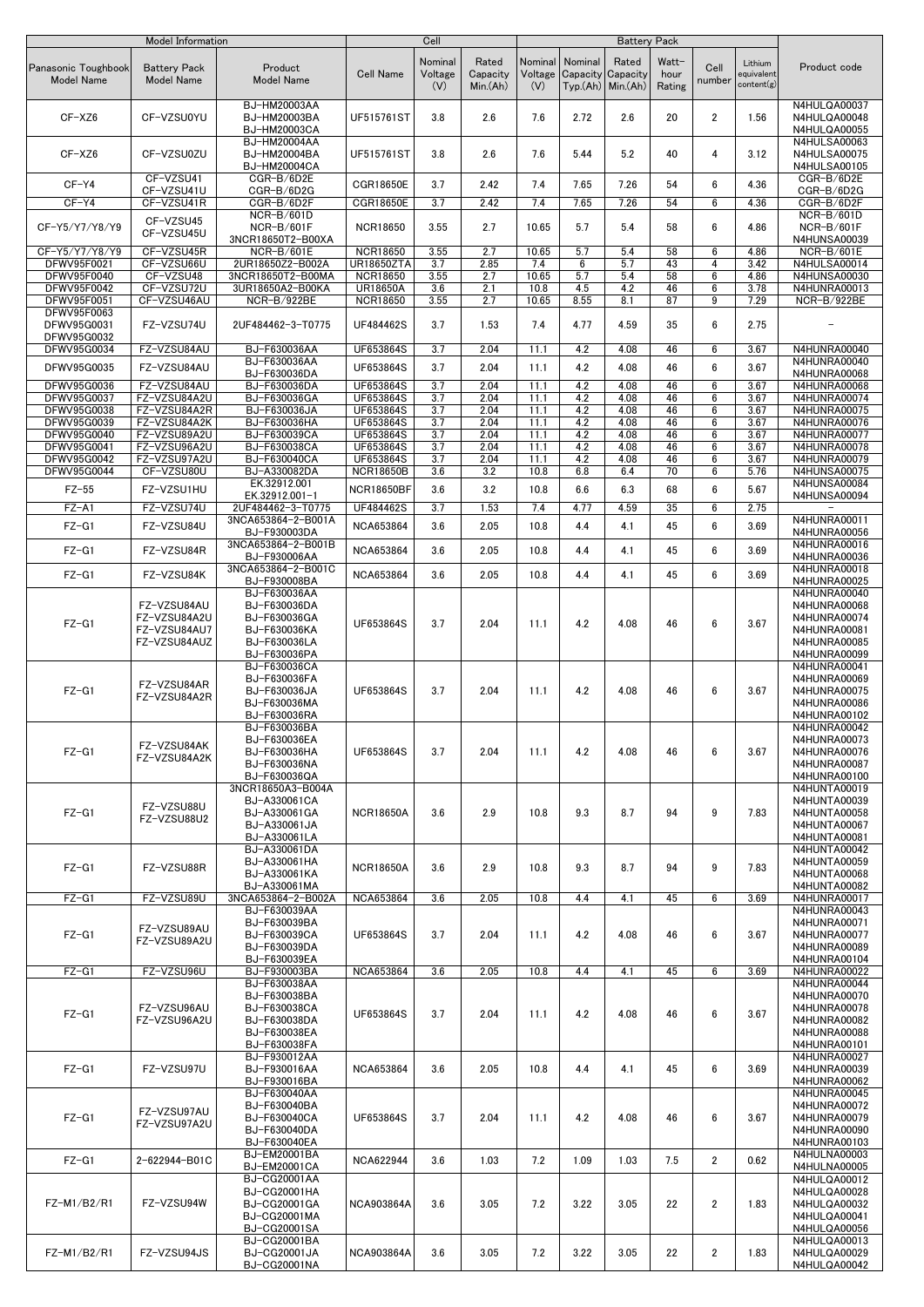|                                          | Model Information                              |                                                                                                                      |                                      | Cell                      |                               |                           |             | <b>Battery Pack</b>                                 |                         |                                  |                                     |                                                                                                                                                                        |
|------------------------------------------|------------------------------------------------|----------------------------------------------------------------------------------------------------------------------|--------------------------------------|---------------------------|-------------------------------|---------------------------|-------------|-----------------------------------------------------|-------------------------|----------------------------------|-------------------------------------|------------------------------------------------------------------------------------------------------------------------------------------------------------------------|
| Panasonic Toughbook<br><b>Model Name</b> | <b>Battery Pack</b><br><b>Model Name</b>       | Product<br><b>Model Name</b>                                                                                         | <b>Cell Name</b>                     | Nominal<br>Voltage<br>(V) | Rated<br>Capacity<br>Min.(Ah) | Nominal<br>Voltage<br>(V) | Nominal     | Rated<br>Capacity Capacity<br>$Typ(Ah)$ Min. $(Ah)$ | Watt-<br>hour<br>Rating | Cell<br>number                   | Lithium<br>equivalent<br>content(g) | Product code                                                                                                                                                           |
| FZ-M1/B2/R1                              | FZ-VZSU94R                                     | BJ-CG20001CA<br>BJ-CG20001EA<br>BJ-CG20001KA<br><b>BJ-CG20001PA</b>                                                  | <b>NCA903864A</b>                    | 3.6                       | 3.05                          | 7.2                       | 3.22        | 3.05                                                | 22                      | $\overline{2}$                   | 1.83                                | N4HULQA00015<br>N4HULQA00022<br>N4HULQA00030<br>N4HULQA00043                                                                                                           |
| FZ-M1/B2/R1                              | FZ-VZSU94Q                                     | <b>BJ-CG20001DA</b><br>BJ-CG20001QA                                                                                  | <b>NCA903864A</b>                    | 3.6                       | 3.05                          | 7.2                       | 3.22        | 3.05                                                | 22                      | $\overline{2}$                   | 1.83                                | N4HULQA00023<br>N4HULQA00044                                                                                                                                           |
| FZ-M1/B2/R1                              | FZ-VZSU94K                                     | <b>BJ-CG20001LA</b><br>BJ-CG20001RA                                                                                  | <b>NCA903864A</b>                    | 3.6                       | 3.05                          | 7.2                       | 3.22        | 3.05                                                | 22                      | $\overline{2}$                   | 1.83                                | N4HULQA00036<br>N4HULQA00045                                                                                                                                           |
| FZ-M1/B2/R1                              | FZ-VZSU95W                                     | BJ-A320036AA<br>BJ-A320036EA<br>BJ-A320036DA<br>BJ-A320036JA<br>BJ-A320036PA                                         | <b>NCR18650G</b>                     | 3.6                       | 3.4                           | 7.2                       | 7.1         | 6.8                                                 | 49                      | $\overline{4}$                   | 4.08                                | N4HULTA00027<br>N4HULTA00037<br>N4HULTA00041<br>N4HULTA00050<br>N4HULTA00060                                                                                           |
| FZ-M1/B2/R1                              | FZ-VZSU95JS                                    | BJ-A320036BA<br>BJ-A320036FA<br>BJ-A320036KA                                                                         | <b>NCR18650G</b>                     | 3.6                       | 3.4                           | 7.2                       | 7.1         | 6.8                                                 | 49                      | 4                                | 4.08                                | N4HULTA00028<br>N4HULTA00038<br>N4HULTA00051                                                                                                                           |
| FZ-M1/B2/R1                              | FZ-VZSU95R                                     | BJ-A320058CA<br>BJ-A320036GA<br>BJ-A320036LA                                                                         | <b>NCR18650G</b>                     | 3.6                       | 3.4                           | 7.2                       | 7.1         | 6.8                                                 | 49                      | 4                                | 4.08                                | N4HULTA00031<br>N4HULTA00039<br>N4HULTA00052                                                                                                                           |
| FZ-M1/B2/R1                              | FZ-VZSU95Q                                     | BJ-A320036HA<br>BJ-A320036MA                                                                                         | <b>NCR18650G</b>                     | 3.6                       | 3.4                           | 7.2                       | 7.1         | 6.8                                                 | 49                      | $\overline{4}$                   | 4.08                                | N4HULTA00048<br>N4HULTA00053                                                                                                                                           |
| FZ-M1/B2/R1<br>FZ-M1/B2/R1               | FZ-VZSU95K<br>FZ-VZSU0HW                       | BJ-A320036NA<br>BJ-CG20003AA<br>BJ-CG20003BA<br>BJ-CG20003CA                                                         | <b>NCR18650G</b><br><b>NCA903864</b> | 3.6<br>3.6                | 3.4<br>3.05                   | 7.2<br>7.2                | 7.1<br>3.22 | 6.8<br>3.05                                         | 49<br>22                | $\overline{4}$<br>$\overline{2}$ | 4.08<br>1.83                        | N4HULTA00057<br>N4HULQA00021<br>N4HULQA00046<br>N4HULQA00057                                                                                                           |
| FZ-M1/B2/R1                              | FZ-VZSU0JW                                     | BJ-A320045AA<br>BJ-A320045CA<br>BJ-A320045BA<br>BJ-A320045DA<br>BJ-A320045FA                                         | <b>NCR18650G</b>                     | 3.6                       | 3.4                           | 7.2                       | 7.1         | 6.8                                                 | 49                      | 4                                | 4.08                                | N4HULTA00029<br>N4HULTA00040<br>N4HULTA00042<br>N4HULTA00054<br>N4HULTA00061                                                                                           |
| FZ-M1/B2/R1<br>$FZ-Q1/Q2$                | FZ-VZSU0JJS                                    | BJ-A320045EA                                                                                                         | <b>NCR18650G</b>                     | 3.6                       | 3.4                           | 7.2                       | 7.1         | 6.8<br>4.74                                         | 49                      | 4                                | 4.08                                | N4HULTA00055                                                                                                                                                           |
| $FZ-X1/E1$                               | 2-604462S2-B04<br>FZ-VZSUX100J<br>FZ-VZSUX1001 | BJ-F520009AA<br>1UF575673S2-B001B<br>1UF575673S2-B001C<br>1UF575673S2-B001D<br>1UF575673S2-B001F                     | UF604462SW<br>UF575673SX             | 3.8<br>3.8                | 2.37<br>3.1                   | 7.6<br>3.8                | 4.86<br>6.4 | 6.2                                                 | 36<br>24                | 4<br>$\overline{2}$              | 2.84<br>1.86                        | N4HULSA00040<br>PGLT1011ZAJ1<br>PGLT1011ZBJ1<br>PGLT1011ZCJ1<br>PGLT1011ZDJ1                                                                                           |
| $FZ-N1/F1$                               | FZ-VZSUN110U                                   | 1UF575673S-B007A<br>1UF575673S-B007B<br>1UF575673S-B007D<br>1UF575673S-B007E<br>1UF575673S-B007G                     | UF575673SX                           | 3.8                       | 3.1                           | 3.8                       | 3.2         | 3.1                                                 | 12                      | $\mathbf{1}$                     | 0.93                                | DHLT1002ZA/J1<br>DHLT1002ZB/J1<br>DHLT1002ZD/J1<br>DHLT1002ZE/J1<br>DHLT1002ZF/J1<br>DHLT1002ZG/J1<br>DHLT1003ZA/J1<br>DHLT1003ZB/J1<br>DHLT1003ZC/J1<br>DHLT1003ZD/J1 |
| $FZ-N1/F1$                               | FZ-VZSUN1101                                   | 1UF575673S-B007J                                                                                                     | UF575673SX                           | 3.8                       | 3.1                           | 3.8                       | 3.2         | 3.1                                                 | 12                      | $\mathbf{1}$                     | 0.93                                | DHLT1016ZA/J1                                                                                                                                                          |
| $FZ-N1/F1$                               | FZ-VZSUN110R                                   | 1UF575673S-B007F                                                                                                     | UF575673SX                           | 3.8                       | 3.1                           | 3.8                       | 3.2         | 3.1                                                 | 12                      | $\mathbf{1}$                     | 0.93                                | DHLT1004ZA/J1<br>DHLT1004ZB/J1                                                                                                                                         |
| $FZ-N1/F1$                               | FZ-VZSUN120U<br>FZ-VZSUN120W<br>FZ-VZSUN1205   | 1UF575673S2-B001B<br>1UF575673S2-B001C<br>1UF575673S2-B001D<br>1UF575673S2-B001F                                     | UF575673SX                           | 3.8                       | 3.1                           | 3.8                       | 6.4         | 6.2                                                 | 24                      | $\overline{2}$                   | 1.86                                | PGLT1011ZAJ1<br>PGLT1011ZBJ1<br>PGLT1011ZCJ1<br>PGLT1011ZDJ1                                                                                                           |
| FZ-T1/L1/A3                              | FZ-VZSUT10U                                    | 1UF575673S-B006C<br>1UF575673S-B006H                                                                                 | UF575673SX                           | 3.8                       | 3.1                           | 3.8                       | 3.2         | 3.1                                                 | 12                      | $\mathbf{1}$                     | 0.93                                | DHLT1007ZA/J1<br>DHLT1007ZB/J1<br>DHLT1007ZC/J1                                                                                                                        |
| $FZ-T1$                                  | FZ-VZSUT10J                                    | 1UF575673S-B006E                                                                                                     | UF575673SX                           | 3.8                       | 3.1                           | 3.8                       | 3.2         | 3.1                                                 | 12                      | $\mathbf{1}$                     | 0.93                                | DHLT1006ZA/J1<br>DHLT1006ZB/J1                                                                                                                                         |
| FZ-T1/L1/A3                              | FZ-VZSUT101                                    | 1UF575673S-B006F<br>1UF575673S-B006I                                                                                 | UF575673SX                           | 3.8                       | 3.1                           | 3.8                       | 3.2         | 3.1                                                 | 12                      | $\mathbf{1}$                     | 0.93                                | DHLT1009ZA/J1<br>DHLT1009ZB/J1<br>DHLT1009ZC/J1                                                                                                                        |
| FZ-T1/L1/A3<br>$FZ - A3$                 | FZ-VZSUT10R<br>FZ-VZSUT11U                     | 1UF575673S-B006D<br>1UF575673S2-B001E                                                                                | UF575673SX<br>UF575673SX             | 3.8<br>3.8                | 3.1<br>3.1                    | 3.8<br>3.7                | 3.2<br>5.58 | 3.1<br>5.38                                         | 12<br>20                | $\mathbf{1}$<br>$\overline{2}$   | 0.93<br>1.61                        | DHLT1010ZA/J1<br>DHLT1012ZA/J1                                                                                                                                         |
| $FZ - A3$                                | FZ-VZSUT111                                    | 1UF575673S2-B001H                                                                                                    | UF575673SX                           | 3.8                       | 3.1                           | 3.7                       | 5.58        | 5.38                                                | 20                      | 2                                | 1.61                                | DHLT1013ZA/J1                                                                                                                                                          |
| $FZ - A3$                                | FZ-VZSUT11R                                    | 1UF575673S2-B001G                                                                                                    | UF575673SX                           | 3.8                       | 3.1                           | 3.7                       | 5.58        | 5.38                                                | 20                      | $\overline{2}$                   | 1.61                                | DHLT1014ZA/J1                                                                                                                                                          |
| $JT-C52$                                 | FZ-VZSUN100U                                   | 1UF575673S-B006A<br>1UF575673S-B006B<br>1UF575673S-B006G                                                             | UF575673SX                           | 3.8                       | 3.1                           | 3.8                       | 3.2         | 3.1                                                 | 12                      | $\mathbf{1}$                     | 0.93                                | DHLT1001ZA/J1<br>DHLT1001ZB/J1<br>DHLT1001ZC/J1<br>DHLT1011ZA/J1                                                                                                       |
| $JT-B1$                                  | JT-B1-BT000U                                   | 1UF703450F4-B001A<br>1UF703450F4-B002A<br><b>BJ-CA10031AA</b><br>BJ-CA10030AA<br>BJ-CA10007EB<br><b>BJ-CA10007KB</b> | UF703450F                            | 3.7                       | 1.43                          | 3.7                       | 5.72        | 5.72                                                | 22                      | $\overline{4}$                   | 1.72                                | PGLT1002ZA/J1<br>PGLT1003ZA/J1<br>PGLT1002ZC/J1<br>PGLT1003ZD/J1<br>PGLT1002YA/J1<br>PGLT1003YA/J1                                                                     |
| $JT-B1$                                  | JT-B1-BT000J                                   | <b>BJ-CA10007CB</b><br><b>BJ-CA10007JB</b>                                                                           | UF703450F                            | 3.7                       | 1.43                          | 3.7                       | 5.72        | 5.72                                                | 22                      | $\overline{4}$                   | 1.72                                | PGLT1004YA/J1<br>PGLT1005YA/J1                                                                                                                                         |
| $JT-B1$                                  | JT-B1-BT000Q                                   | <b>BJ-CA10007NB</b><br><b>BJ-CA10007PB</b>                                                                           | UF703450F                            | 3.7                       | 1.43                          | 3.7                       | 5.72        | 5.72                                                | 22                      | $\overline{4}$                   | 1.72                                | PGLT1008XA/J1<br>PGLT1009YA/J1                                                                                                                                         |
| $JT-B1$                                  | JT-B1-BT000R                                   | BJ-CA10007GB                                                                                                         | UF703450F                            | 3.7                       | 1.43                          | 3.7                       | 5.72        | 5.72                                                | 22                      | $\overline{4}$                   | 1.72                                | PGLT1006YA/J1                                                                                                                                                          |
| JT-H580<br>JT-H581                       | JT-H580BT-00<br>JT-H581BT-00                   | 1UF424261F-3-PNC<br>1UF464462F4-N001O                                                                                | UF424261F<br>UF464462F               | 3.7<br>3.7                | 1.3<br>1.46                   | 3.7<br>3.7                | 3.9<br>5.84 | 3.9<br>5.84                                         | 15<br>22                | 3<br>$\overline{4}$              | 1.17<br>1.75                        | PGLZ1016ZA/J1<br>PGLZ1029ZB/J1                                                                                                                                         |
| UT-MB5                                   | 3UF484462S2                                    | 3UF484462S2-B001A                                                                                                    | UF484462S                            | 3.7                       | 1.53                          | 11.1                      | 3.18        | 3.06                                                | 34                      | 6                                | 2.75                                | N4HUNQA00004                                                                                                                                                           |
| FZ-Y1<br>UT-MA6                          | 3UF484462S3                                    | BJ-L730001AC<br>3UF484462S3-B001A<br>BJ-L710011AC                                                                    | UF484462S                            | 3.7                       | 1.53                          | 11.1                      | 4.77        | 4.59                                                | 51                      | 9                                | 4.13                                | N4HUNQA00017<br>N4HUNRA00020<br>N4HUNRA00057                                                                                                                           |
| FZ-Y1                                    |                                                | BJ-L710011AD                                                                                                         |                                      |                           |                               |                           |             |                                                     |                         |                                  |                                     | N4HUNRA00067                                                                                                                                                           |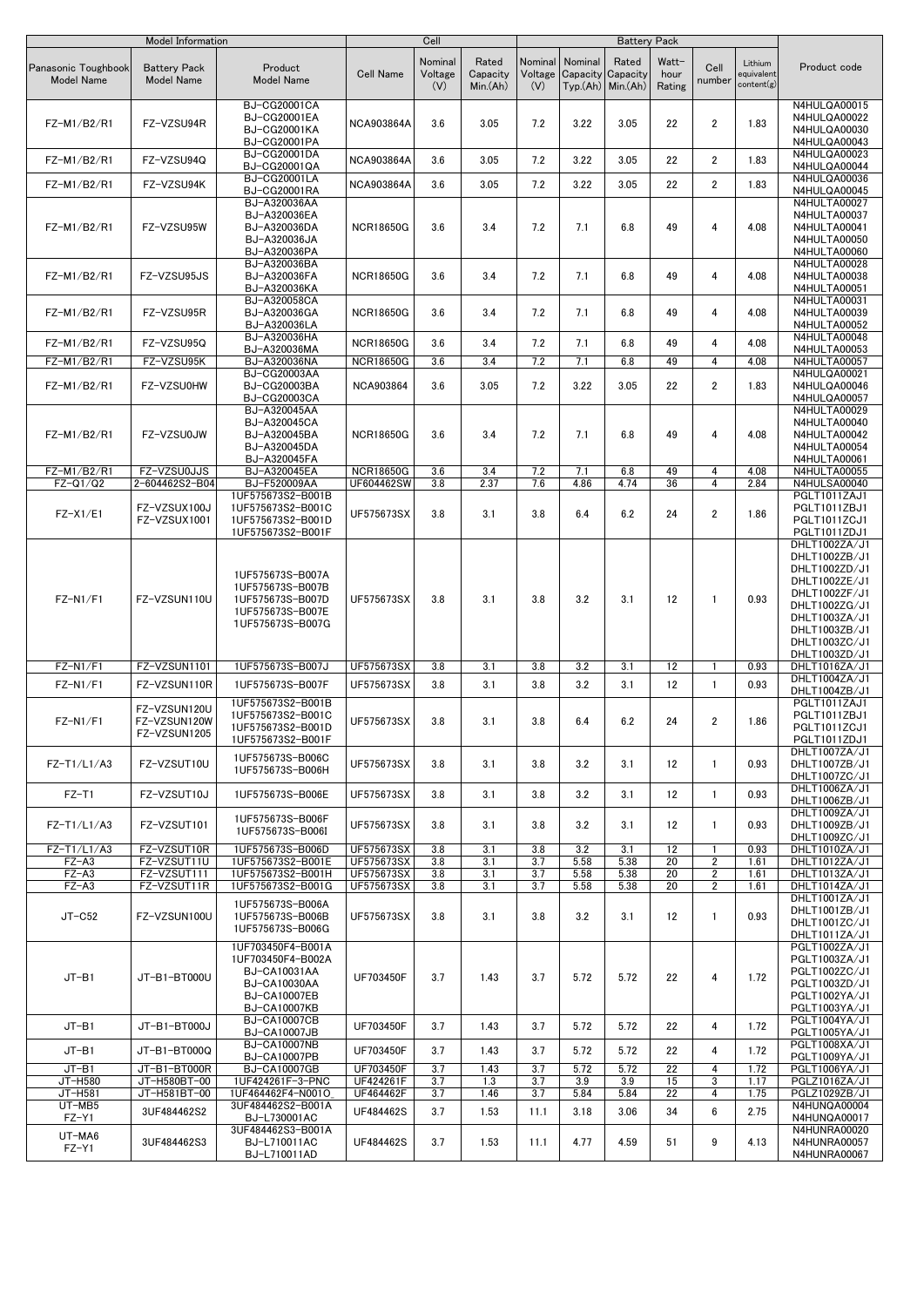|                                          | Model Information                        |                       |                  | Cei.                      |                                                                |     |                                              | <b>Battery Pack</b> |               |                  |                                     |              |
|------------------------------------------|------------------------------------------|-----------------------|------------------|---------------------------|----------------------------------------------------------------|-----|----------------------------------------------|---------------------|---------------|------------------|-------------------------------------|--------------|
| Panasonic Toughbook<br><b>Model Name</b> | <b>Battery Pack</b><br><b>Model Name</b> | Product<br>Model Name | <b>Cell Name</b> | Nominal<br>Voltage<br>(V) | Rated<br>Capacity   Voltage   Capacity   Capacity  <br>Min(Ah) | (V) | Nominal Nominal<br>$Typ(Ah)$ Min.(Ah) Rating | Rated               | Watt-<br>hour | Cell<br>number I | Lithium<br>equivalent<br>content(g) | Product code |

Last 2 digits XX in model number "CF-VZSUxxxXX " means the destination, where<br>"R": Taiwan, China<br>"Q": HongKong, China<br>"Q": Taiwan<br>"K": Korea<br>"L": Europe<br>"L": Taiwan"<br>"T": The Termon of China<br>"Y": Asia<br>"Y": Asia<br>"T": Thaila

- 
- 
- 
- 
- 
- 
- 
- 
- 

INITIAL BATTERY CHARGE LEVEL We hereby certify that all Lithium-ion batteries of our products we ship are at a state of charge below 30%.

Toru Uranibuch:

Toru Wanibuchi Chief Engineer Hardware Development Department Mobile Solutions Business Division Connected Solutions Company Panasonic Corporation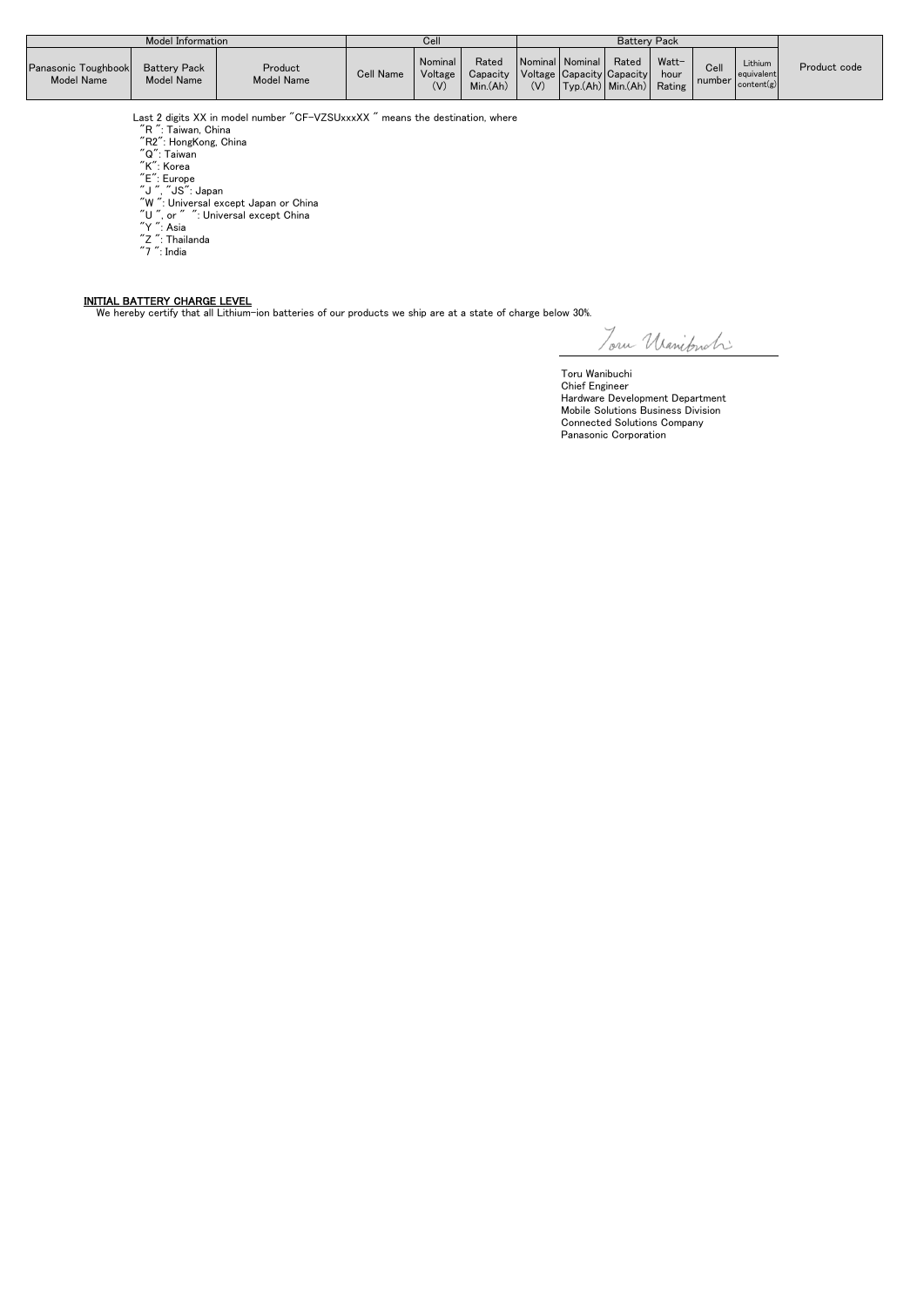# **Safety data sheet for product**

- This product is an "article" used with the contents sealed. Therefore, issuing and providing SDS is not required by the GHS or any law based on GHS.
- This document has been prepared not to satisfy requirements such as GHS, but for the purpose of providing safety information to customers.
- Refer the other document issued by the shipper, when you want to know whether your current packaging and content comply with transport regulations.

# 1. PRODUCT AND COMPANY IDENTIFICATION

- Product name: Lithium ion rechargeable battery cell
- Product code: None

(All models Sanyo manufactured and whose capacity is less than or equal to 5.4Ah, including the cell branded as Panasonic, excluding the cell whose shape is prismatic and two or more short / middle / long side excess 12mm/85mm/110mm.)

- Company name: Sanyo Electric Co., Ltd., Panasonic group
- Address: 222-1 , Kaminaizen, Sumoto City, Hyogo, Japan
- $\cdot$  Telephone number:  $+81-799-24-4111$
- Fax number: +81-799-23-2879
- Emergency telephone number: [Daytime of business day] +81-799-23-3931

[Night and holiday] +81-799-24-4131

# 2. HAZARDS IDENTIFICATION

For the battery cell, chemical materials are stored in a hermetically sealed metal or metal laminated plastic case, designed to withstand temperatures and pressures encountered during normal use. As a result, during normal use, there are no physical hazards such as ignition, explosion and chemical hazards due to leakage of battery contents.

However, if exposed to a fire, added mechanical shocks, decomposed, added electric stress by miss-use, the gas release vent will be operated. The battery cell case will be breached at the extreme, hazardous materials may be released.

Also, if it is heated strongly by surrounding fires or the like, there is a possibility that irritating or harmful gas may be generated.

GHS classification: Not available

(This product is outside the scope of GHS system since it's considered as an "article".)

Most important hazard and effects

Human health effects:

Inhalation: The steam of the electrolyte has an anesthesia action and stimulates a respiratory tract. Skin contact: The steam of the electrolyte stimulates a skin. The electrolyte skin contact causes a sore and stimulation on the skin.

Eye contact: The steam of the electrolyte stimulates eyes. The electrolyte eye contact causes a sore and stimulation on the eye. Especially, substance that causes a strong inflammation of the eyes is contained.

Environmental effects: Since a battery cell remains in the environment, do not throw out it into the environment.

· Specific hazards:

If the electrolyte contacts with water, it will generate detrimental hydrogen fluoride. Since the leaked electrolyte is inflammable liquid, do not bring close to fire.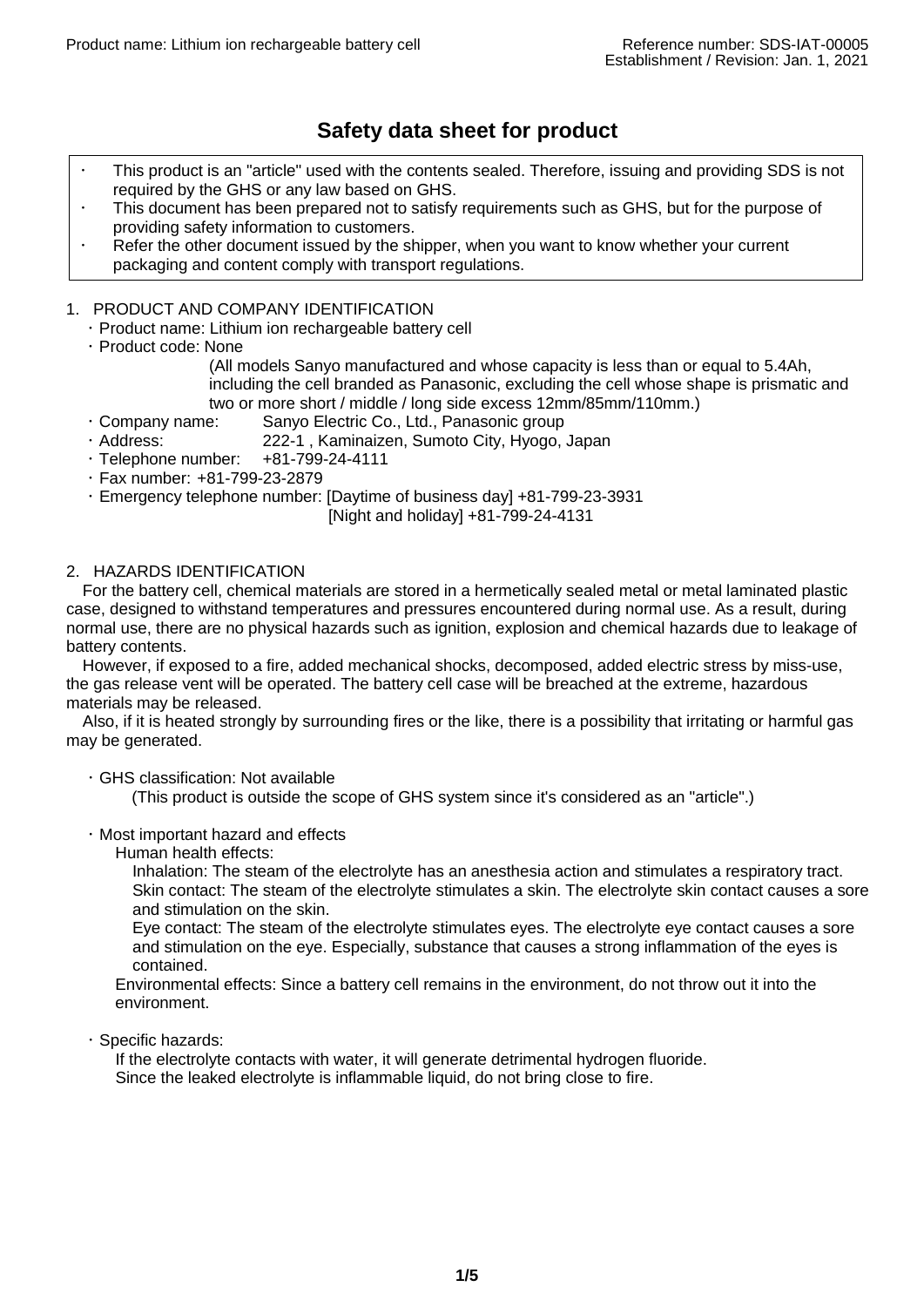# 3. COMPOSITION / INFORMATION ON INGREDIENTS

- Substance or preparation: Preparation
	- $\cdot$  Information about the chemical nature of product: \*1

| <b>Portion</b>            | Material name                      | CAS No.        | Concentration<br>range (wt %) |
|---------------------------|------------------------------------|----------------|-------------------------------|
|                           |                                    | 12190-79-3     |                               |
|                           | Lithium transition metal oxidate   | 12031-65-1     |                               |
| Positive electrode        |                                    | 12057-17-9     | $20 - 60$                     |
|                           | $(Li[M]_m[O]_n^*2)$                | 182442-95-1    |                               |
|                           |                                    | 207803-51-8    |                               |
| Positive electrode's base | Aluminum                           | 7429-90-5      | $1 - 10$                      |
| Negative electrode        | Carbon                             | 7782-42-5      | $10 - 30$                     |
|                           |                                    | 7440-44-0      |                               |
| Negative electrode's base | Copper                             | 7440-50-8      | $1 - 15$                      |
|                           | Ethyl methyl carbonate             | 623-53-0       |                               |
|                           | Diethyl carbonate                  | $105 - 58 - 8$ | $5 - 25$                      |
| Electrolyte               | Ethylene carbonate                 | $96 - 49 - 1$  |                               |
|                           | Lithium hexafluorophosphate        | 21324-40-3     |                               |
| Outer case                | Aluminum, iron, aluminum laminated | 7429-90-5      | $1 - 30$                      |
|                           | plastic                            | 7439-89-6      |                               |

*\*1 Not every product includes all of these materials.*

*\*2 The letter M means transition metal and candidates of M are Co, Mn, Ni and Al. One compound includes one or more of these metals and one product includes one or more of the compounds. The letter m and n means the number of atoms.*

# 4. FIRST-AID MEASURES

- **Spilled internal cell materials**
- $\cdot$  Inhalation:

Make the victim blow his/her nose, gargle. Seek medical attention if necessary.

Skin contact:

Remove contaminated clothes and shoes immediately. Wash extraneous matter or contact region with soap and plenty of water immediately.

Eye contact:

Do not rub one's eyes. Immediately flush eyes with water continuously for at least 15 minutes. Seek medical attention immediately.

# **A battery cell and spilled internal cell materials**

 $\cdot$  Ingestion:

Wash out mouth thoroughly. Do not make the victim vomit, unless instructed by medical personnel. Seek medical attention immediately.

# 5. FIRE-FIGHTING MEASURES

- Suitable extinguishing media: Plenty of water, carbon dioxide gas, nitrogen gas, chemical powder fire extinguishing medium and fire foam.
- Specific hazards: Corrosive gas may be emitted during fire.
- Specific methods of fire-fighting: When the battery burns with other combustibles simultaneously, take fireextinguishing method which correspond to the combustibles. Extinguish a fire from the windward as much as possible.
- Special protective equipment for firefighters: Refer to Section 8-EXPOSURE CONTROLS / PERSONAL PROTECTION (WHEN THE ELECTROLYTE LEAKS)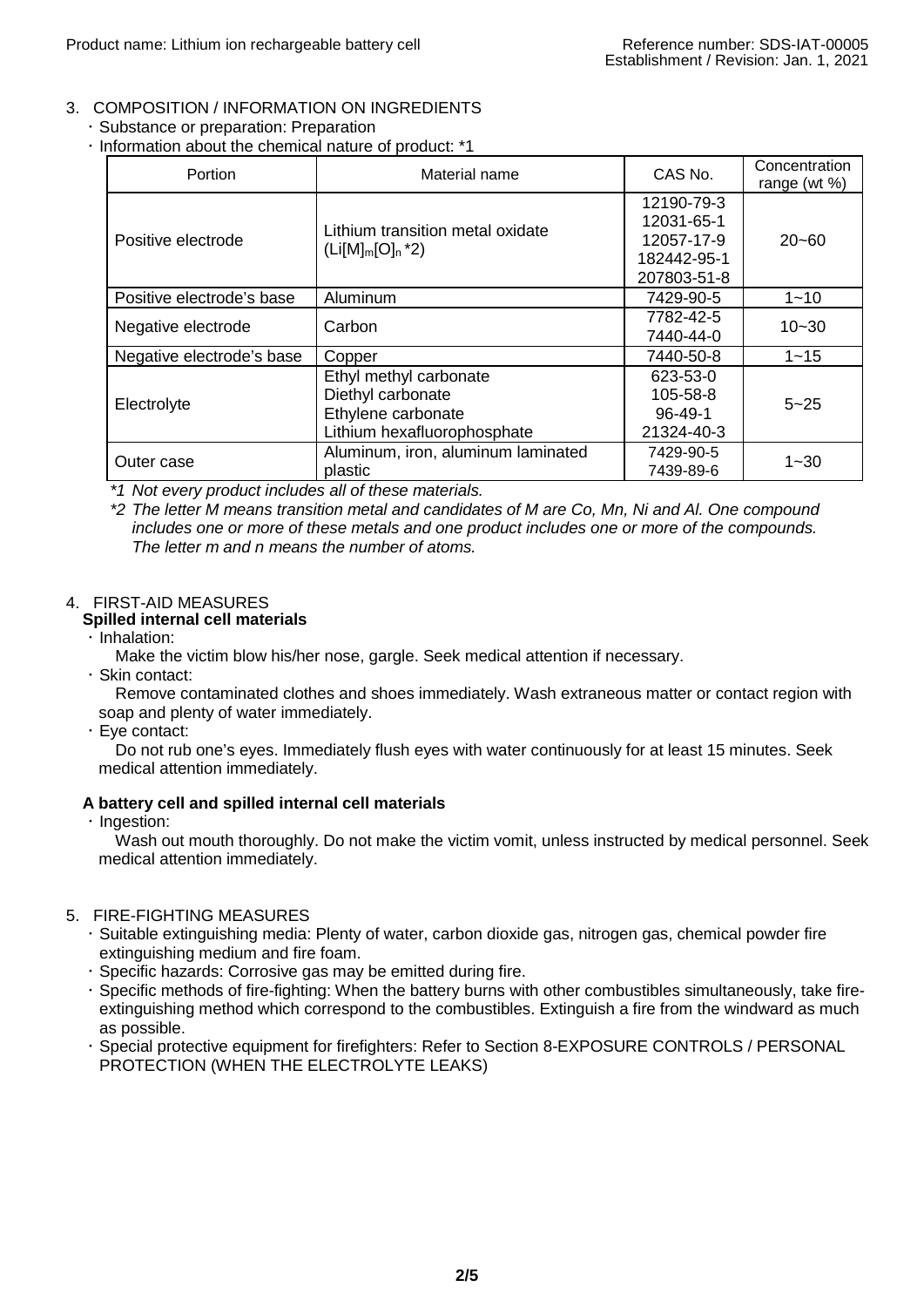# 6. ACCIDENTAL RELEASE MEASURES

Spilled internal cell materials, such as electrolyte leaked from a battery cell, are carefully dealt with according to the followings.

Precautions for human body:

Remove spilled materials with protective equipment (refer to Section 8-EXPOSURE CONTROLS / PERSONAL PROTECTION (WHEN THE ELECTROLYTE LEAKS)). Do not inhale the gas as much as possible. Moreover, avoid touching with as much as possible.

- Environmental precautions: Do not throw out into the environment.
- Method of cleaning up: The spilled solids are put into a container. The leaked place is wiped off with dry cloth.
- Prevention of secondary hazards: Avoid re-scattering. Do not bring the collected materials close to fire.

# 7. HANDLING AND STORAGE

- Handling suggestions
	- Do not connect the positive terminal to the negative terminal with electrical wire or chain.
	- Avoid polarity reverse connection when installing the battery to an instrument.
	- Do not wet the battery with water, seawater, drink or acid; or expose to strong oxidizer.
	- Do not damage or remove the external tube.
	- $\cdot$  Keep the battery away from heat and fire.
	- Do not disassemble or reconstruct the battery; or solder the battery directly.
	- Do not give a mechanical shock or deform.
	- Do not use unauthorized charger or other charging method. Terminate charging when the charging process doesn't end within specified time.
- Storage
	- Do not store the battery with metalware, water, seawater, strong acid or strong oxidizer.
	- $\cdot$  Make the charge amount less than or equal to 50% then store at -20 $\sim$ 40 degree C in a dry (humidity: 45~85%) place.

Since deterioration will be faster in the high temperature range than in the low temperature range, so do not keep it in the high temperature range beyond the period that is specified by the seller or owner.

 Use insulative and adequately strong packaging material to prevent short circuit between positive and negative terminal when the packaging breaks during normal handling. Do not use conductive or easy to break packaging material.

# 8. EXPOSURE CONTROLS / PERSONAL PROTECTION (WHEN THE ELECTROLYTE LEAKS)

### Control parameters

ACGIH has not been mentioned control parameter of electrolyte.

Personal protective equipment

Respiratory protection: Respirator with air cylinder, dust mask Hand protection: Protective gloves

Eye protection: Goggles or protective glasses designed to protect against liquid splashes Skin and body protection: Working clothes with long sleeve and long trousers

# 9. PHYSICAL AND CHEMICAL PROPERTIES

### Appearance

Physical state: Solid Form: Cylindrical or Prismatic or Pouch (laminated) Color: Metallic color or black (without tube if it has tube) Odor: No odor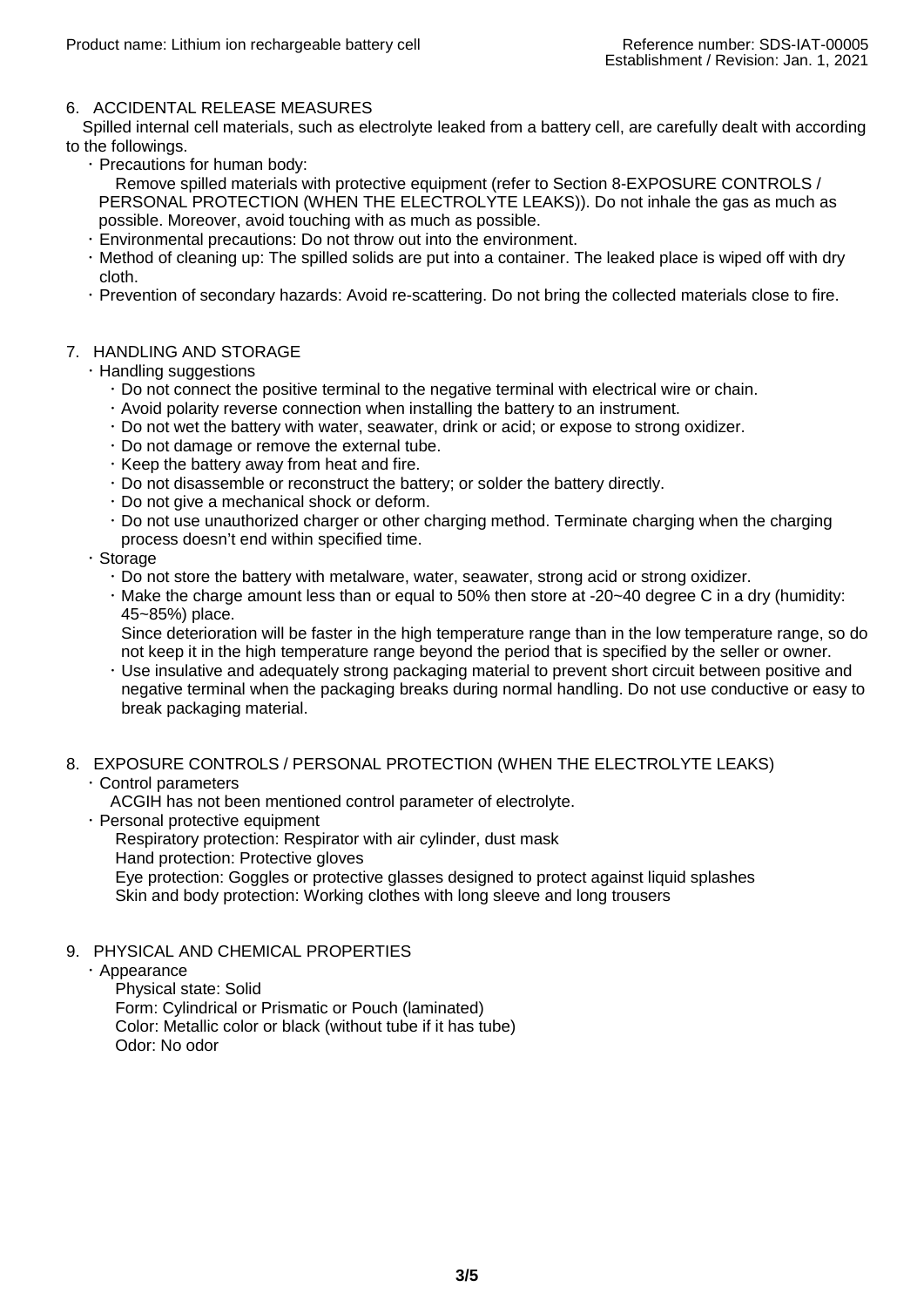# 10. STABILITY AND REACTIVITY

- Stability: Normally stable unless a strong shock is applied or heated strongly
- Possibility of hazardous reactions: Damage to the container may cause leakage of contents. Contents may leak or ignite due to temperature rise.
- Conditions to avoid: Crushing or deformation, use and storage at 80 degree C or higher or at high humidity. Usage at a voltage or a current outside the rating and external short circuit.
- Incompatible materials: Conductive material such as water or metal pieces. Oxidizing agent such as bleach.
- Hazardous decomposition products: Irritating or harmful gases are released if a leakage or fire occurs.

# 11. TOXICOLOGICAL INFORMATION

# **Organic Electrolyte**

- Acute toxicity:
	- LD<sub>50</sub>, oral Rat 2,000mg/kg or more
- $\cdot$  Irritating nature: Irritative to skin and eye

# 12. ECOLOGICAL INFORMATION

Persistence/degradability:

Since a battery cell and the internal materials remain in the environment, do not bury or throw out into the environment.

### 13. DISPOSAL CONSIDERATIONS

Recommended methods for safe and environmentally preferred disposal:

#### **Product (waste from residues)**

Specified collection or disposal of lithium ion battery is required by the law like as "battery control law" in several nations. Collection or recycle of the battery is mainly imposed on battery's manufacturer or importer in the nations recycle is required.

#### **Contaminated packaging**

Neither a container nor packing is contaminated during normal use. When internal materials leaked from a battery cell contaminates, dispose as industrial wastes subject to special control.

#### 14. TRANSPORT INFORMATION

In the case of transportation, avoid exposure to high temperature and prevent the formation of any condensation. Take in a cargo of them without falling, dropping and breakage. Prevent collapse of cargo piles and wet by rain. The container must be handled carefully. Do not give shocks that result in a mark of hitting on a cell. Please refer to Section 7-HANDLING AND STORAGE also.

### **UN regulation**

- UN number: 3480 (3481 when the battery is contained in equipment or packed with equipment, 3171 when the battery is contained in vehicle and that is only powered by the battery)
- $\cdot$  Proper shipping name:

Lithium ion batteries ("lithium ion batteries contained in equipment" or "lithium ion batteries packed with equipment" for 3481, "Battery-powered vehicle" for 3171)

 $\cdot$  Class: 9  $^*$ 

*\* Although this product meets the criteria of "dangerous goods" and are classified as "lithium ion batteries", depending on the battery's total capacity in the packaging, etc., they may not be subject to the fully regulated provisions.*

### **Regulation depends on region and transportation mode**

- Worldwide Air transportation:
	- ICAO TI/IATA-DGR
- Worldwide Ocean transportation: IMO-IMDG Code
- Europe Ground transportation: ADR